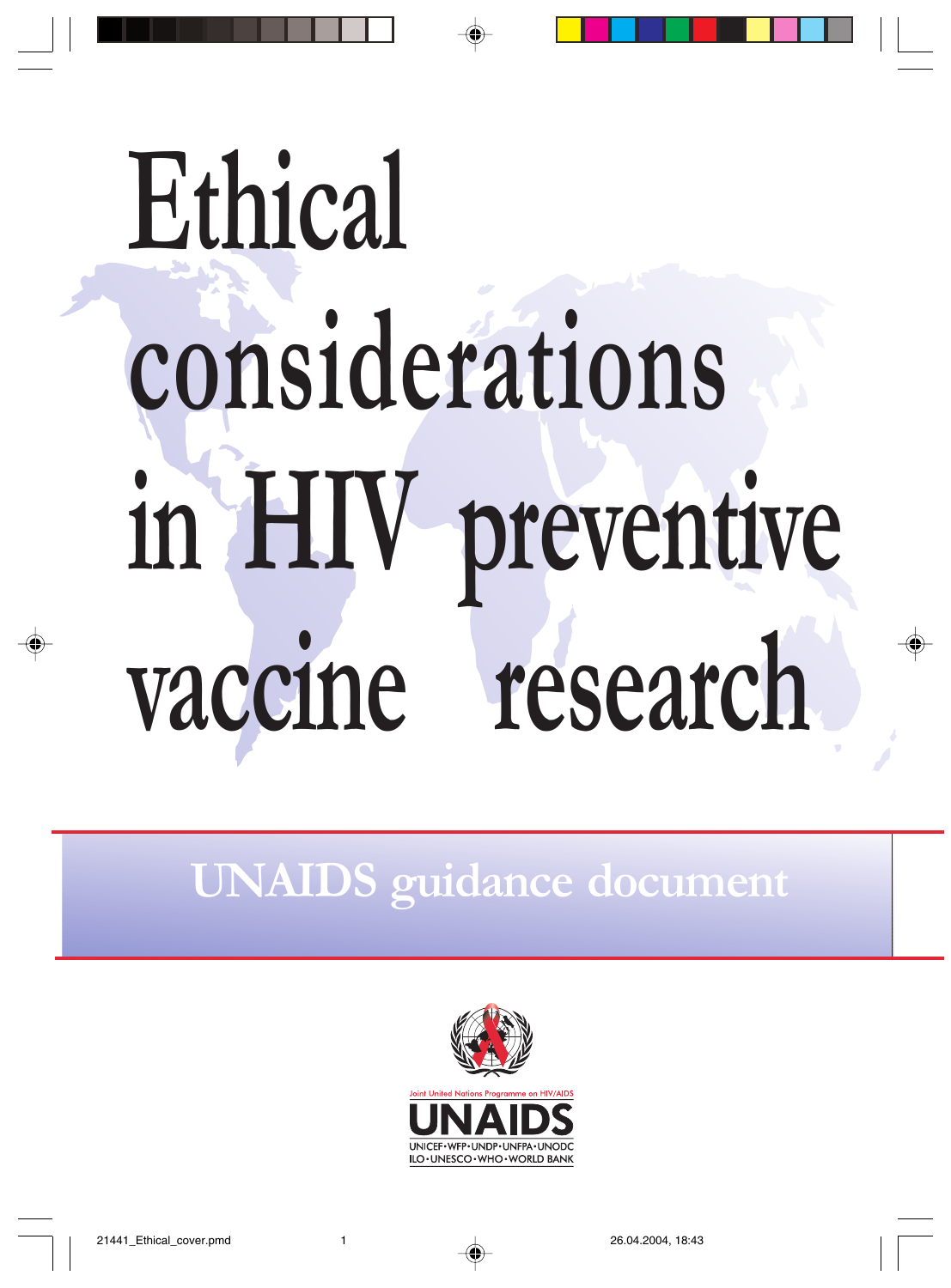#### UNAIDS/04.07E (English original, May 2000) ISBN 92-9173-166-8

#### Third reprint April 2004

C Joint United Nations Programme on HIV/AIDS (UNAIDS) and World Health Organization (WHD) 2003.

All rights reserved. Publications jointly produced by UNAIDS and WHO can be obtained from the UNAIDS Information Centre, Requests for permission to reproduce or translate UNAIDS publications-whether for sale or for noncommercial distribution-should also be addressed. to the Information Centre at the address below, or by fax, at +41 22 791 4187, or e-mail: publicationpermissions@ unsids org

The designations employed and the presentation of the material in this publication do not imply the expression of any opinion whatsoever on the part of UNAIDS or WHO concerning the legal status of any country, territory, city or area or of its authorities, or concerning the delimitation of its frontiers or boundaries.

The mentor of specific companies or of certain manufacturers' products does not imply that they are endorsed or recommended by UNAIDS or WHO in preference to others of a similar nature that are not mentioned. Errors, and omissions excepted, the names of proprietary products are distinguished by initial capital letters.

UNAIDS and WHO do not warrant that the information contained in this publication is complete and comect and shall not be liable for any damages incomed as a result of its use.

UNAIDS, 20 avenue Appia, 1211 Geneva 27, Switzerland Tel. (+41) 22 791 36 66 – Fax (+41) 22 791 41 87 E-mail: unaids@unaids.org – Internet: http://www.unaids.org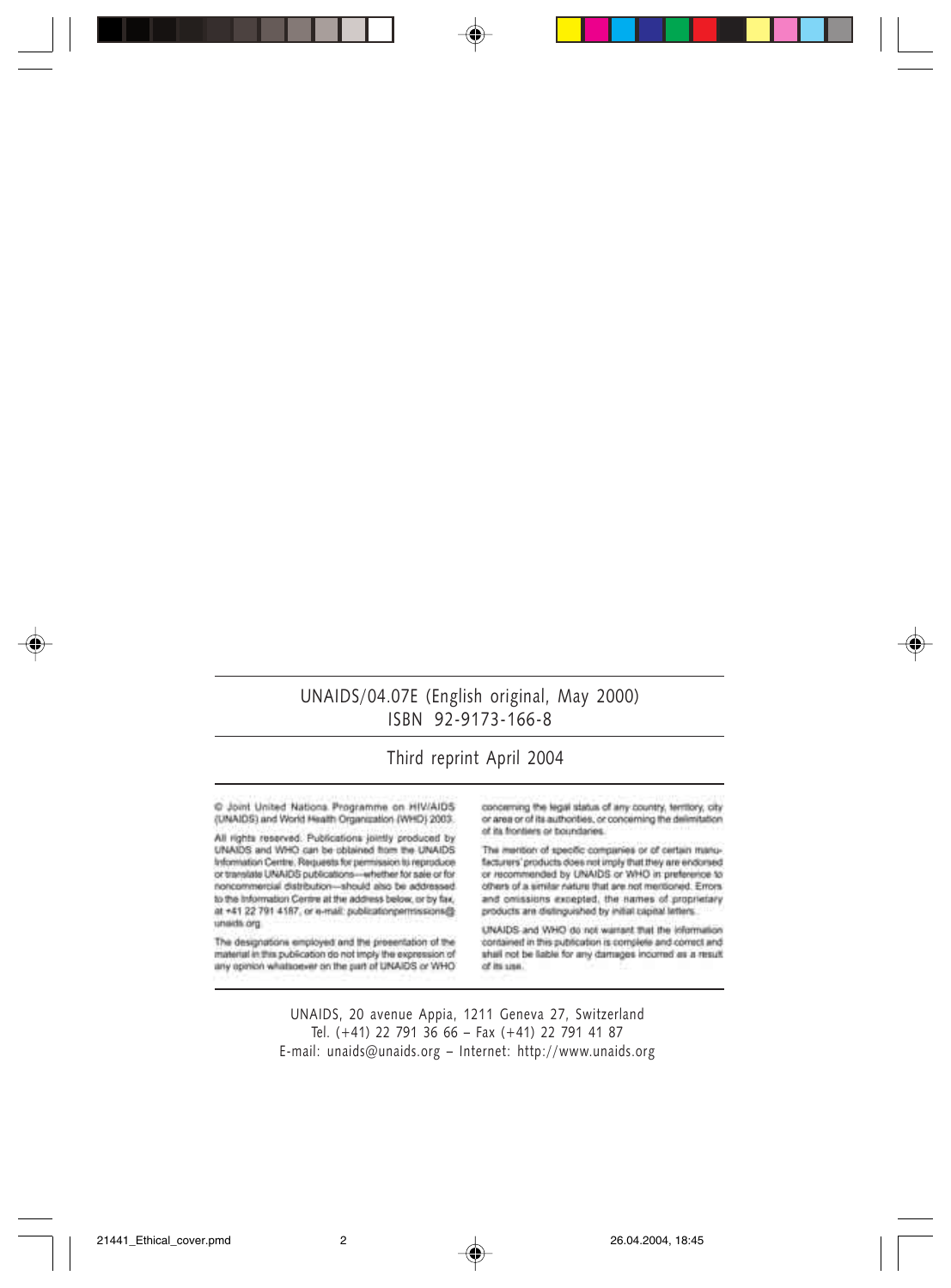### Ethical considerations in HIV preventive vaccine research

### UNAIDS guidance document

**May 2000**

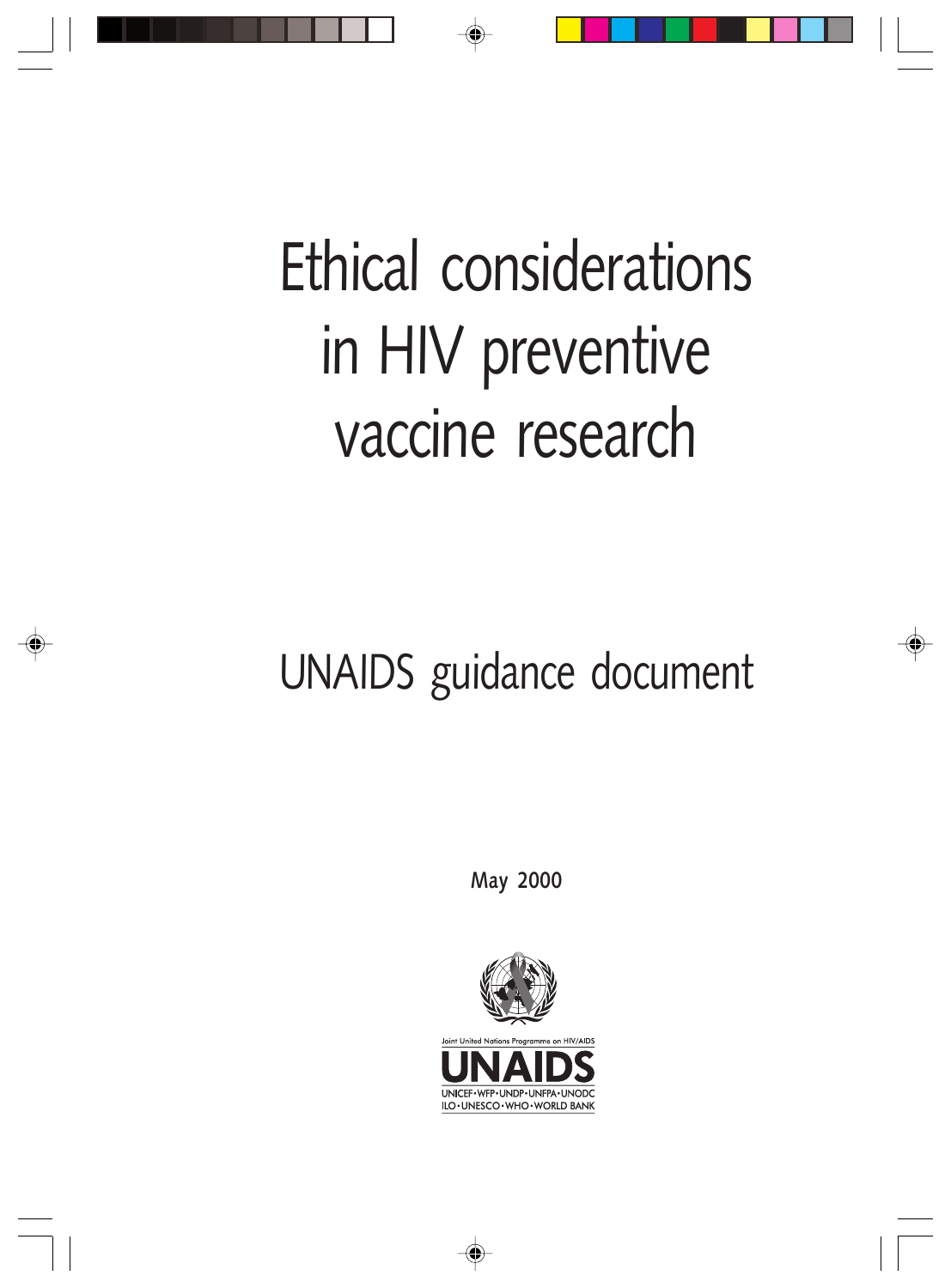| Introduction<br>Context     |  |                                                                     | 3<br>6 |
|-----------------------------|--|---------------------------------------------------------------------|--------|
|                             |  |                                                                     |        |
| Guidance Point              |  | 1: HIV vaccines development                                         | 11     |
| Guidance Point              |  | 2: Vaccine availability                                             | 13     |
| Guidance Point              |  | 3: Capacity building                                                | 15     |
| Guidance Point              |  | 4: Research protocols and                                           |        |
|                             |  | study populations                                                   | 17     |
| Guidance Point              |  | 5: Community participation                                          | 19     |
| Guidance Point              |  | 6: Scientific and ethical review                                    | 21     |
| Guidance Point              |  | 7: Vulnerable populations                                           | 22     |
| Guidance Point              |  | 8: Clinical trial phases                                            | 24     |
| Guidance Point              |  | 9: Potential harms                                                  | 27     |
| Guidance Point              |  | 10: Benefits                                                        | 30     |
| Guidance Point              |  | 11: Control group                                                   | 31     |
| Guidance Point              |  | 12: Informed consent                                                | 32     |
| Guidance Point              |  | 13: Informed consent -                                              |        |
|                             |  | special measures                                                    | 36     |
|                             |  | Guidance Point 14: Risk-reduction interventions                     | 38     |
|                             |  | Guidance Point 15: Monitoring informed<br>consent and interventions | 39     |
|                             |  | Guidance Point 16: Care and treatment                               | 41     |
| Guidance Point 17: Women    |  |                                                                     | 45     |
| Guidance Point 18: Children |  |                                                                     | 46     |
|                             |  |                                                                     |        |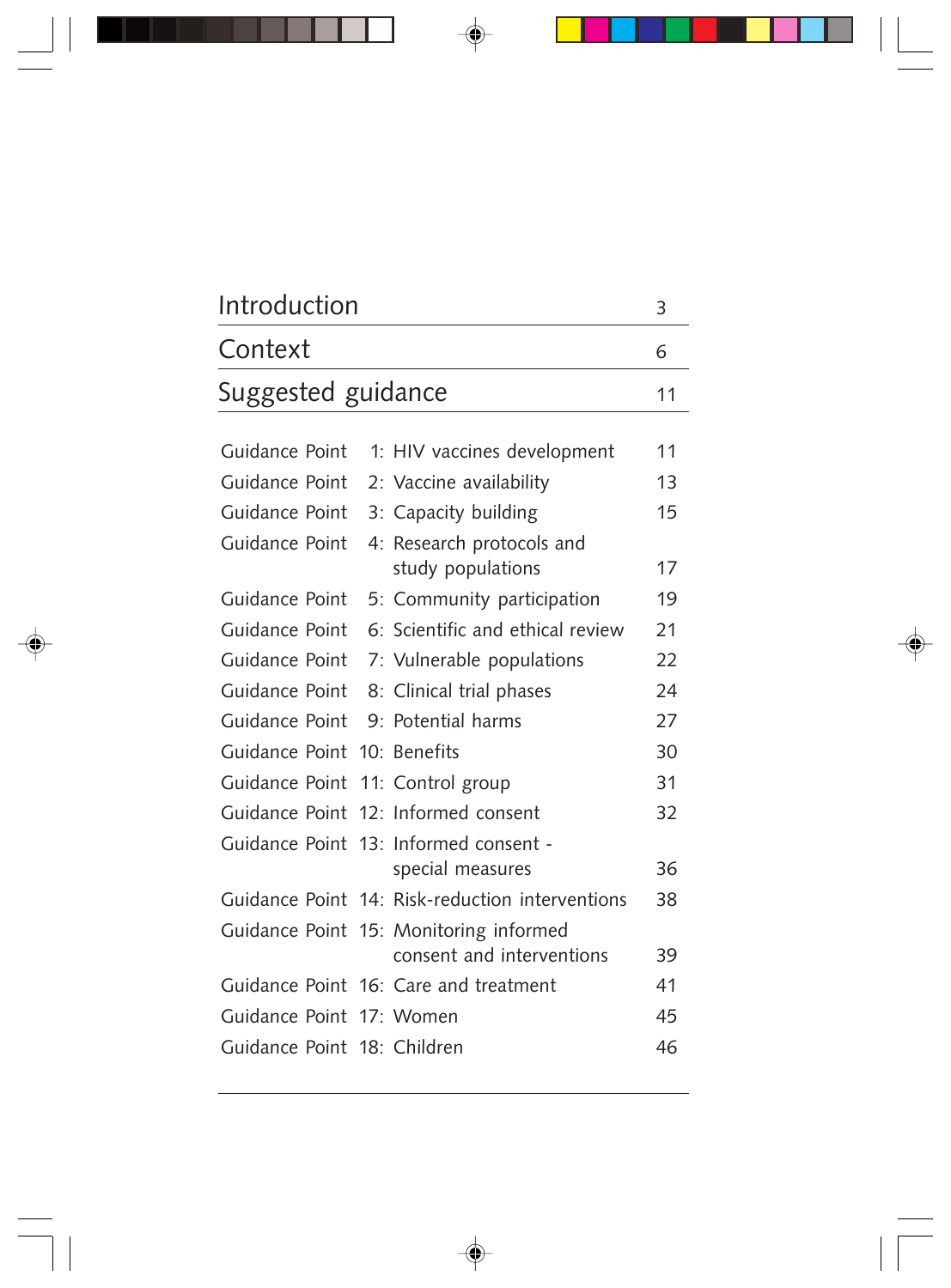### Introduction

As we enter the third decade of the AIDS pandemic, there still remains no effective HIV preventive vaccine. As the numbers of those infected by HIV and dying from AIDS increase dramatically, the need for such a vaccine becomes ever more urgent. Several HIV candidate vaccines are at various stages of development. However, the successful development of effective HIV preventive vaccines is likely to require that many different candidate vaccines be studied simultaneously in different populations around the world. This in turn will require a large international cooperative effort drawing on partners from various health sectors, intergovernmental organizations, government, research institutions, industry, and affected populations. It will also require that these partners be able and willing to address the difficult ethical concerns that arise during the development of HIV vaccines.

In an effort to elucidate these ethical concerns, and to create forums where they could be discussed in full by those presently involved in, or considering, HIV vaccine development activities, the UNAIDS Secretariat convened meetings in Geneva (twice), Brazil, Thailand, Uganda and Washington during 1997-1999. These meetings included lawyers, activists, social scientists, ethicists, vaccine scientists, epidemiologists, representatives of NGOs, people living with HIV/AIDS, and people working in health policy. In the regional meetings, efforts were made to include people from a number of countries from that particular region. The entire process involved people from a total of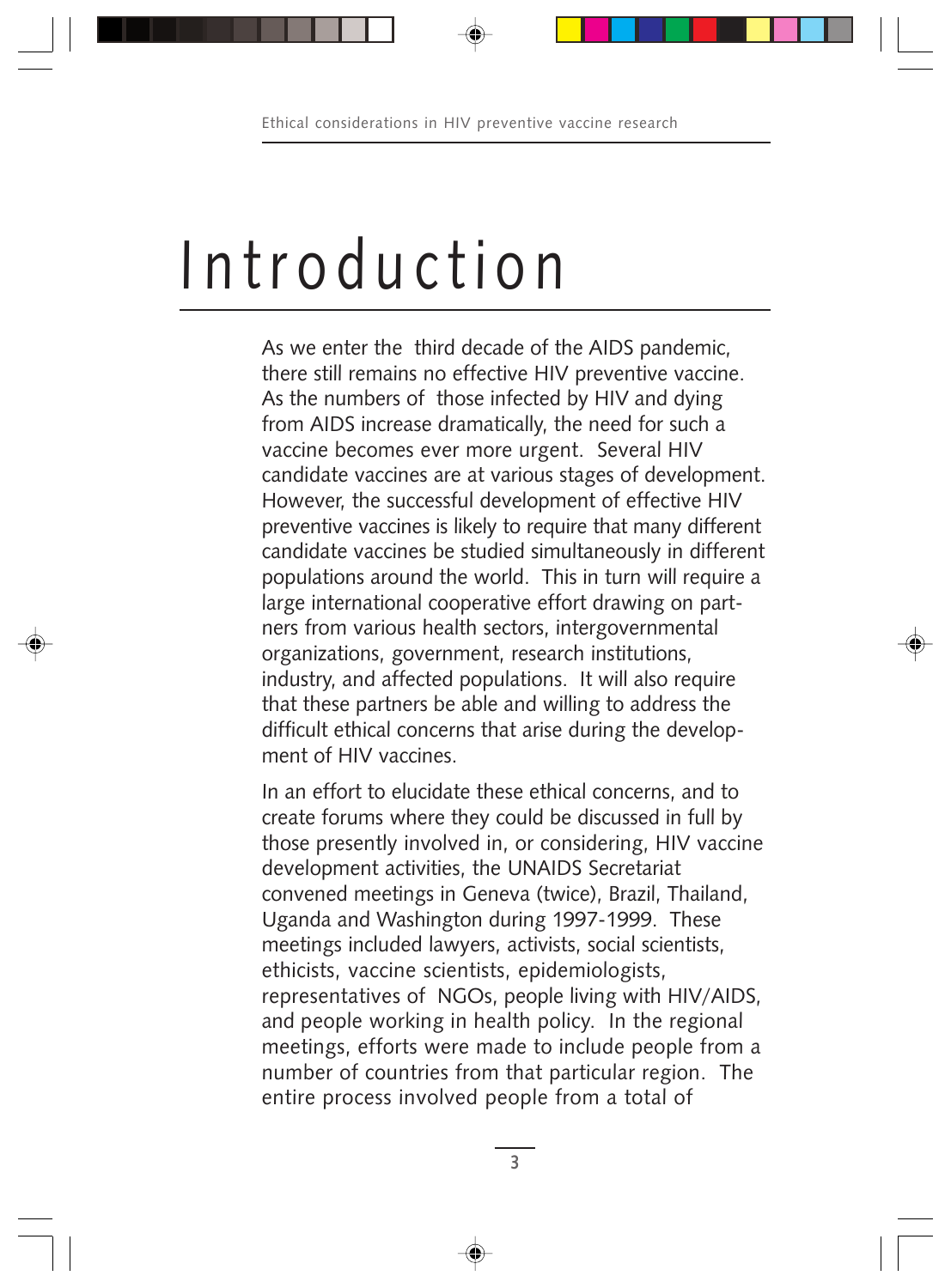33 countries.<sup>1</sup> The goals were to : (1) identify and discuss ethical elements specific to development of HIV preventive vaccines; (2) reach consensus when possible, and elucidate different positions, when not; (3) progress in ability to address these matters during pending or proposed HIV vaccine research.

In the present document, UNAIDS seeks to offer guidance emanating from this process. This document does not purport to capture the extensive discussion, debate, consensus, and disagreement which occurred at these meetings. Rather it highlights, from UNAIDS' perspective, some of the critical elements that must be considered in HIV vaccine development activities. Where these are adequately addressed, in UNAIDS' view, by other existing texts, there is no attempt to duplicate or replace these texts, which should be consulted extensively throughout HIV vaccine development activities. Such texts include : the Nuremberg Code (1947); the Declaration of Helsinki, first adopted by the World Medical Association in 1964 and subsequently amended in 1975, 1983, 1989 and 1996; the Belmont Report - Ethical Principles and Guidelines for the Protection of Human Subjects of Research, issued in 1979 by the US National Commission for the Protection of Human Subjects of Biomedical and Behavioral Research; the International Ethical Guidelines for Biomedical Research Involving Human Subjects, issued by the Council for International Organizations of Medical

<sup>1</sup> For a full description of the process and participants, see "Final Report, UNAIDS-Sponsored Regional Workshops to discuss Ethical Issues in Preventive HIV Vaccine Trials", available from UNAIDS. See also Guenter, Esparza, and Macklin: Ethical considerations in international HIV vaccine trials: summary of a consultative process conducted by the Joint United Nations Programme on HIV/AIDS (UNAIDS. Journal of Medical Ethics (February 2000), vol. 26, No. 1: 37-43.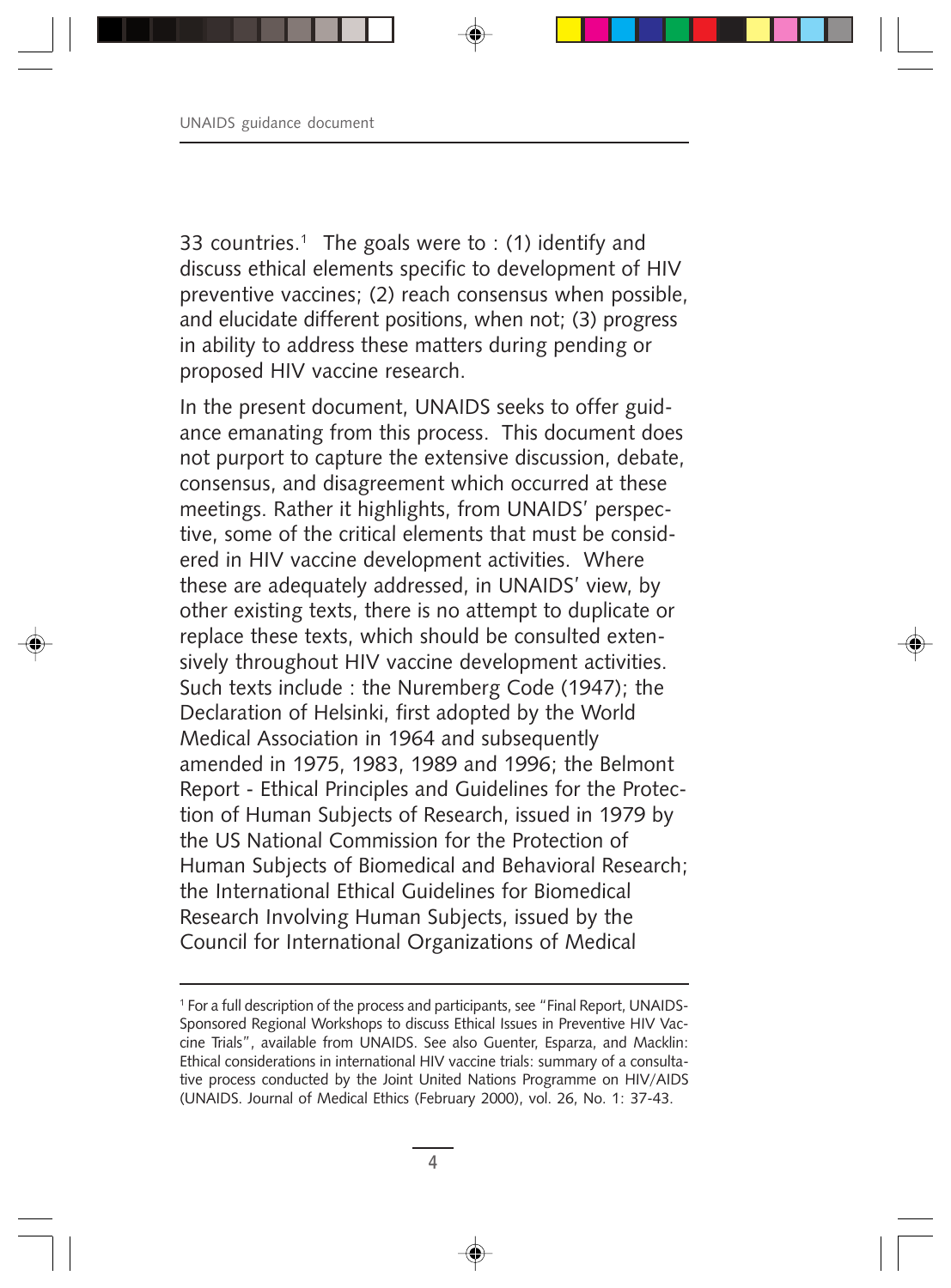Sciences (CIOMS) in 1993 (and developed in close cooperation with WHO); the World Health Organization's Good Clinical Practice (WHO GCP) Guideline (1995); and the International Conference on Harmonisation's Good Clinical Practice (ICH GCP) Guideline (1996).

It is hoped that this document will be of use to potential research participants, investigators, community members, government representatives, pharmaceutical companies, and ethical and scientific review committees involved in HIV preventive vaccine development. It suggests standards, as well as processes for arriving at standards, and can be used as a frame of reference from which to conduct further discussion at the international, national, and local levels.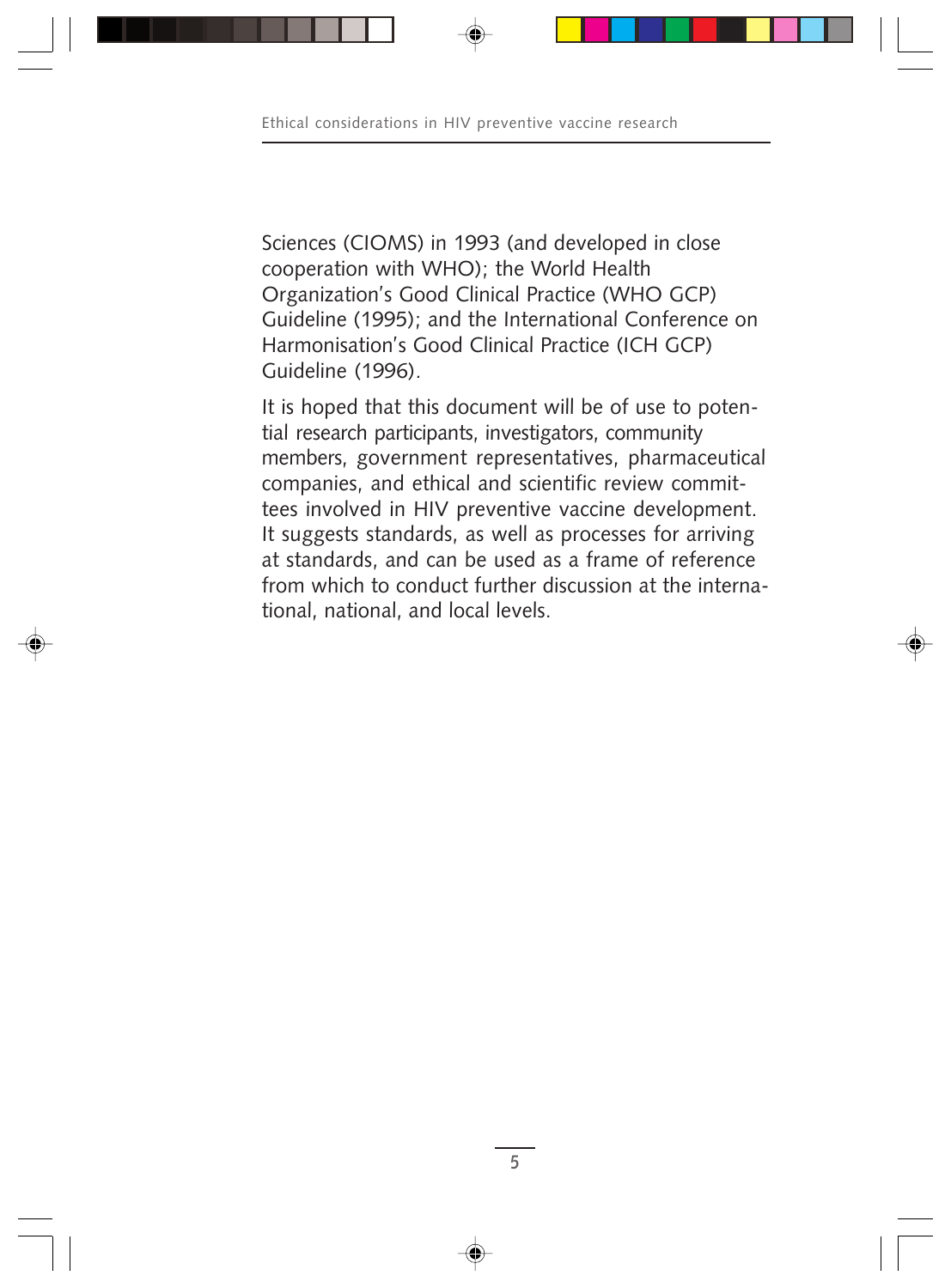### Context

The HIV/AIDS pandemic is characterized by unique biological, social and geographical factors that, among other things, affect the balance of risks and benefits for individuals and communities who participate in HIV vaccine development activities. These factors may require that additional efforts are made to address the needs of participating individuals and communities, including their urgent need for a HIV vaccine, their need to have their rights protected and their welfare promoted in the context of HIV vaccine development activities, and their need to be able to be full and equal participants . These factors include the following :

The global burden of disease and death related to HIV is increasing at a rate unmatched by any other pathogen. For many countries, it is already the leading cause of death. Currently available treatments are inadequate because they do not lead to cure, but at best slow the progression of disease. The most effective treatment for slowing HIV-related disease progression, antiretroviral medication, is complicated to administer, requires close medical monitoring, is extremely costly, and can cause significant adverse effects. Because of this, antiretroviral medication is not readily available to the vast majority of people affected by HIV/AIDS. These are people living in developing countries and in marginalized communities in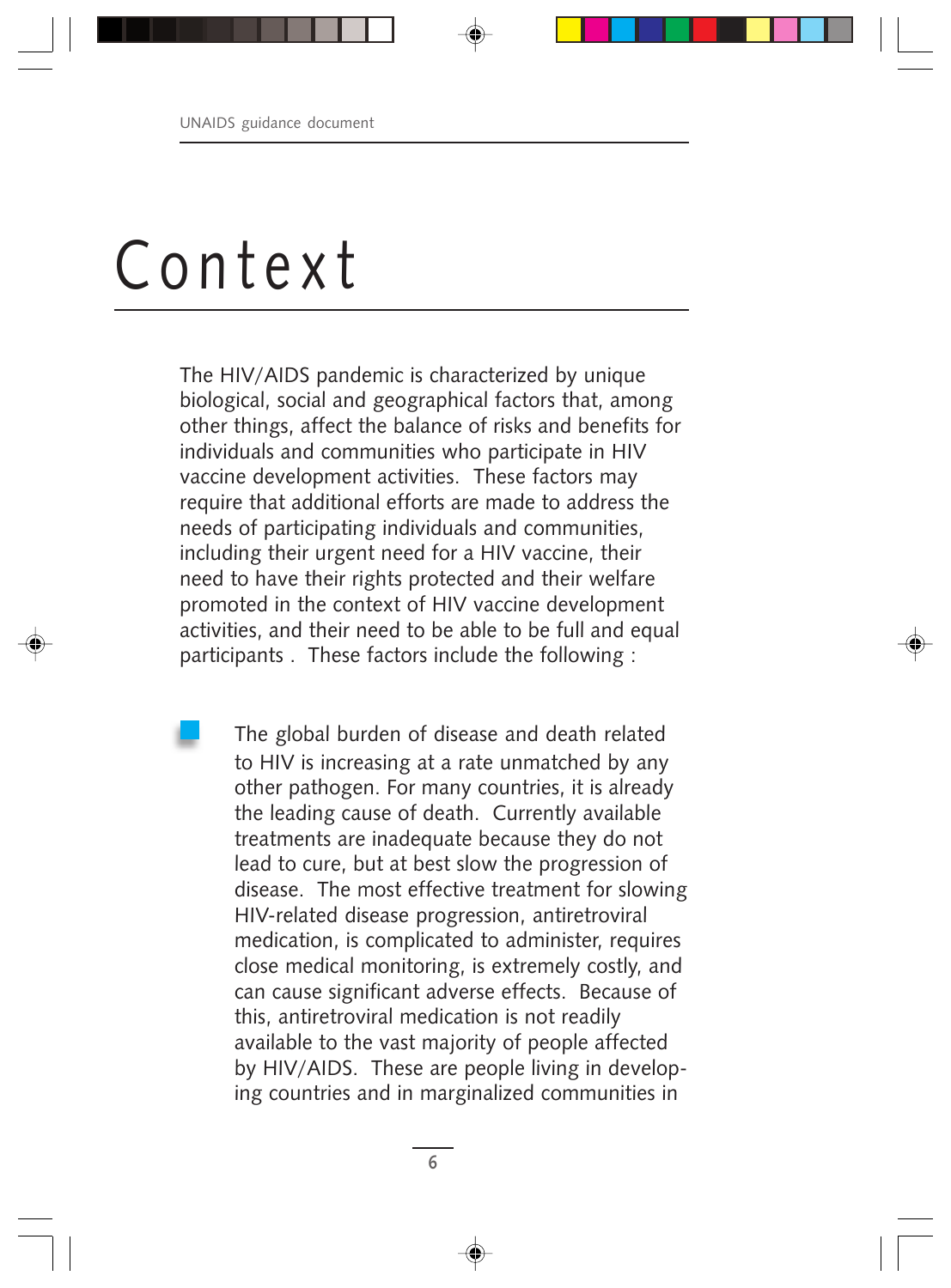developed countries. There is therefore an ethical imperative to seek, as urgently as possible, a globally effective and accessible vaccine, to complement other prevention strategies. Furthermore, this ethical imperative demands that HIV preventive vaccines be developed to address the situation of those people and populations most vulnerable to infection.

Genetically distinct subtypes of HIV have been described, and different HIV subtypes are predominant in different regions and countries. Yet the relevance of these subtypes to potential vaccine-induced protection is not clearly understood. Thus, it is not known whether a vaccine targeted at one subtype will protect against infection from another subtype; and it is likely that a vaccine directed at a particular subtype will need to be tested in a population in which that subtype is prevalent. Therefore, developing a vaccine that is effective in the populations with the greatest incidence of HIV is likely to require experimental vaccines be tested in those populations, even though these populations may for a variety of reasons be relatively vulnerable to exploitation and harm in the context of HIV vaccine development. Additional efforts may need to be made to overcome this vulnerability.

Some candidate vaccines may be conceived and manufactured in laboratories of one country (sponsor country or countries), usually in the developed world, and tested in human populations in another country (host country or countries), often in the developing world.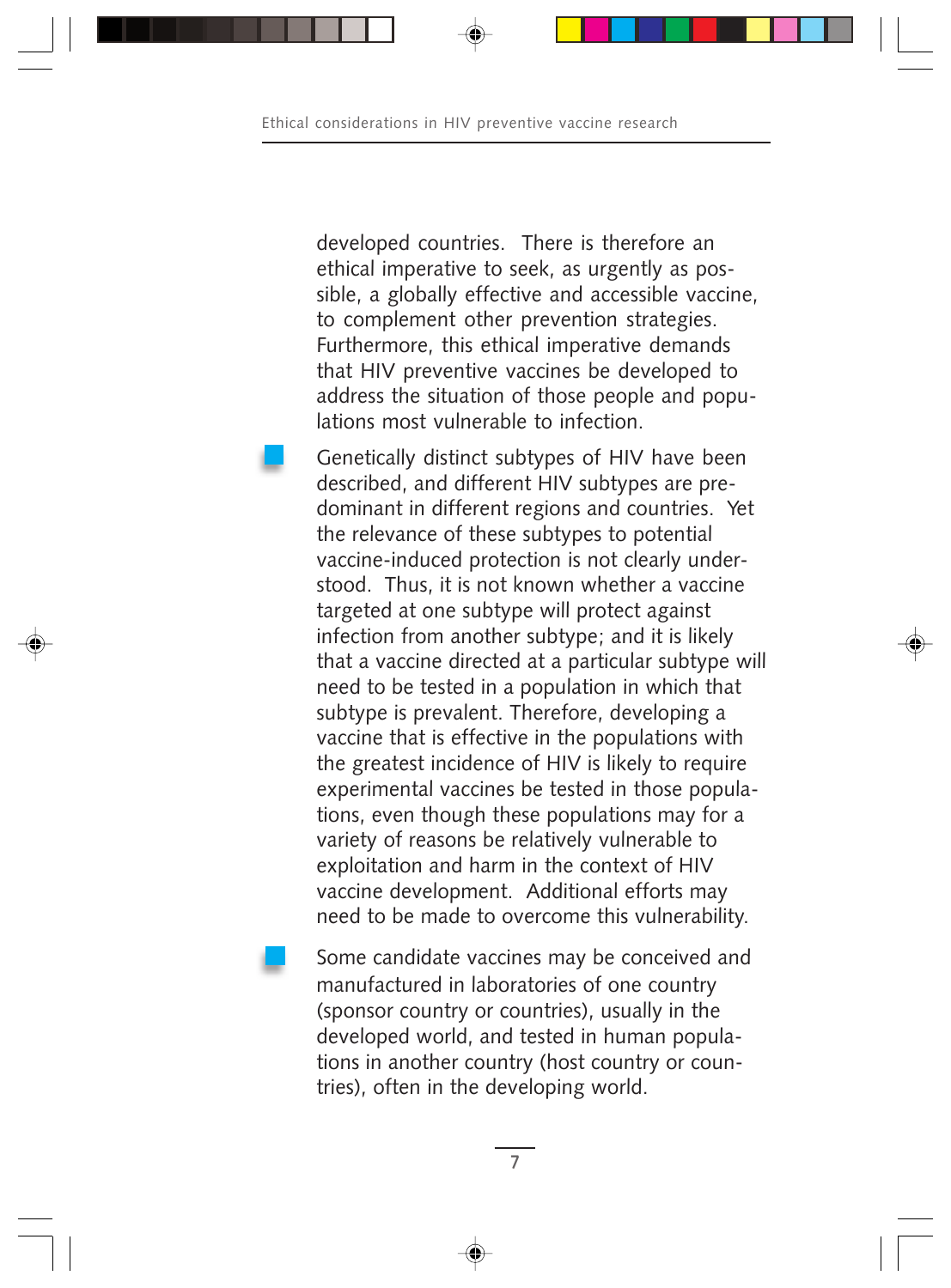[The term 'sponsor' has usually referred to the individual or institution who either owns the candidate vaccine or provides the material resources necessary to carry out the vaccine development programme. Traditionally, the sponsor has been thought of as a single corporate entity, such as a pharmaceutical company. In modern vaccine development programmes there are commonly multiple sponsors including one or more corporations, one or more national governments and one or more international agencies.] The potential imbalance of such a situation demands particular attention to factors that will address the differing perspectives, interests and capacities of sponsors and hosts with the goal of encouraging the urgent development of effective vaccines, in ethically acceptable manners, and their early distribution to populations most in need. In this regard, potential host countries and communities should be encouraged and given the capacity to make decisions for themselves regarding their participation in HIV vaccine development, based on their own health and human development priorities, in a context of equal collaboration with sponsors.

HIV/AIDS is a condition that is both highly feared and stigmatized. This is in large part because it is associated with blood, death, sex, and activities which are often not legally sanctioned, such as commercial sex, men having sex with men, and substance abuse. These are issues which are difficult to address openly - at a societal and individual level. As a result, people affected by HIV/AIDS can experience stigma, discrimination,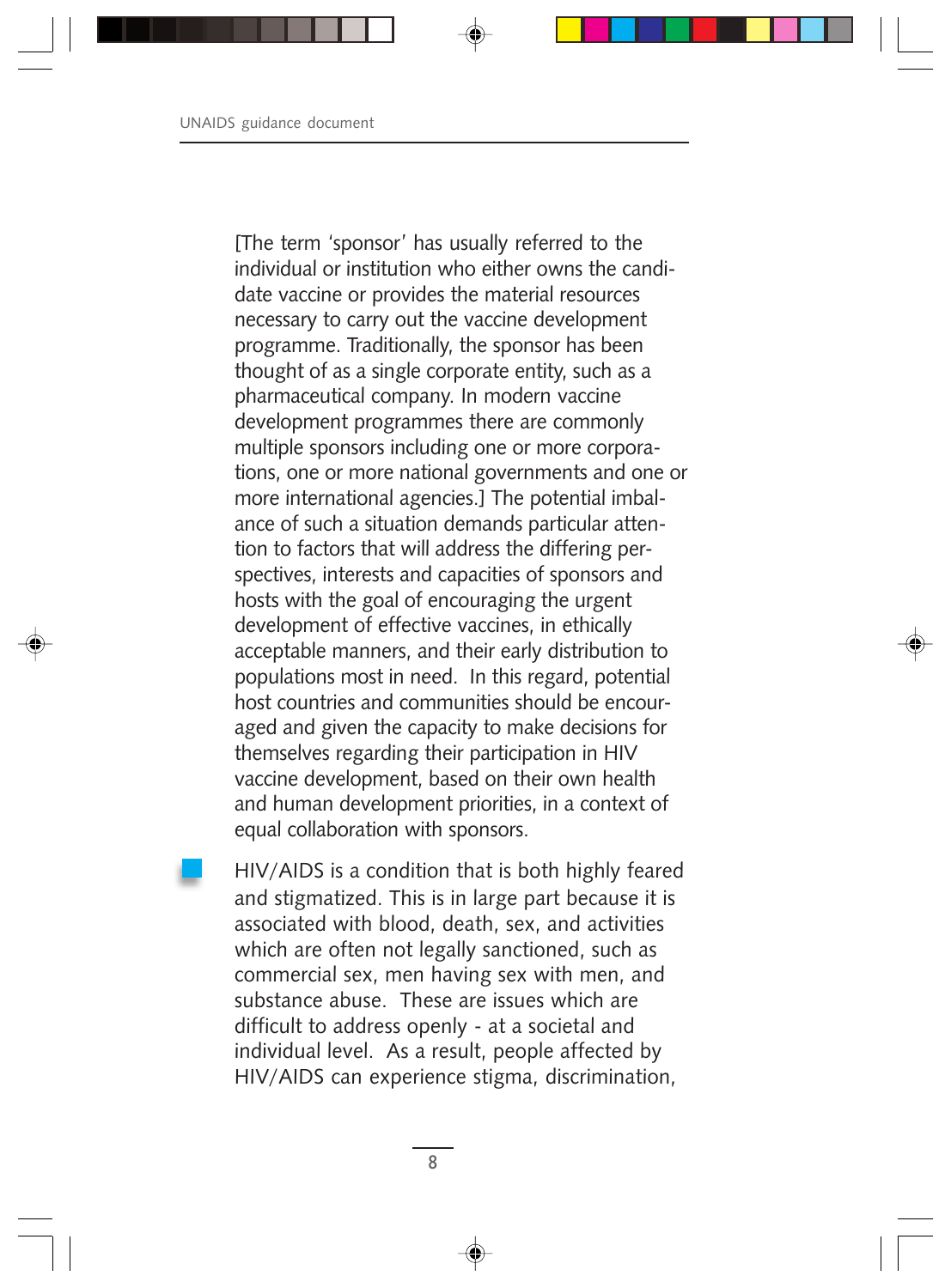and even violence; and governments and communities continue to deny the existence and prevalence of HIV/AIDS. Furthermore, vulnerability to HIV infection and to the impact of AIDS is greater where people are marginalized due to their social, economic and legal status. These factors increase the risk of social and psychological harm for people participating in HIV vaccine research. Additional efforts must be made to address these increased risks, and to ensure that the risks participants take are justified by the benefits they receive by virtue of their participation in the research. A key means by which to protect participants and the communities from which they come is to ensure that the community in which the research is carried out is meaningfully involved in the design, implementation, and distribution of results of vaccine research, including the involvement of representatives from marginalized communities from which participants are drawn, where possible and appropriate.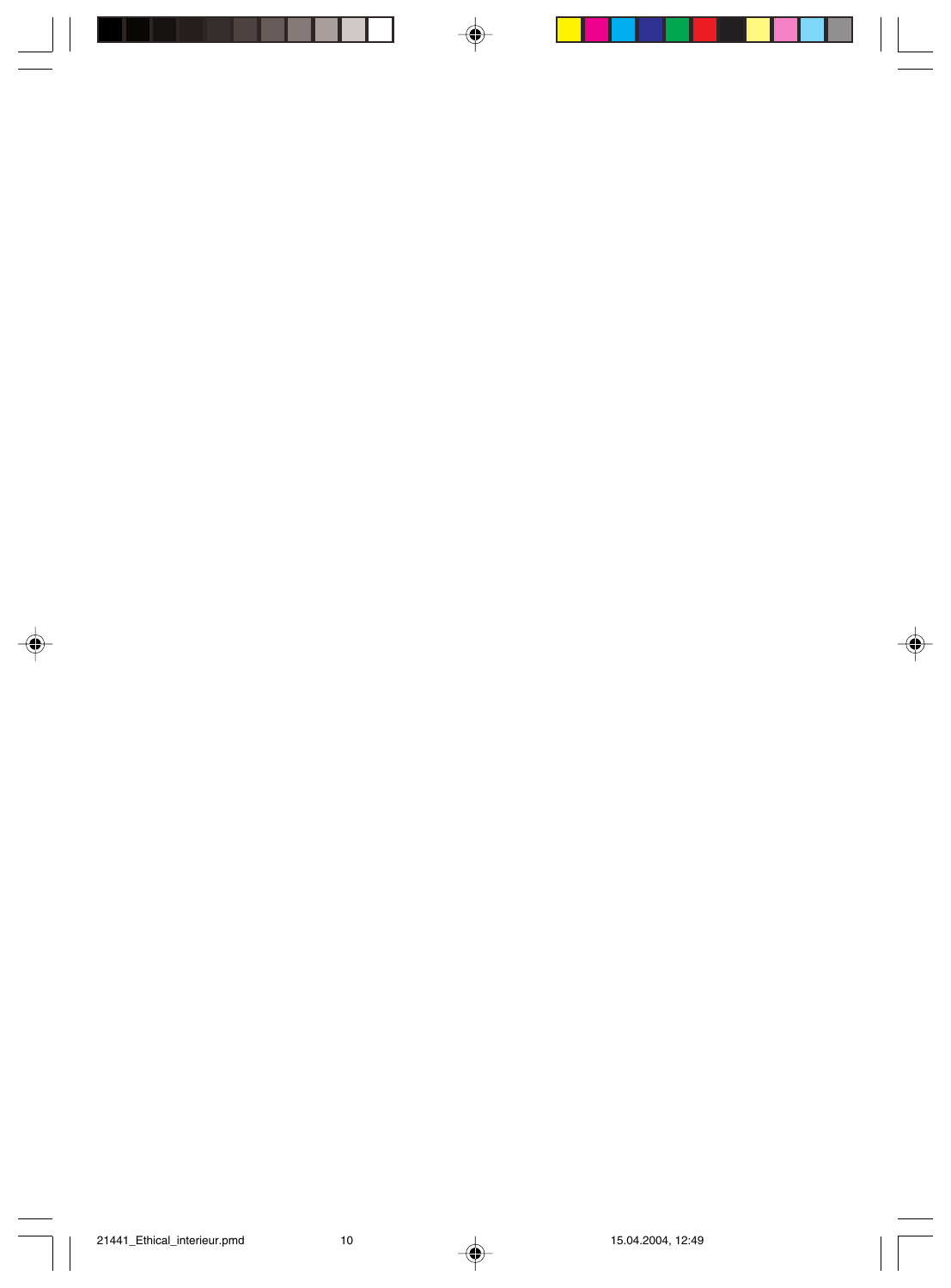## Suggested guidance

iven the global nature of the epidemic, the devastation being wreaked in some countries by it, the fact that vaccine(s) may be the best longterm solution by which to control the epidemic, especially in developing countries, and the potentially universal benefits of effective HIV vaccines, there is an ethical imperative for global support to the effort to develop these vaccines. This effort will require intense international collaboration and coordina-

#### *Guidance Point 1: HIV vaccines development*

*Given the severity of the HIV/ AIDS pandemic in human, public health, social, and economic terms, sufficient capacity and incentives should be developed to foster the early and ethical development of effective vaccines, both from the point of view of countries where HIV vaccine trials may be held, and from the point of view of sponsors of HIV vaccine trials. Donor countries and relevant international organizations should join with these stakeholders to promote such vaccine development.*

tion over time, including among countries with scientific expertise and resources, and among countries where candidate vaccines could be tested but whose infrastructure, resource base, and scientific and ethical capacities could be insufficient at present. Though HIV vaccines should benefit all those in need, it is imperative that they benefit the populations at greatest risk of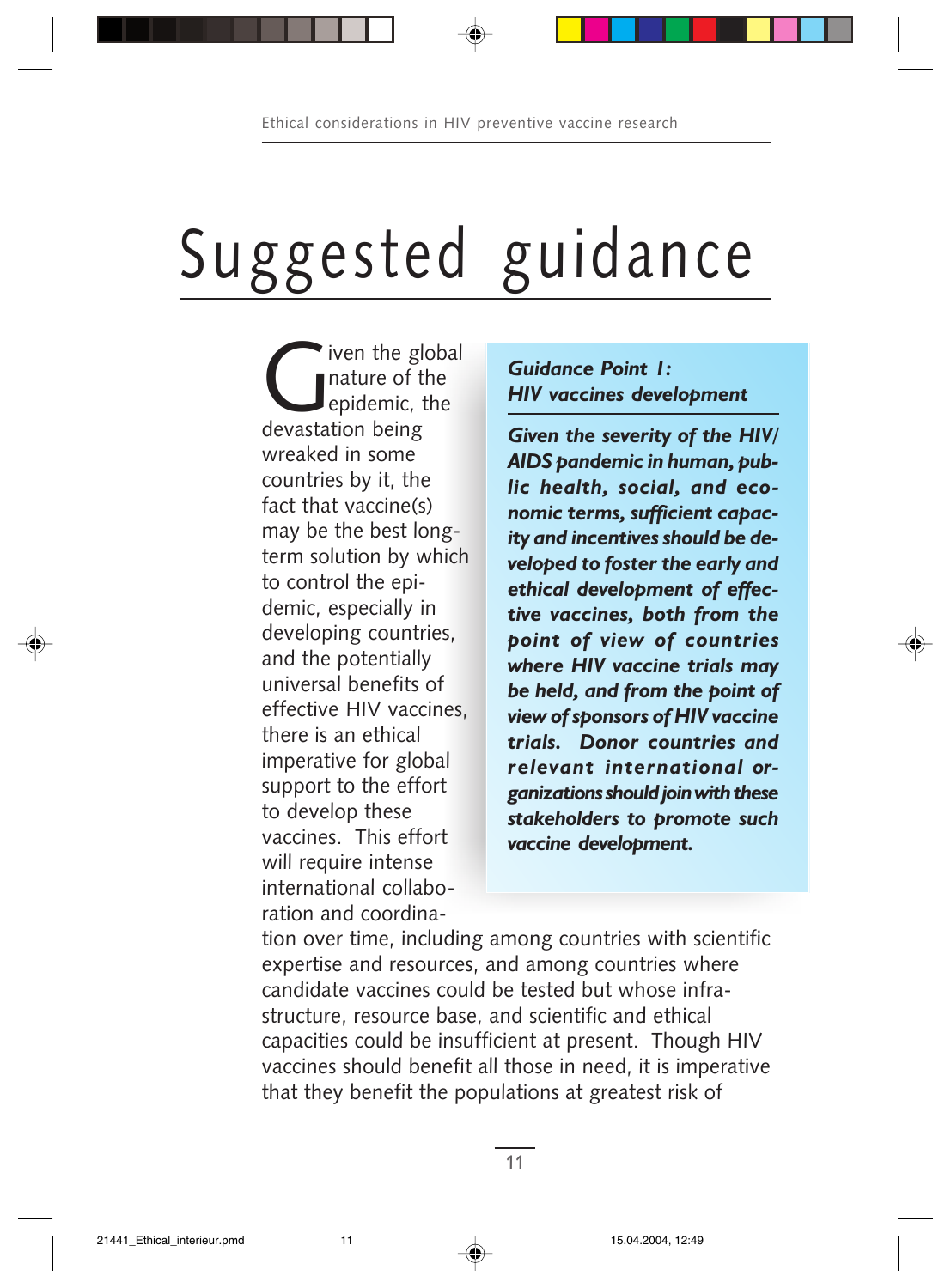infection. Thus, HIV vaccine development should ensure that the vaccines are appropriate for use among such populations, among which it will be necessary to conduct trials; and, when developed, they should be made available and affordable to such populations.

Because HIV vaccine development activities take time, are complex, and require infrastructure, resources and international collaboration,

- potential sponsor countries and host countries should immediately include HIV vaccine development in their regional and national AIDS prevention and control plans.
- potential host countries should assess how they can and should participate in HIV vaccine development activities either nationally or on a regional basis, including identifying resources, establishing partnerships, conducting national information campaigns, strengthening their scientific and ethical sectors, and including a vaccine research component to complement other prevention interventions.
- potential donors and international agencies should make early and sustained commitments to allocate sufficient funds to make a vaccine a reality, including funds to strengthen ethical and scientific capacity in countries where multiple trials will have to be conducted and to purchase and distribute future vaccines.

potential sponsors should establish partnerships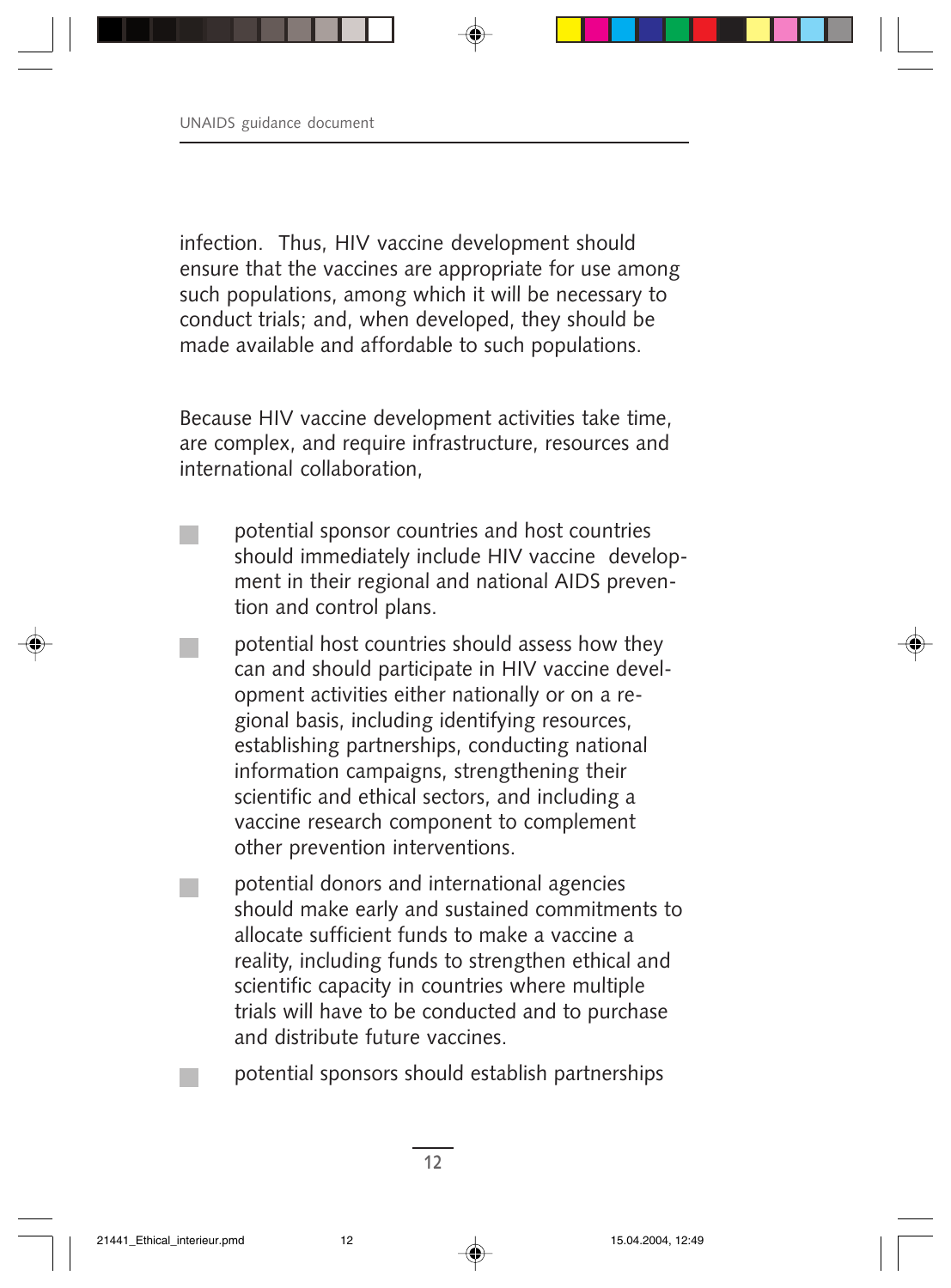with potential host countries, and begin discussions regarding community consultations, strengthening necessary scientific and ethical components, and eventual plans for equitable distribution of the benefits of research.

Ithough making a safe and effective vaccine reasonably available to the population where it was tested is a basic ethical requirement, some have argued that it could be a disincentive for industry to conduct studies in countries with large populations, or that it could constitute an undue inducement for a resourcepoor country or community to "coop-

#### *Guidance Point 2 : Vaccine availability*

*Any HIV preventive vaccine demonstrated to be safe and effective, as well as other knowledge and benefits resulting from HIV vaccine research, should be made available as soon as possible to all participants in the trials in which it was tested, as well as to other populations at high risk of HIV infection. Plans should be developed at the initial stages of HIV vaccine development to ensure such availability.*

erate". Given the severity of the epidemic, it is imperative that sufficient incentives exist, both through financial rewards in the marketplace and through public subsidies, to foster development of effective vaccines while also ensuring that vaccines are produced and distributed in a fashion that actually makes them available to the populations at greatest risk.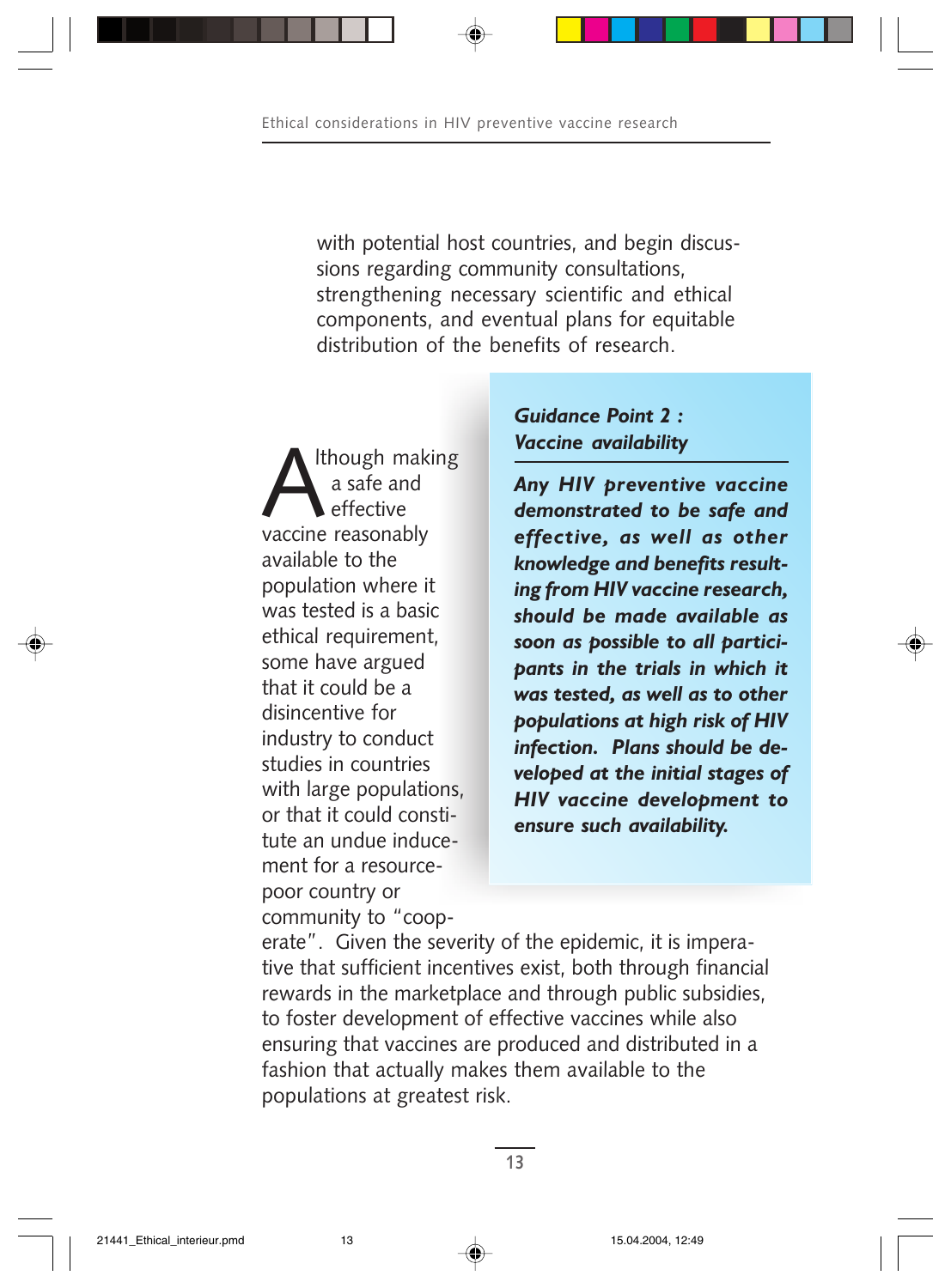As health and research communities build HIV preventive vaccine research programmes, attention needs to be given immediately to how a successful vaccine, and other benefits resulting from the research, will be made readily and affordably available to the communities and countries where such a vaccine is tested, as well as to other communities and countries at high risk for HIV infection. This process of discussion and negotiation should start as soon as possible and should be carried on through the course of the research.

At a minimum, the parties directly concerned should begin this discussion before the trials commence. This discussion should include representatives from relevant stakeholders in the host country, such as representatives from the executive branch, health ministry, local health authorities, and relevant scientific and ethical groups. It should also include representatives from the communities from which participants are drawn, people living with HIV/AIDS, and NGOs representing affected communities. The discussions should include decisions regarding payments, royalties, subsidies, technology and intellectual property, as well as distribution costs, channels and modalities, including vaccination strategies, target populations, and number of doses.

Furthermore, the discussion concerning availability and distribution of an effective HIV vaccine should engage international organizations, donor governments and bilateral agencies, representatives from wider affected communities, international and regional NGOs and the private sector. These should not only consider financial assistance regarding making vaccines available, but should also help to build the capacity of host governments and communities to negotiate for and implement distribution plans.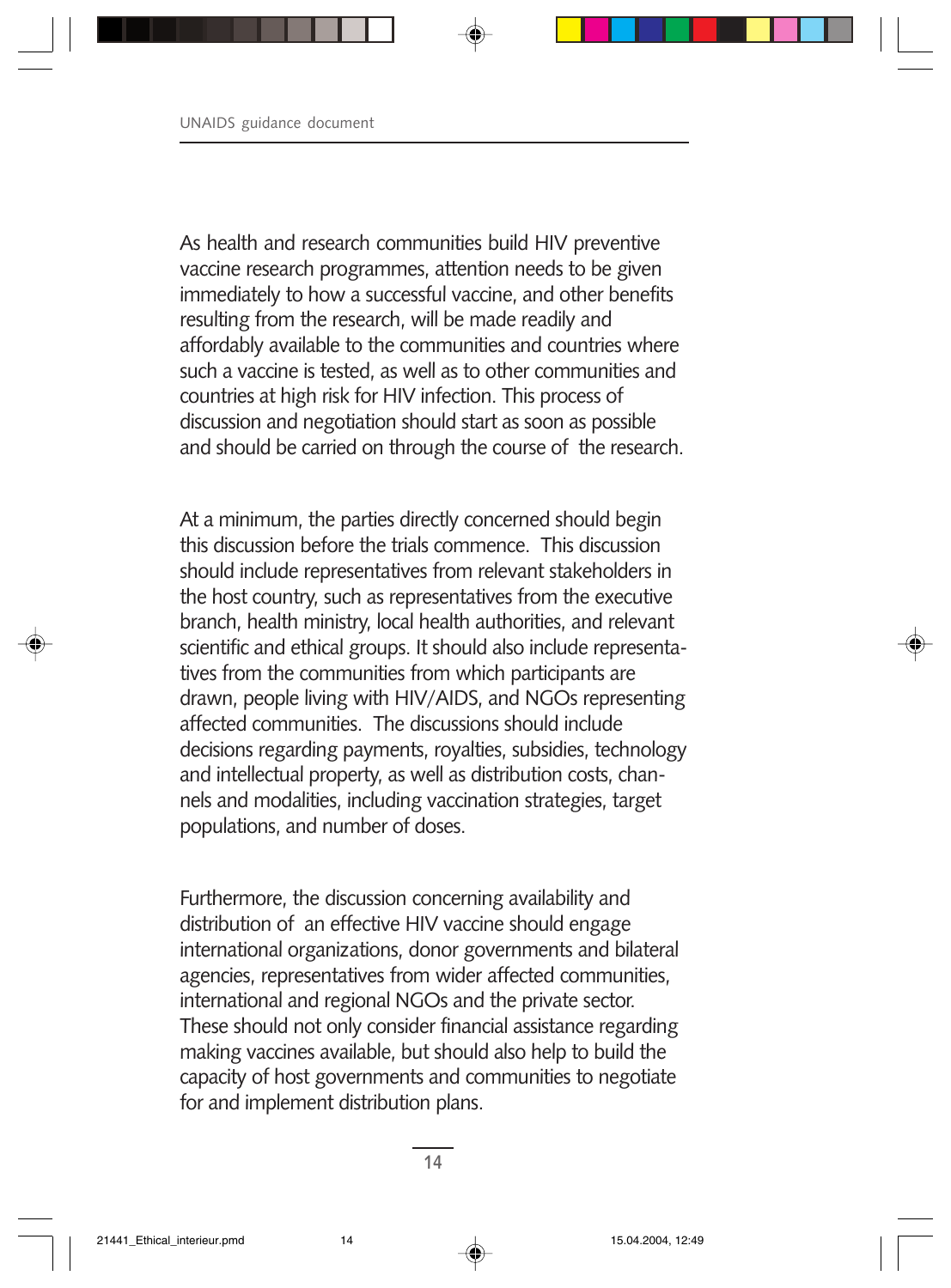**Potential host**<br>
communities<br>
have the right, and countries and communities the responsibility, to take decisions regarding the nature of their participation in HIV vaccine research. Yet disparities in economic wealth, scientific experience, and technical capacity among countries and communities can lead to undue influence over and pos-

#### *Guidance Point 3 : Capacity building*

*Strategies should be implemented to build capacity in host countries and communities so that they can practise meaningful self-determination in vaccine development, can ensure the scientific and ethical conduct of vaccine development, and can function as equal partners with sponsors and others in a collaborative process.*

sible exploitation of host countries and communities. The development of an HIV vaccine will require international cooperative research, which should transcend, in an ethical manner, such disparities. Real or perceived disparities should be resolved in a way that ensures equality in decision-making and action. The desired relationship is one of collaboration among equals. Factors that may increase vulnerability to exploitation of host countries and communities may include, but are not limited to, the following:

- level of the proposed community's economic capacity, such as is reflected in the Human Development Index of the UNDP
- community/cultural experience with, and/or understanding of, scientific research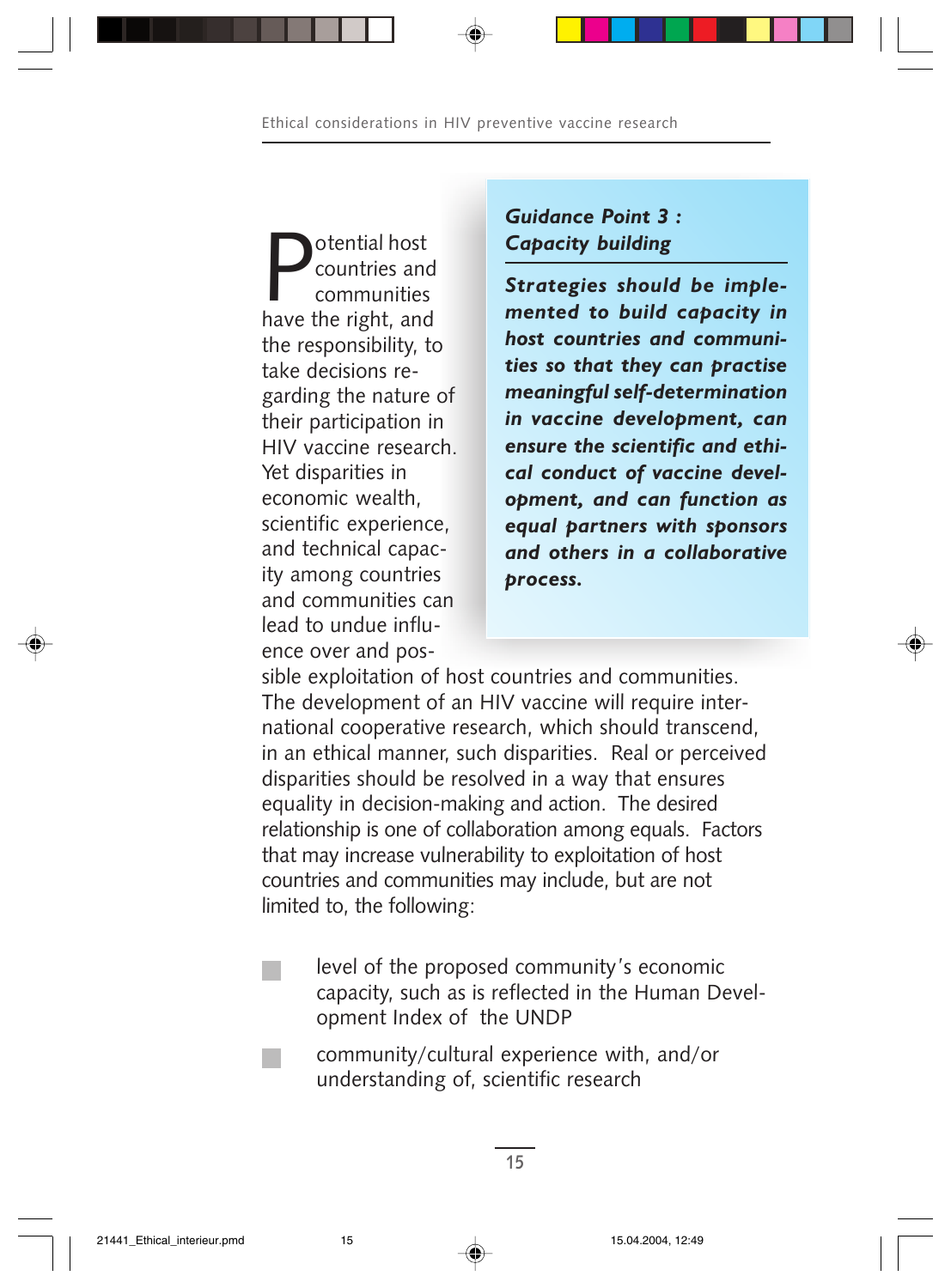| local political awareness of the importance and<br>process of vaccine research                                                                                                                   |
|--------------------------------------------------------------------------------------------------------------------------------------------------------------------------------------------------|
| local infrastructure, personnel, and technical<br>capacity for providing HIV health care and treat-<br>ment options                                                                              |
| ability of individuals in the community to provide<br>informed consent, including the effect of class,<br>gender, and other social factors on the potential<br>for freely given consent          |
| level of experience and capacity for conducting<br>ethical and scientific review, and                                                                                                            |
| local infrastructure, personnel, and technical<br>capacity for conducting the proposed research.                                                                                                 |
| Strategies to overcome these disparities could involve:                                                                                                                                          |
| scientific exchange, and knowledge and skills<br>transfer between sponsor countries and institu-<br>tions, and host countries and communities                                                    |
| capacity-building programmes in the science and<br>ethics of vaccine development by relevant scien-<br>tific institutions and international organizations                                        |
| support to development of national and local<br>ethical review capacity (see Guidance Point 6)                                                                                                   |
| support to affected communities and communi-<br>ties from which participants are drawn regarding<br>information, education, and capacity and consen-<br>sus-building on vaccine development, and |
| early involvement of affected communities in the<br>design and implementation of vaccine develop-<br>ment plans and protocols (see Guidance Point 5).                                            |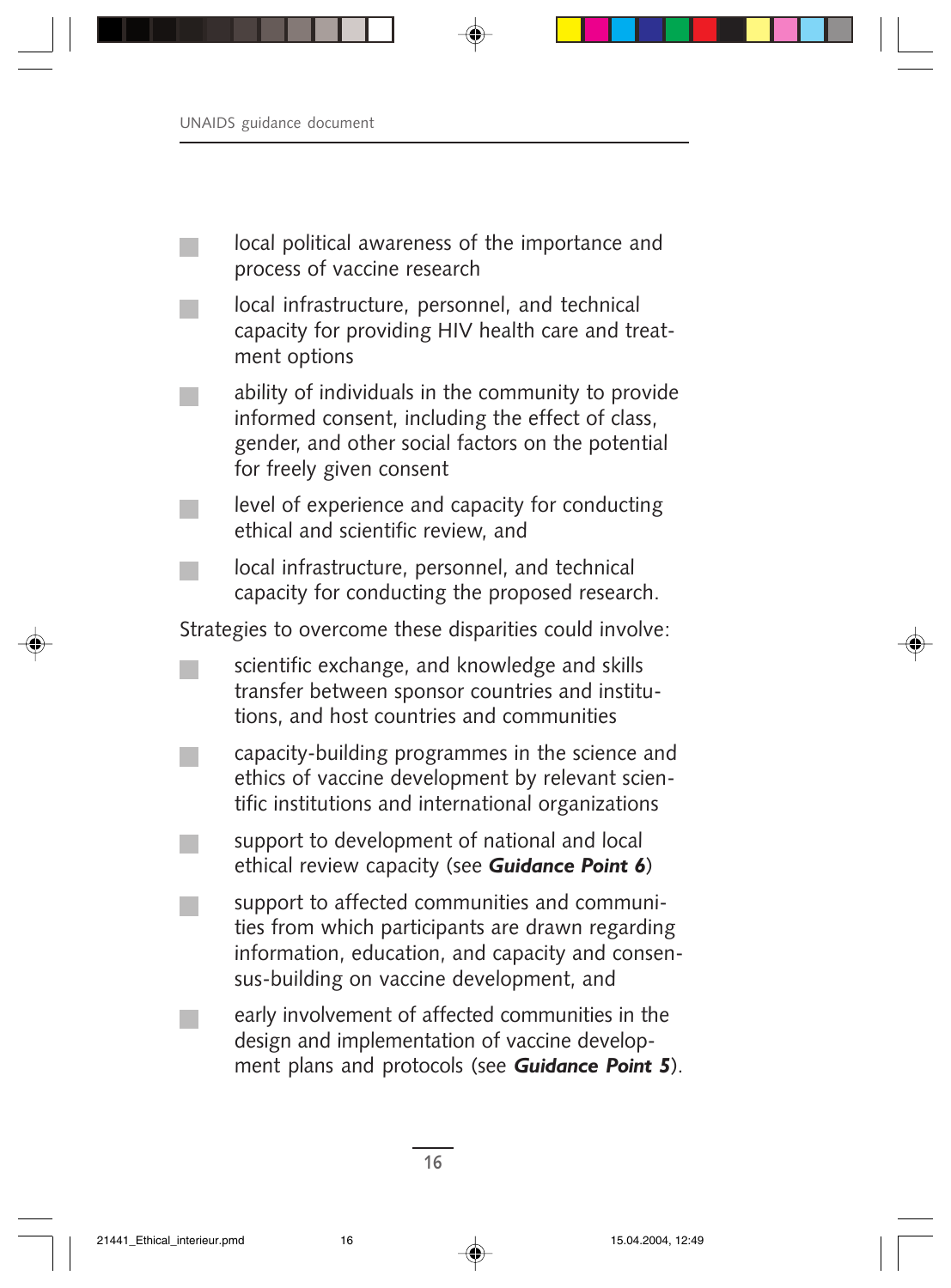In order to be<br>
ethical, clinical<br>
trials of vaccines<br>
should be based on n order to be ethical, clinical trials of vaccines scientifically valid research protocols, and the scientific questions posed should be rigorously formulated in a research protocol that is capable of providing reliable responses. Valid scientific questions relevant to HIV

*Guidance Point 4 : Research protocols and study populations*

 *In order to conduct HIV vaccine research in an ethically acceptable manner, the research protocol should be scientifically appropriate, and the desired outcome of the proposed research should potentially benefit the population from which research participants are drawn.*

vaccine development are those that seek:

- to gain scientific information on the safety, immunogenicity (ability to induce immune responses against HIV) and efficacy (degree of protection) of candidate vaccines
- to determine immunological correlates or surrogates in order to identify the protective mechanisms and how they can be elicited
- to compare different candidate vaccines; and
	- to test whether vaccines effective in one population are effective in other populations.

Furthermore, the selection of the research population should be based on the fact that its characteristics are relevant to the scientific issues raised; and the results of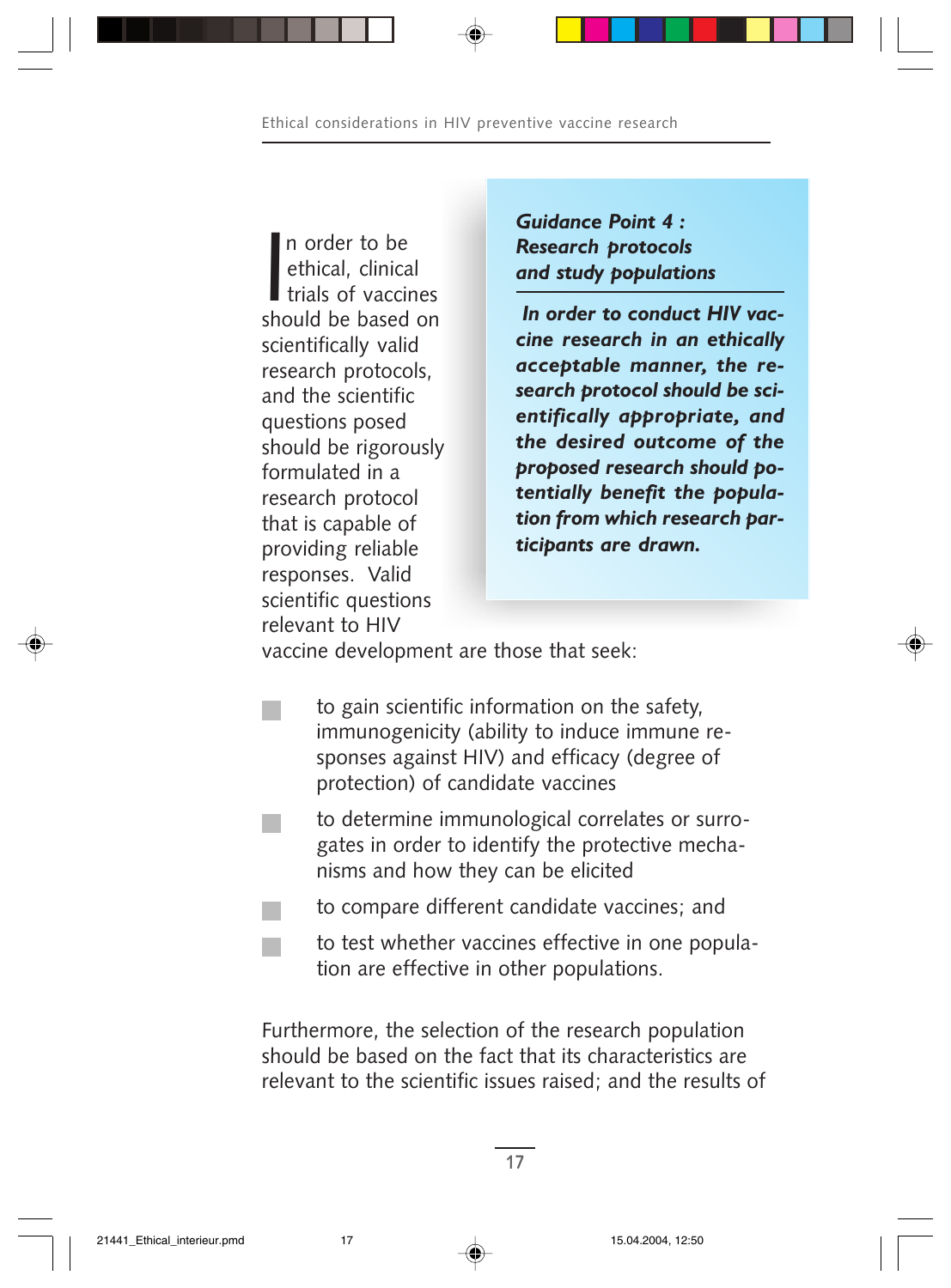the research will potentially benefit the selected population. In this sense, the research protocol should:

- justify the selection of the research population from a scientific point of view
- outline how the risks undertaken by the participants of that population are balanced by the potential benefits to that population
- address particular needs of the proposed research population
- demonstrate how the candidate vaccine being tested is expected to be beneficial to the population in which testing occurs, and
- establish safeguards for the protection of research participants from potential harm arising from the research.

These general principles will be further elaborated below.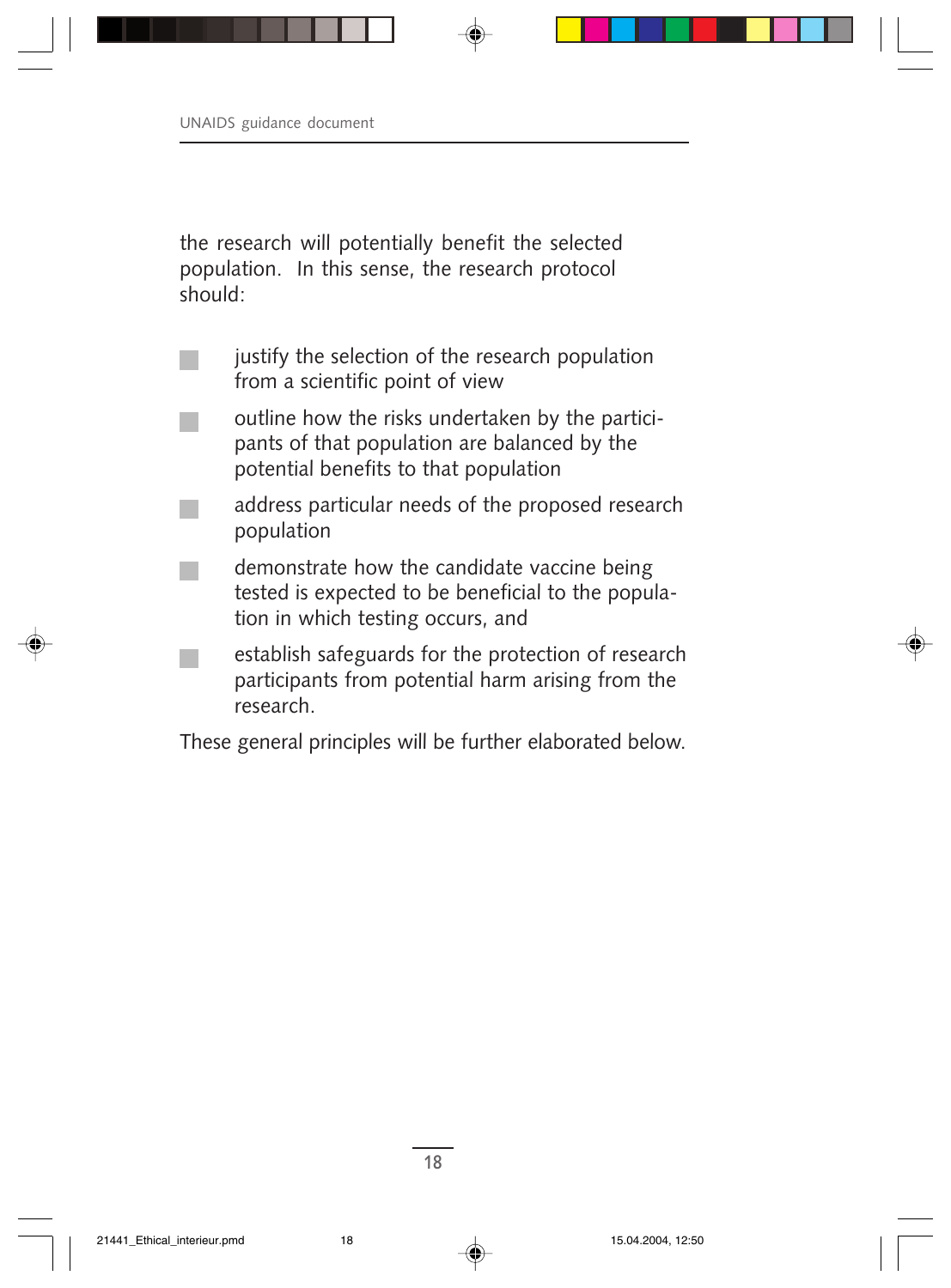Involvement community reservatives show the seen as a nvolvement of community representatives should single encounter, nor as one-directional. The orientation of community involvement should be one of partnership towards mutual education and consensus-building regarding all aspects of the vaccine development programme. There

#### *Guidance Point 5 : Community participation*

*To ensure the ethical and scientific quality of proposed research, its relevance to the affected community, and its acceptance by the affected community, community representatives should be involved in an early and sustained manner in the design, development, implementation, and distribution of results of HIV vaccine research.*

should be established a continuing forum for communication and problem-solving on all aspects of the vaccine development programme from phase I through phase III and beyond, to the distribution of a safe, effective, licensed vaccine. All participating parties should define the nature of this ongoing relationship. It should include appropriate representation of the community on committees charged with the review, approval, and monitoring of the HIV vaccine research. Like investigators and sponsors, communities should assume appropriate responsibility for assuring the successful completion of the trial and of the programme.

Appropriate community representatives should be determined through a process of broad consultation. Members of the community who may contribute to a vaccine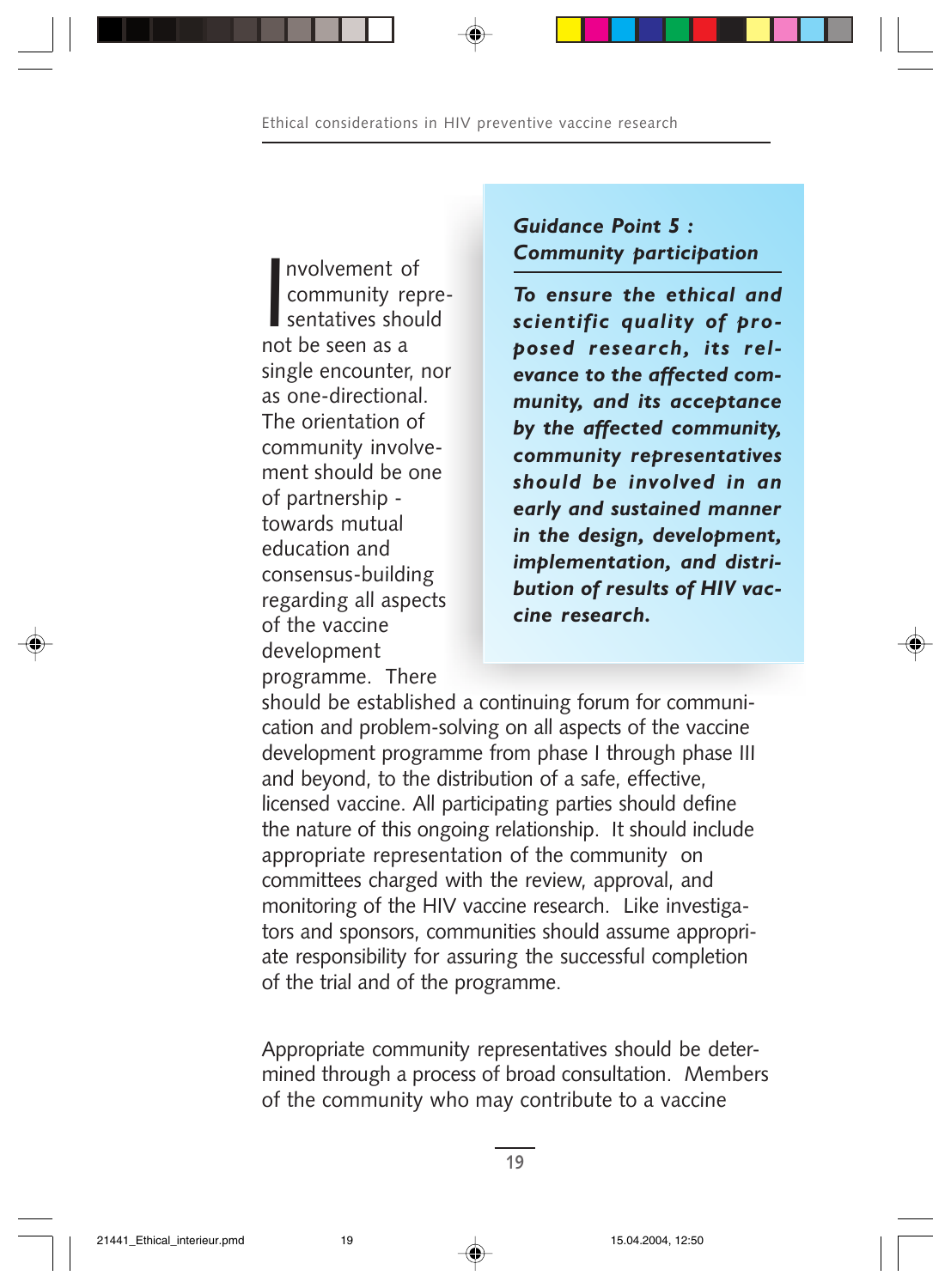development process include representatives of the research population eligible to serve as research participants, other members of the community who would be among the intended beneficiaries of the developed vaccine, relevant nongovernmental organizations, persons living with HIV/AIDS, community leaders, public health officials, and those who provide health care and other services to people living with and affected by HIV.

Participation of the community in the planning and implementation of a vaccine development strategy can provide the following benefits:

- information regarding the health beliefs and understanding of the study population
- input into the design of the protocol
- input into an appropriate informed consent process
- insight into the design of risk reduction interventions
- effective methods for disseminating information about the trial and its outcomes
- information to the community-at-large on the proposed research
- trust between the community and researchers
- equity in choice of participants
- equity in decisions regarding level of standard of care and treatment and its duration, and
- equity in plans for applying results and vaccine distribution.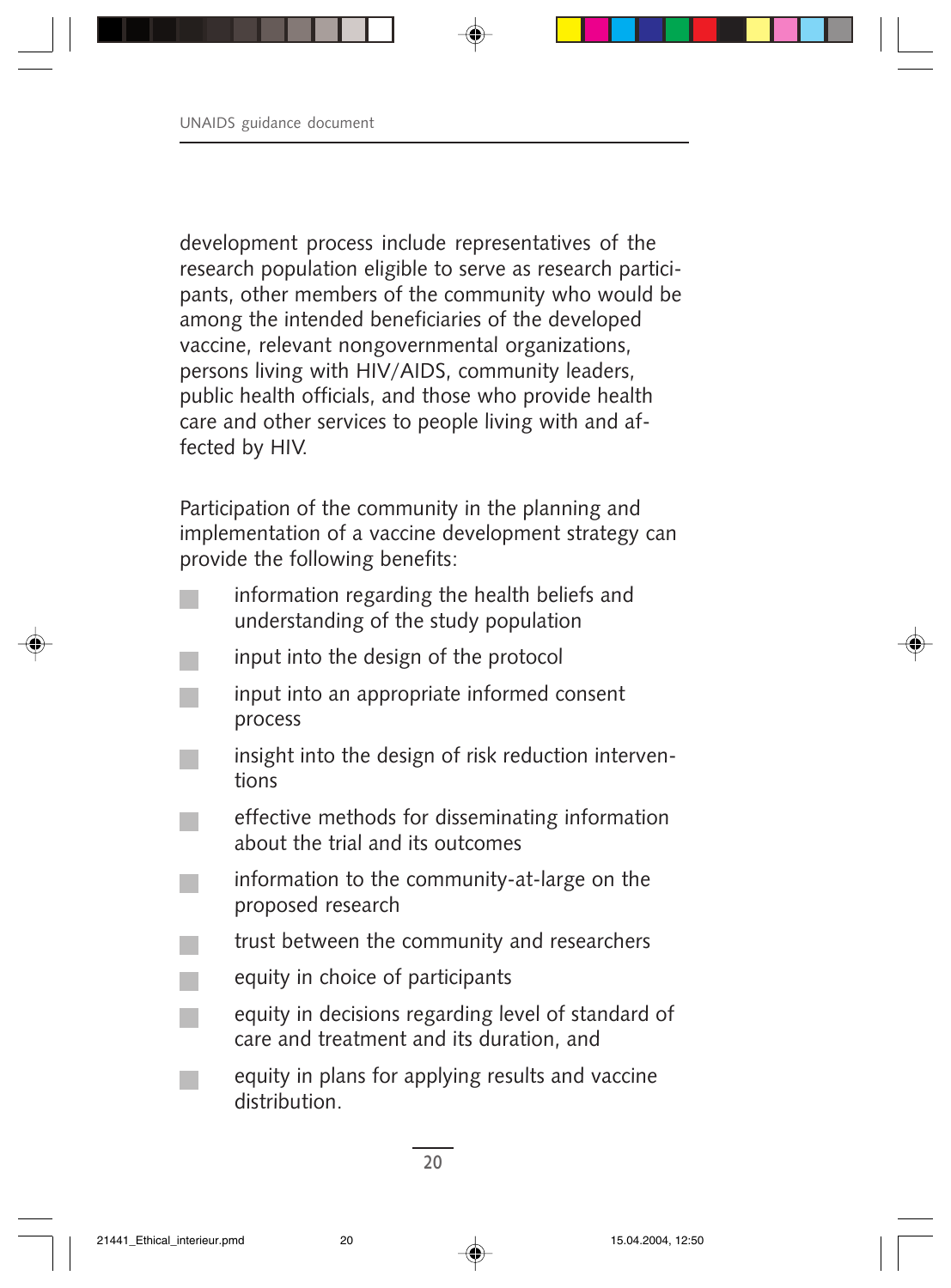Proposed HIV<br>Proposed HIV<br>Proposed by vaccine research protocols should be reviewed by scientific and ethical review committees that are located in, and include membership from, the country and community where the research is proposed to take place.

*Guidance Point 6 : Scientific and ethical review*

*HIV preventive vaccine trials should only be carried out in countries and communities that have the capacity to conduct appropriate independent and competent scientific and ethical review.*

This process ensures that the proposed research is analysed from the scientific and ethical viewpoints by individuals who are familiar with the conditions prevailing in the potential research population.

Some countries do not currently have the capacity to conduct independent, competent and meaningful scientific and ethical review. If the country's capacity for scientific and ethical review is inadequate, the sponsor should be responsible for ensuring that adequate structures are developed in the host country for scientific and ethical review prior to the start of the research. Care should be taken to minimize the potential for conflicts of interest, while providing assistance in capacity-building for scientific and ethical review. Capacity-building for scientific and ethical review may also be developed in collaboration with international agencies, organizations within the host country, and other relevant parties.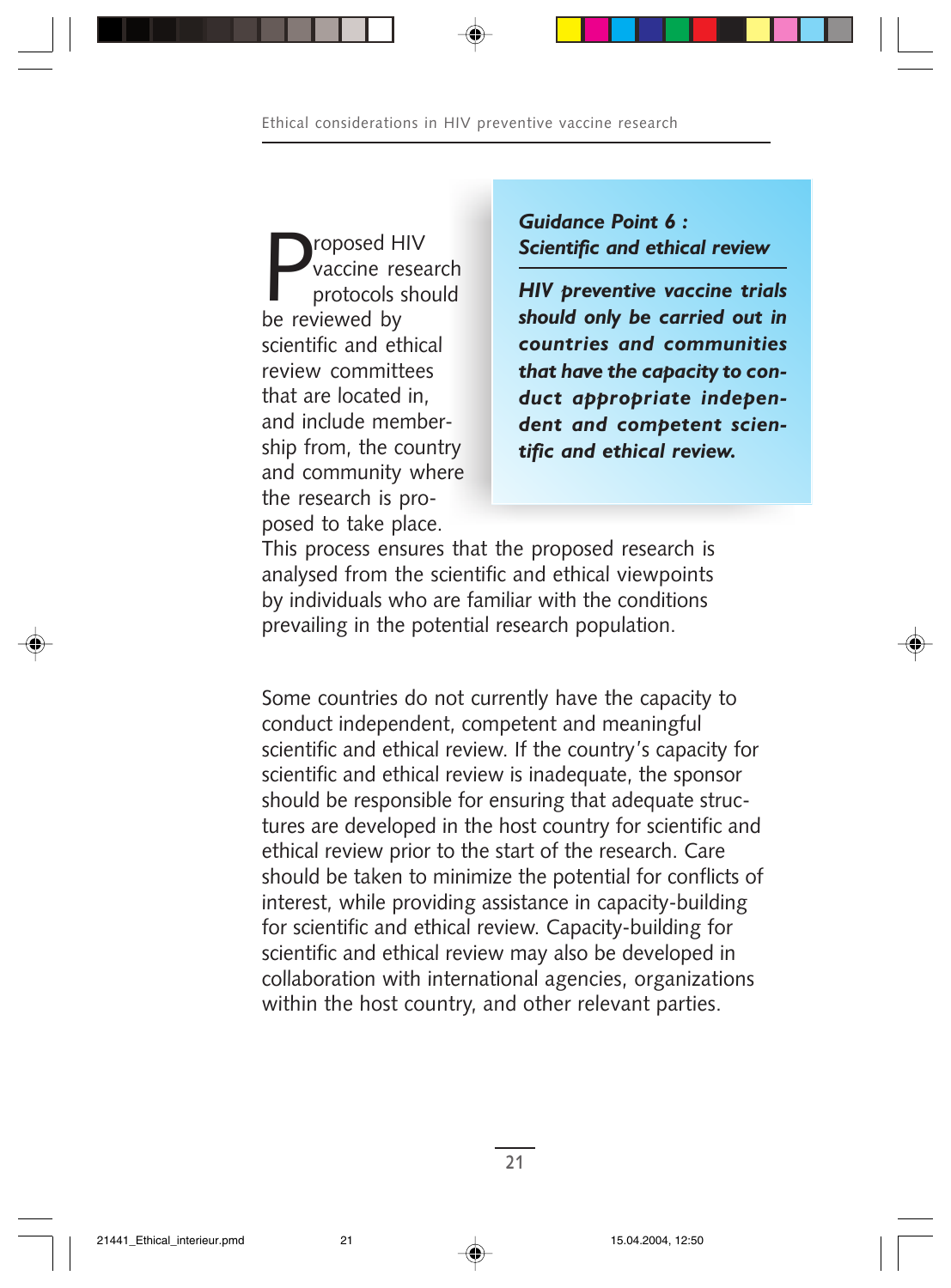Some countries or<br>
Sommunities,<br>
"developing", have been ome countries or communities, often described as perceived as inappropriate participants for some phases of clinical research, due to a real or perceived increased level of vulnerability to exploitation or harm. The usefulness of the "developing/developed" terminology for assessing risk of harm and exploitation, however, is limited. It refers

#### *Guidance Point 7 : Vulnerable populations*

*Where relevant, the research protocol should describe the social contexts of a proposed research population (country or community) that create conditions for possible exploitation or increased vulnerability among potential research participants, as well as the steps that will be taken to overcome these and protect the dignity, safety, and welfare of the participants.*

primarily to economic considerations, which are not the only relevant factors in HIV vaccine research. It also establishes two fixed categories, whereas in reality, countries and communities are distributed along a spectrum, characterized by a variety of different factors that affect risk. It is more useful to identify the particular aspects of a social context that create conditions for exploitation or increased vulnerability for the pool of participants that has been selected. These aspects should be described in the protocol, as should the measures that will be taken to overcome them. In some potential research populations (countries or communities), conditions affecting potential vulnerability or exploitation may be so severe that ensuring adequate safeguards is not possible. In such populations, HIV preventive vaccine research should not be conducted.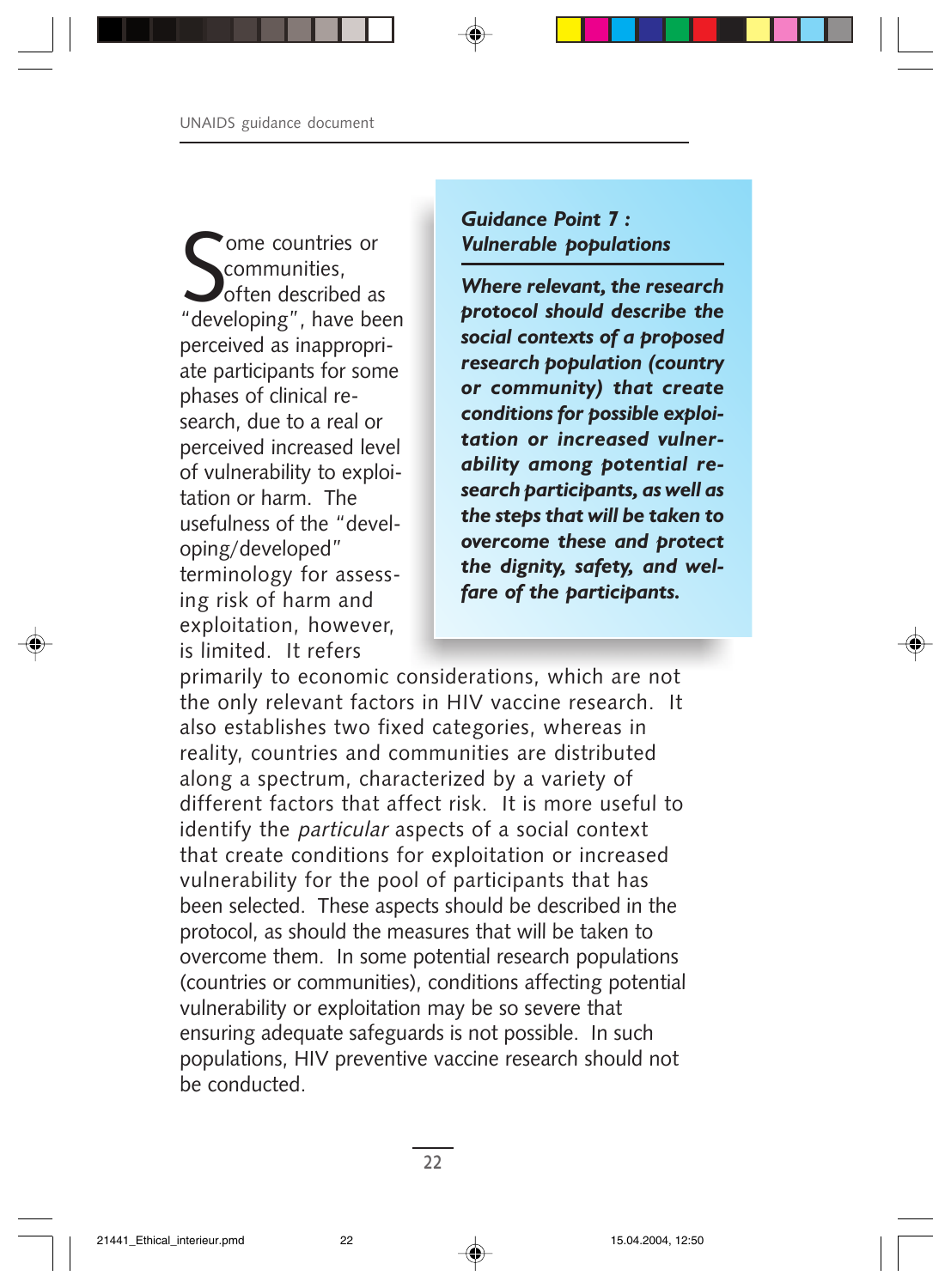Some factors to be considered are those listed in *Guidance Point 3* which influence the disparity in real or perceived power as between sponsors and host countries, as well as the factors listed below that can also increase the nature and level of risk of harm to participants:

- governmental, institutional or social stigmatization or discrimination on the basis of HIV status
- inadequate ability to protect HIV-related human rights, and to prevent HIV-related discrimination and stigma, including those arising from participation in an HIV vaccine trial
- social and legal marginalization of groups from which participants might be drawn, e.g. women, injecting drug users, men having sex with men, sex workers
- limited availability, accessibility and sustainability of health care and treatment options
- limited ability of individuals or groups in the community to understand the research process
- limited ability of individuals to understand the informed consent process
- limited ability of individuals to be able to give freely their informed consent in the light of prevailing class, gender, and other social and legal factors, and
	- lack of meaningful national/local scientific and ethical review.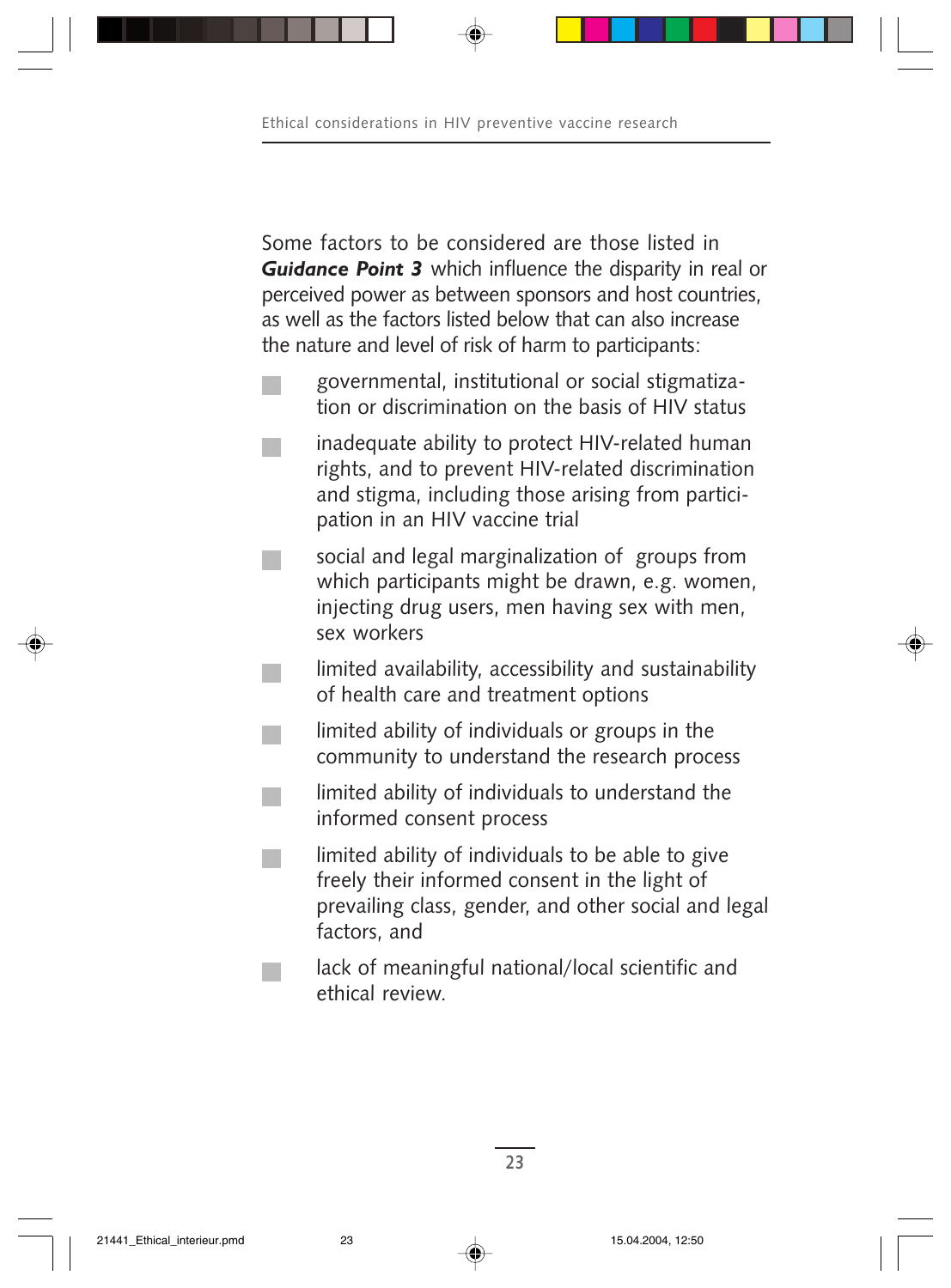nitial stages in a<br>vaccine develop-<br>ment programme entail<br>research in laboratories and nitial stages in a vaccine development programme entail among animals. The transition from this preclinical phase to a phase I clinical trial, in which testing involves the administration of the candidate vaccine to human subjects to assess safety and immunogenicity, is a time when risks may not be yet well defined. Furthermore, specific infrastructures are often required in order to ensure the safety and care of the research participants at these stages. For these reasons, the first administration of a candidate HIV vaccine in humans should generally be conducted in less vulnerable research populations, usually in the country of the sponsor.

#### *Guidance Point 8 : Clinical trial phases*

*As phases I, II, and III in the clinical development of a preventive vaccine all have their own particular scientific requirements and specific ethical challenges, the choice of study populations for each trial phase should be justified in advance in scientific and ethical terms in all cases, regardless of where the study population is found. Generally, early clinical phases of HIV vaccine research should be conducted in communities that are less vulnerable to harm or exploitation, usually within the sponsor country. However, countries may choose, for valid scientific and public health reasons, to conduct any phase within their populations, if they are able to ensure sufficient scientific infrastructure and sufficient ethical safeguards.*

There may be situations,

however, where developing countries choose to conduct phases I/II and/or III (large-scale trials to assess efficacy) among their populations that are relatively vulnerable to risk and exploitation. For instance, this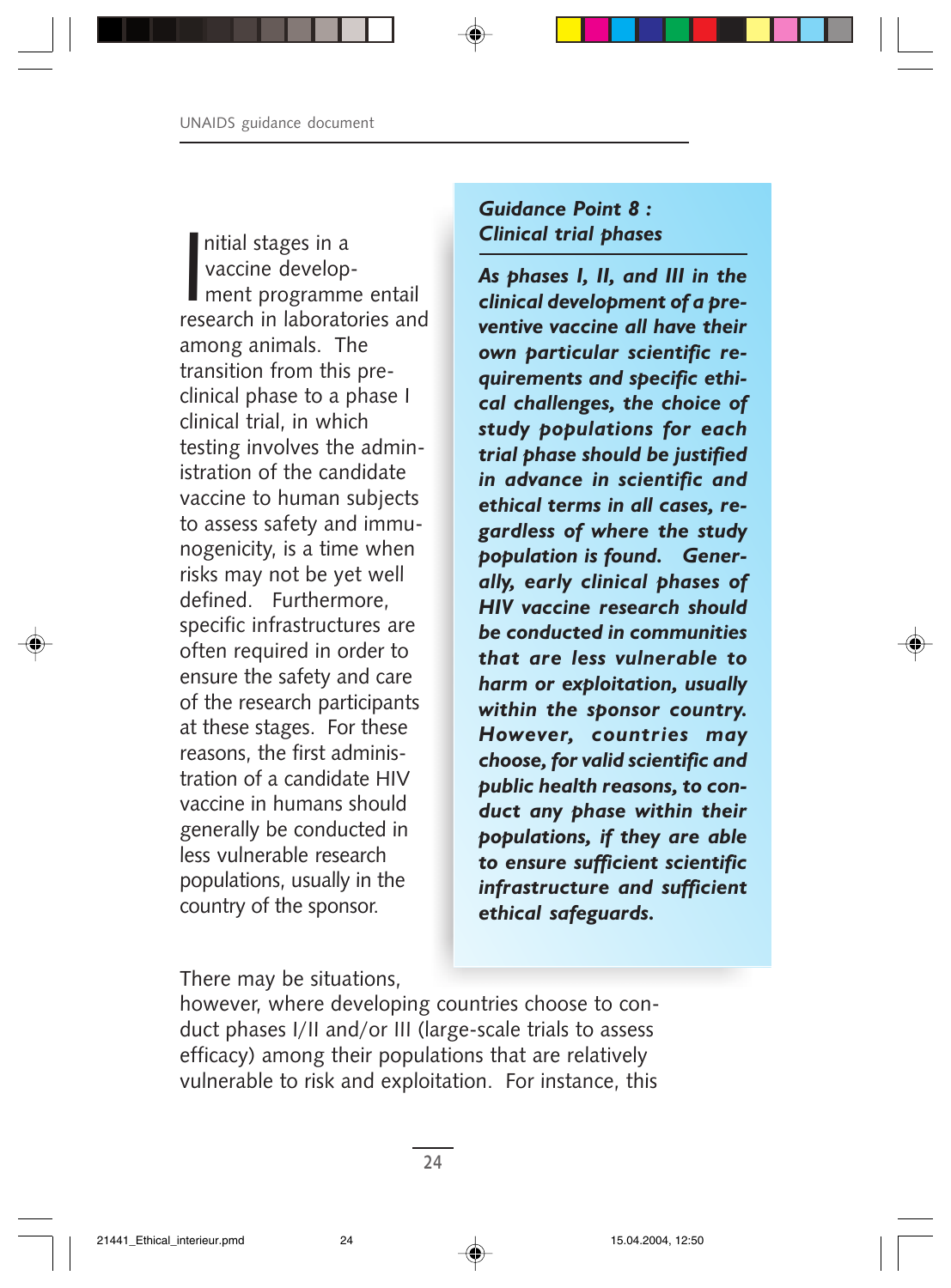could occur where an experimental HIV vaccine is directed primarily towards a viral strain that does not exist in the sponsor country but does exist in the potential host country. Conducting phase I/II trials in the country where the strain exists may be the only way to determine whether safety and immunogenicity are acceptable in that particular population, prior to conducting a phase III trial. A country may also decide that, due to the high level of HIV risk to its population and the gravity of HIV/AIDS already in country, it is willing to test a vaccine concept that is not being tested in another country. Such a decision may result in obvious benefits to the country in question if an effective vaccine is found. It may also provide an important capacity-building experience, if phase I or phase II trials are conducted in a host country prior to a phase III trial being initiated there.

Establishing a vaccine development programme that entails the conduct of some, most, or all of its clinical trial components in a country or community that is relatively vulnerable to harm or exploitation is ethically justified if :

- the vaccine is anticipated to be effective against a strain of HIV that is an important public health problem in the country
- the country and the community either have, or with assistance can develop or be provided with, adequate scientific and ethical capability and administrative and health infrastructure for the successful conduct of the proposed research
	- community members, policy makers, ethicists and investigators in the country have determined that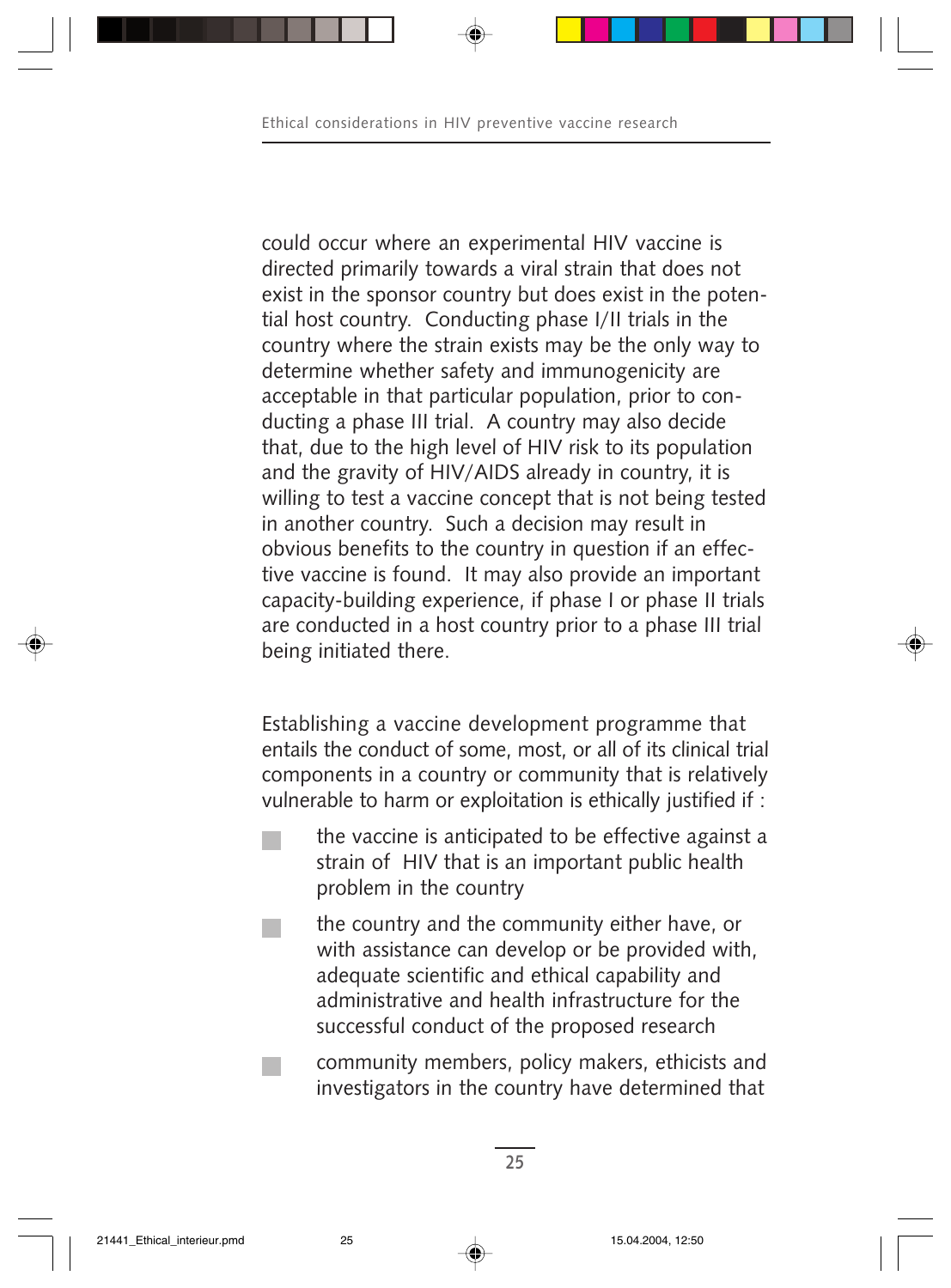their residents will be adequately protected from harm or exploitation, and that the vaccine development programme is necessary for and responsive to the health needs and priorities in their country; and



In cases in which it is decided to carry out phase I or phase II trials first in a country other than the sponsor country, due consideration should be given to conducting them simultaneously in the country of the sponsor, where this is practical and ethical. Also, when the host country or community is not familiar with conducting biomedical research in human subjects, phase I/II trials that have been performed in the country of the sponsor should ordinarily be repeated in the community in which the phase III trials are to be conducted.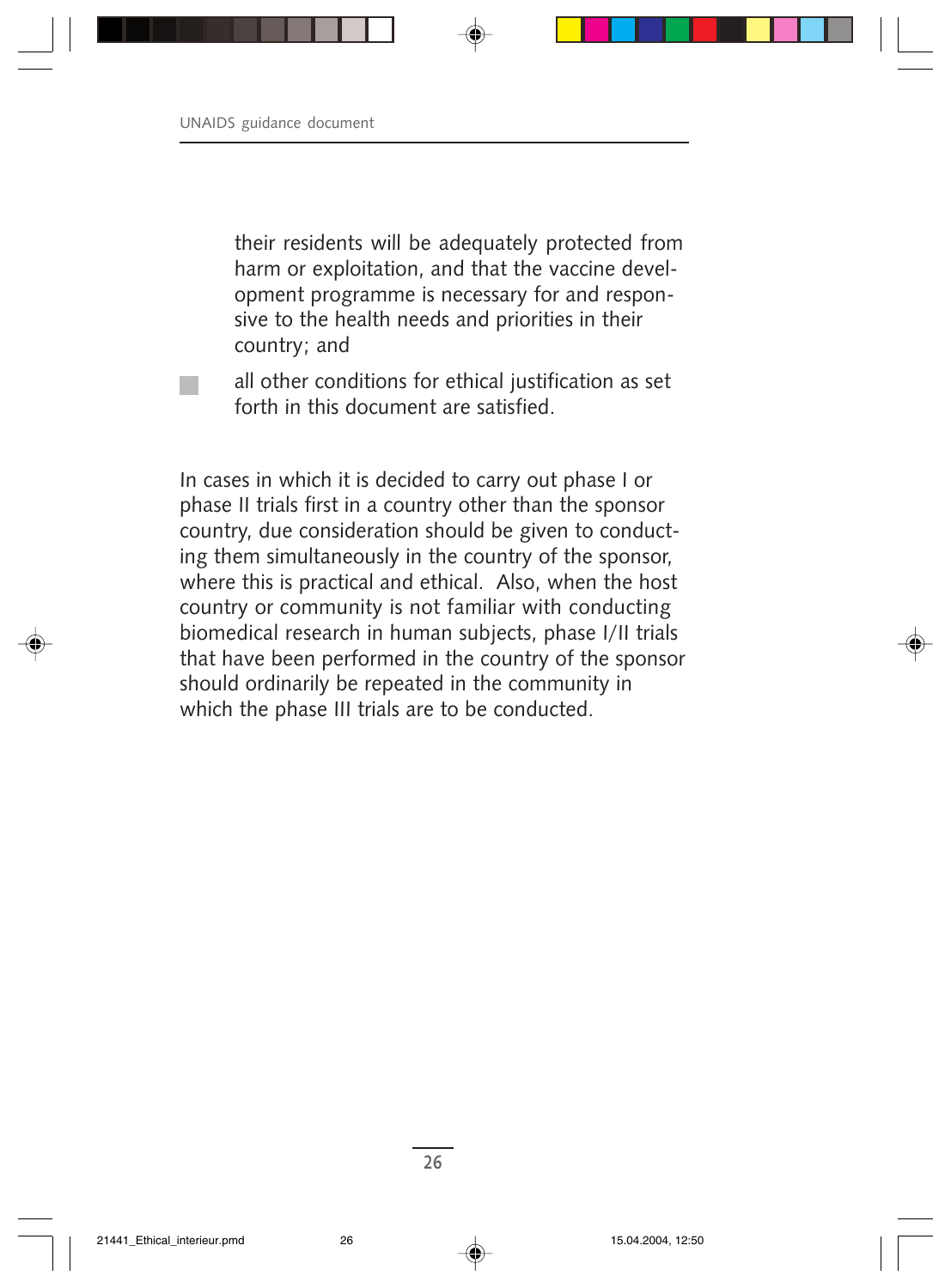**P**articipation in<br>HIV preventive<br>may involve physi-HIV preventive vaccine research may involve physiological, psychological and social risks. With regard to the physiological risks, the purpose of an HIV preventive vaccine is to induce an immunological response in the human body to counteract the HIV virus if it enters the body, or to prevent it from entering at all. Vaccines currently being considered for human trials are not capable of causing

#### *Guidance Point 9 : Potential harms*

*The nature, magnitude, and probability of all potential harms resulting from participation in an HIV preventive vaccine trial should be specified in the research protocol as fully as can be reasonably done, as well as the modalities by which to address these, including provision for the highest level of care to participants who experience adverse reactions to the vaccine, compensation for injury related to the research, and referral to psychosocial and legal support, as necessary.*

infection, i.e. they do not include replicating  $H_1V^2$ . Several candidate HIV vaccines have been tested in laboratories, and some have been tested in human subjects. Not all of these candidate vaccines are the same, and not all candidate vaccines carry the same risks for harm. Thus far, however, significant adverse biological effects have not been observed. Nevertheless, some of the more likely physiological risks of participating in vaccine research include the following:

 $2$  Some of the most effective viral vaccines are based on live-attenuated viruses and some investigators have proposed a similar approach for HIV vaccines. Any decision regarding testing a live-attenuated HIV vaccine in humans would have to be carefully assessed in view of the significant safety concerns associated with such a vaccine approach.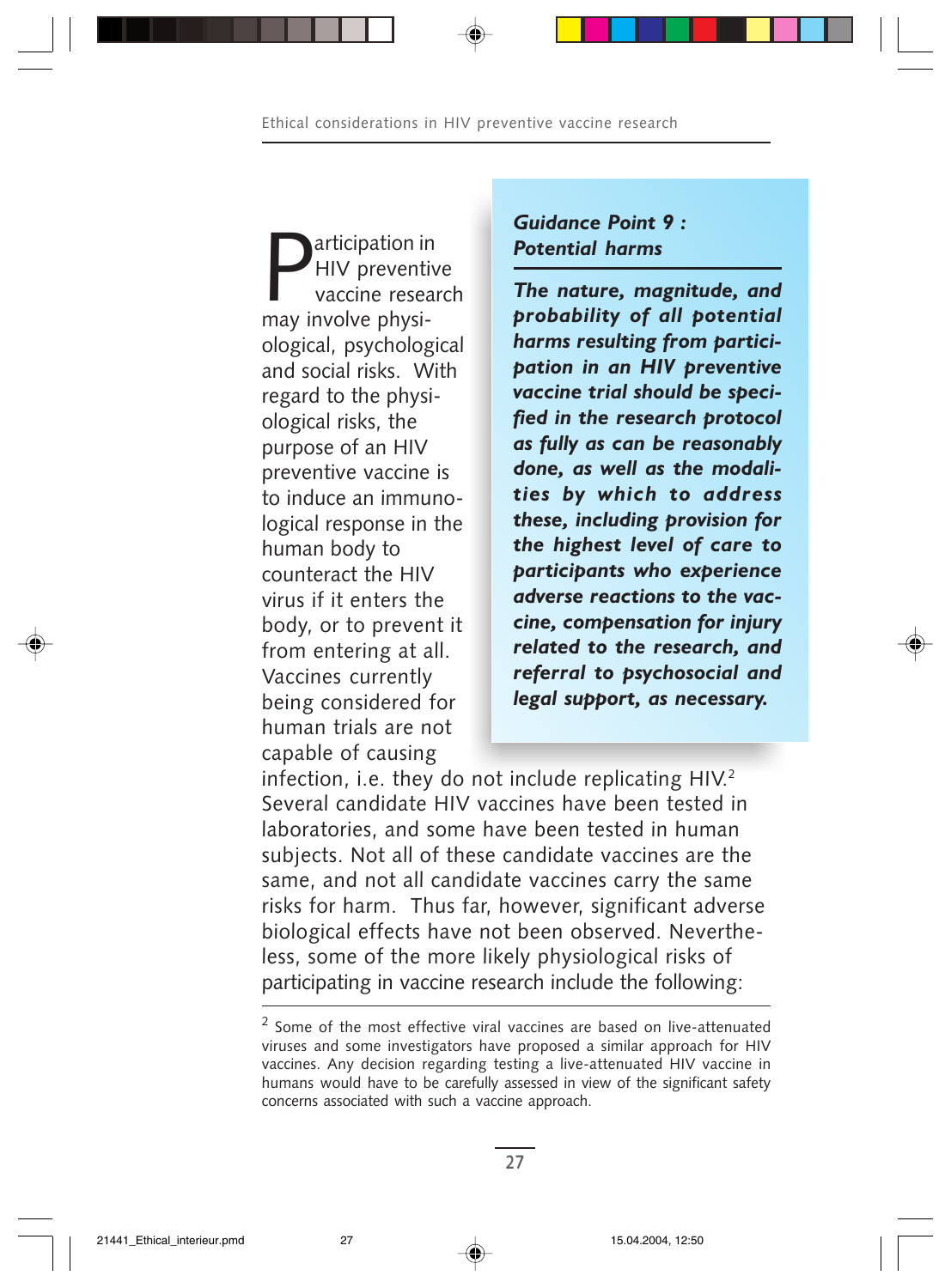A person who has received a candidate vaccine and is then exposed to HIV may have a greater risk of developing established infection, or of progressing more rapidly once infected, than if the vaccine had not been administered. This potential harm has not been observed in trials thus far.

- An HIV vaccine may require that several injections be given over months or years, resulting in pain, occasional skin reactions, and possibly other biological adverse events, such as fever and malaise.
	- Injuries may be sustained due to research-related activities during the course of the trial.

The potential for adverse reactions to the candidate vaccine, as well as possible injuries related to HIV vaccine research, should be described, as far as possible, in the research protocol and fully explained in the informed consent process. Both the protocol and the consent process should also describe the nature of medical treatment to be provided for injuries, as well as compensation for harm incurred due to research-related activities, including the process by which it is decided whether an injury will be compensated. HIV infection acquired during participation in an HIV preventive vaccine trial should not be considered an injury subject to compensation unless it is directly attributable to the vaccine itself, or to direct contamination through research-related activities. In addition to compensation for biological/medical injuries, appropriate consideration should be given to compensation for social or economic harms, e.g. job loss as a result of testing positive following vaccine administration.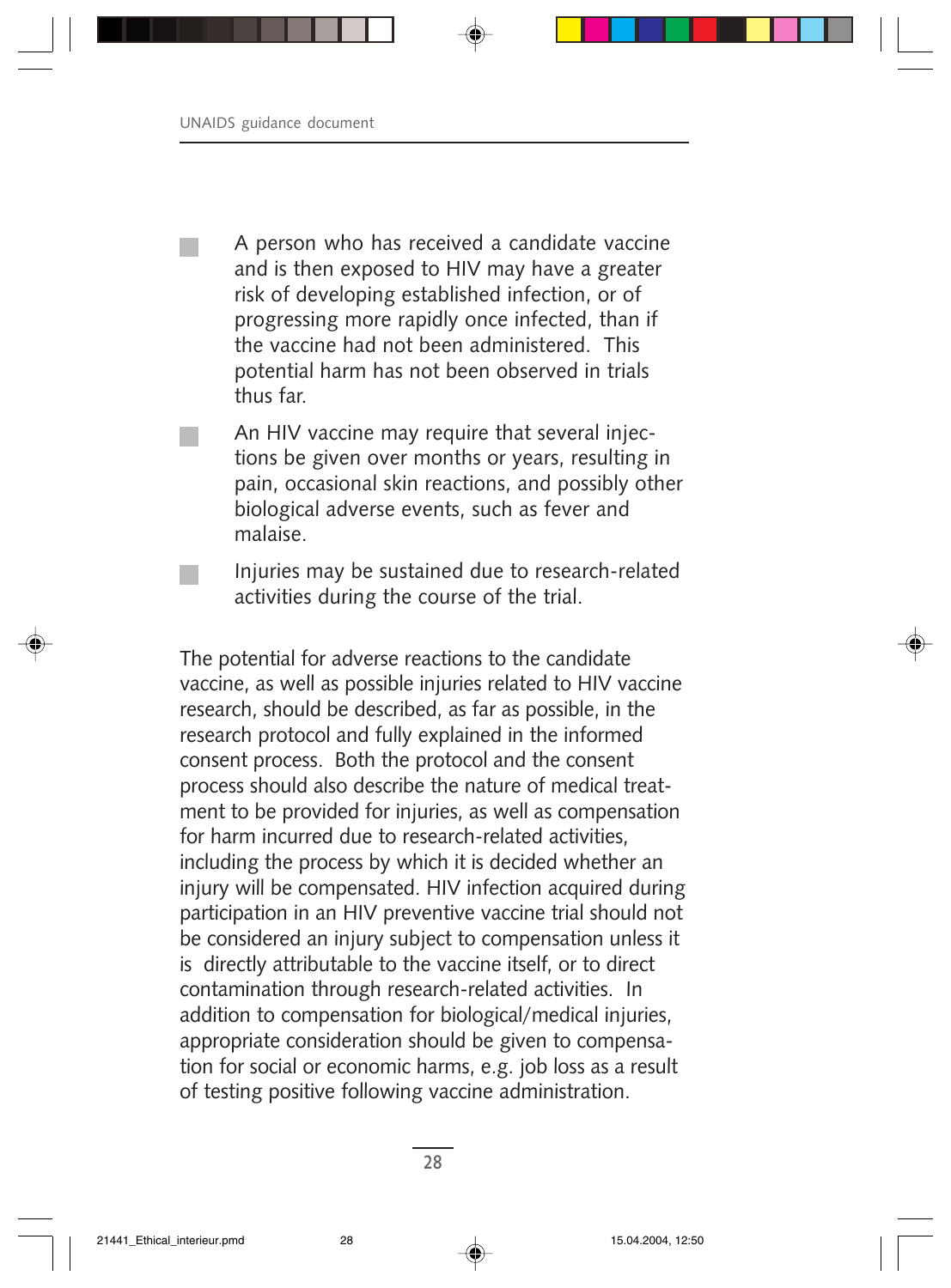With regard to psychosocial risks, participation in a complicated, lengthy trial involving intensely intimate matters, involving repeated HIV testing, and involving exposure to culturally different scientific and medical concepts may cause anxiety, stress, depression, as well as stress between partners in a relationship. Participation, if it becomes publicly known, may also cause stigma and discrimination against the participant if s/he is perceived to be HIV-infected. Finally, some people may develop a positive HIV test after receiving a candidate HIV vaccine, even though they are not truly infected with HIV, i.e. a 'false positive' HIV test. This may result in the same negative social consequences that exist for those actually HIV-infected. The protocol should describe these, as well as ensure that the research occurs in communities where confidentiality can be maintained and where participants will have access to, and can be referred to, ongoing psychosocial services, including counselling, social support groups, and legal support. Consideration should also be given to setting up an ombudsperson who can intervene with outside parties, if necessary and requested, on behalf of participants, as well as to providing documentation to participants that they can use to show that their "false positive" is due to their participation in research.<sup>3</sup>

<sup>&</sup>lt;sup>3</sup> When a vaccine is tested, laboratory techniques should be available to differentiate HIV-positivity due to vaccination from that due to actual HIV infection.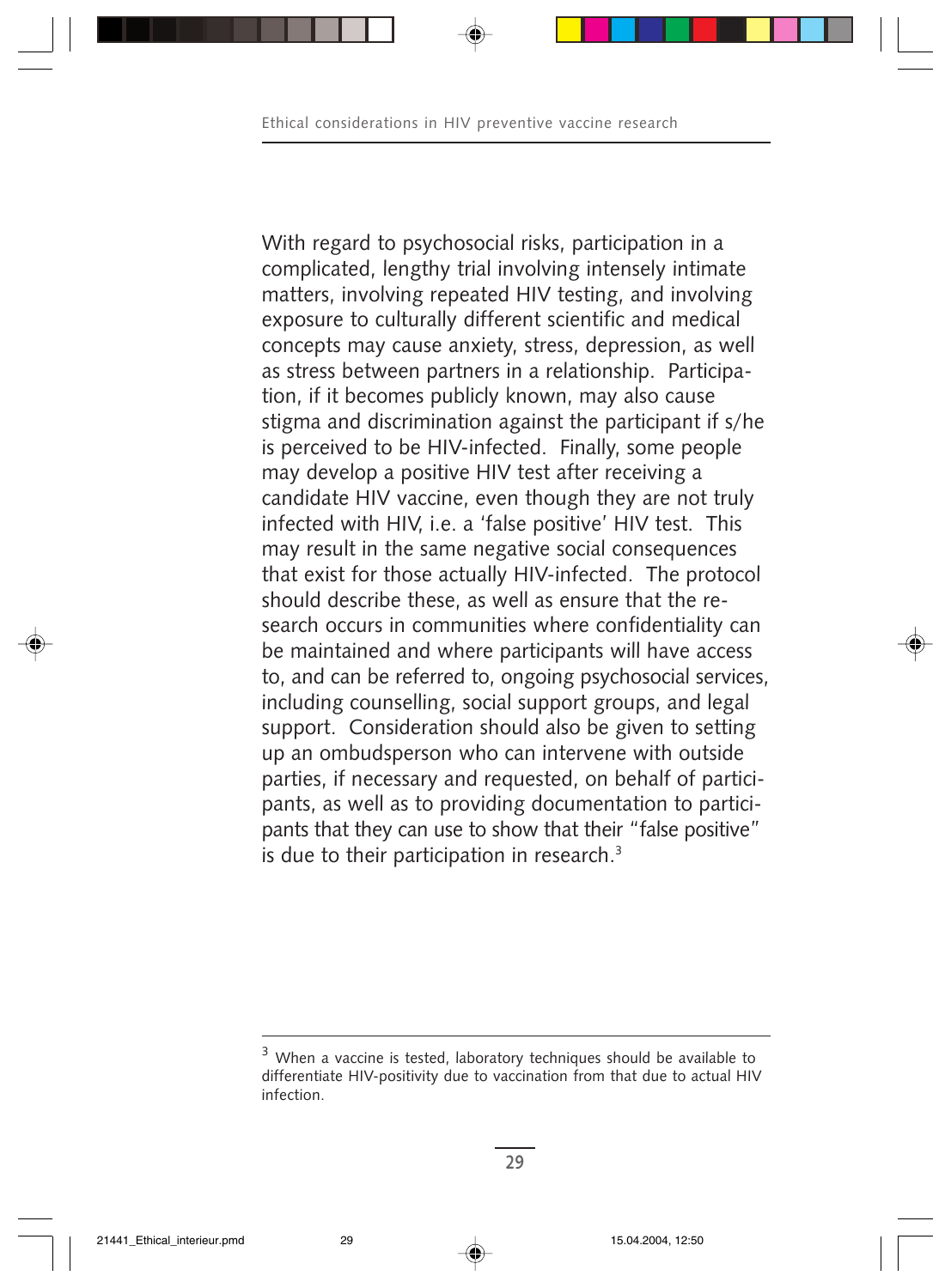Some of the activitie<br>
related to the cond<br>
uct of HIV vaccine<br>
trials should benefit those ome of the activities related to the conduct of HIV vaccine who participate. At a minimum, participants should :

have regular and supportive contact with health care workers and counsellors throughout the course of the trial

#### *Guidance Point 10 : Benefits*

*The research protocol should outline the benefits that persons participating in HIV preventive vaccine trials should experience as a result of their participation. Care should be taken so that these are not presented in a way that unduly influences freedom of choice in participation.*

receive comprehen-

sive information regarding HIV transmission and how it can be prevented

- receive access to HIV prevention methods, including male and female condoms, and clean injecting equipment, where legal
- have access to a pre-agreed care and treatment package for HIV/AIDS if they become HIVinfected while enrolled in the trial (see *Guidance Point 16*)
- receive compensation for time, travel and inconvenience for participation in the trials, and
	- if the vaccine is effective, develop protective immunity to HIV.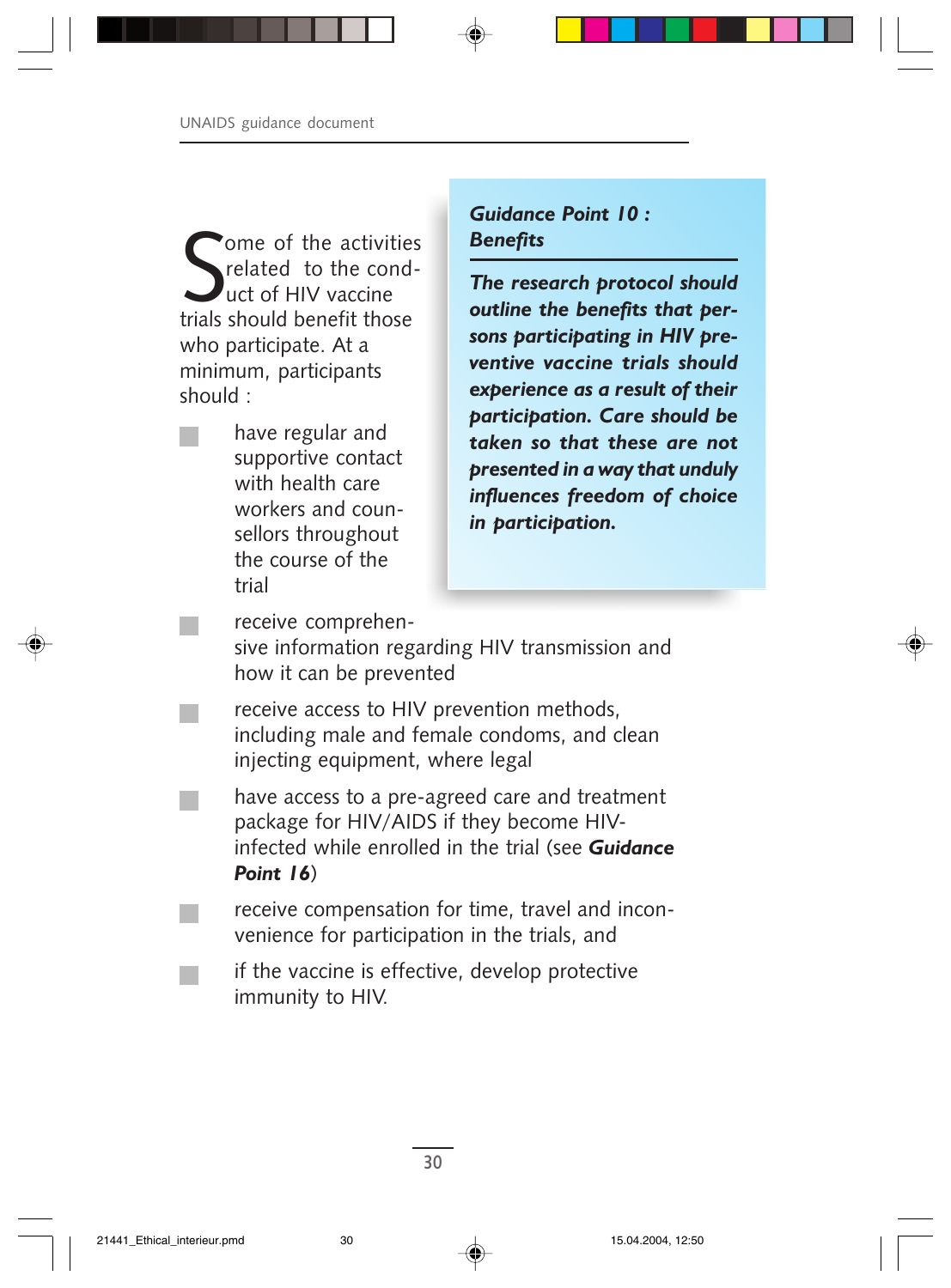vaccine with<br>proven effication or disease proven efficacy in preventing infection or disease from HIV does not currently exist. Therefore, the use of a placebo control arm is ethically acceptable in appropriately designed protocols.

Participants in the control arm of a future phase III HIV preventive vaccine trial should receive an HIV vaccine known to be safe and

*Guidance Point 11 : Control group*

*As long as there is no known effective HIV preventive vaccine, a placebo control arm should be considered ethically acceptable in a phase III HIV preventive vaccine trial. However, where it is ethically and scientifically acceptable, consideration should be given to the use in the control arm of a vaccine to prevent a relevant condition apart from HIV.*

effective when such is available, unless there are compelling scientific reasons which justify the use of a placebo. Compelling scientific reasons to use a placebo rather than a known effective HIV vaccine in the research population include the following :

The effective HIV vaccine is not believed to be effective against the virus that is prevalent in the research population.

There are convincing reasons to believe that the biological conditions that prevailed during the initial trial demonstrating efficacy were so different from the conditions in the proposed research population that the results of the initial trial cannot be directly applied to the research population under consideration.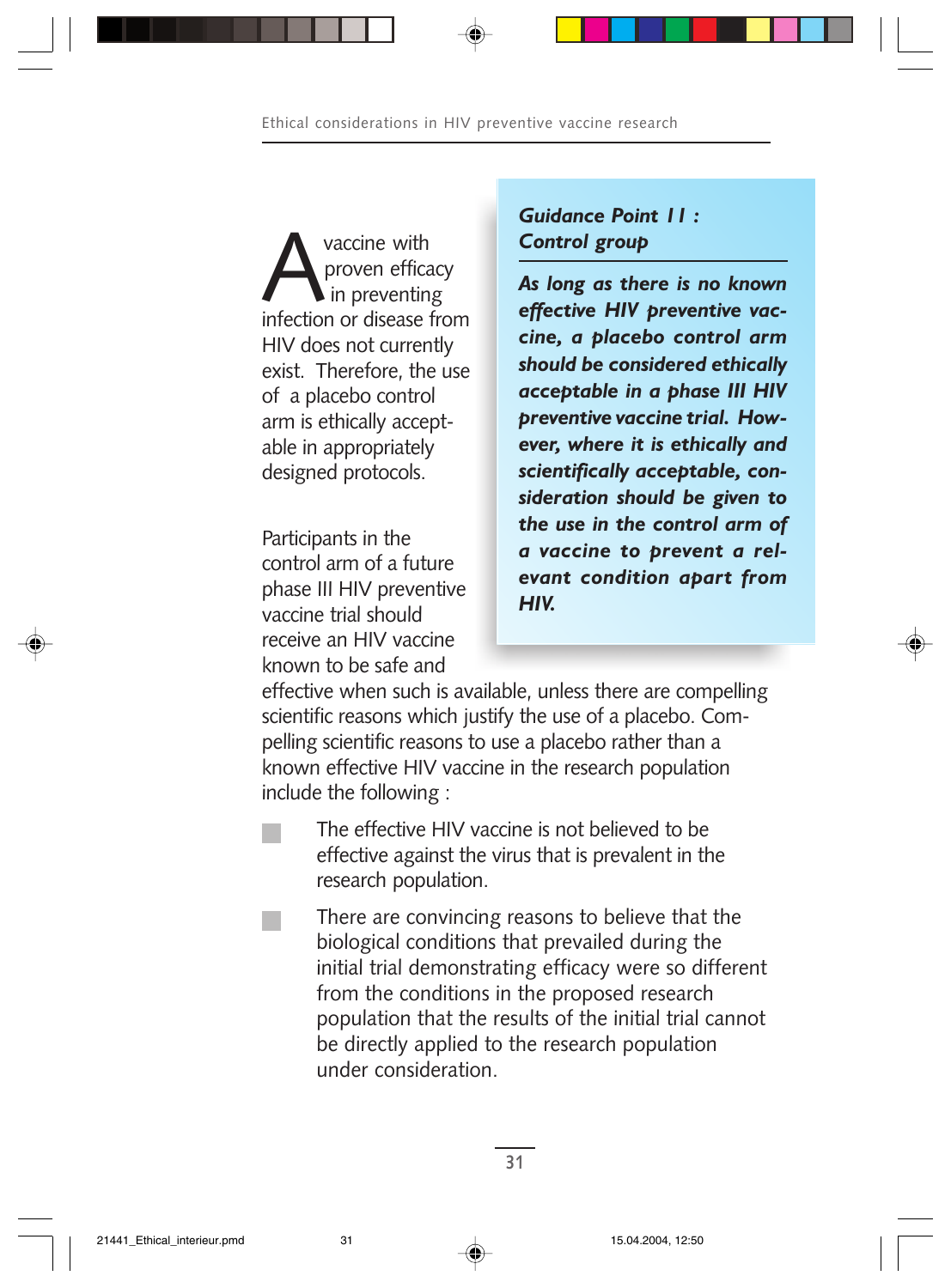In an effort to address the concern of lack of benefit to those randomly placed in a placebo control arm, apart from the benefits described in *Guidance Point 10*, it is recommended that the provision to these persons of another vaccine, such as for hepatitis B or tetanus, be considered. The appropriateness of such a step should be analysed in terms of the scientific requirements of

the trial, the health needs of the population of participants, and the balance of benefits and risks to the active versus control arms of the trial.

process of consultation between com munity representatives, researchers, sponsor(s) and regulatory bodies should be used to design an effective informed consent strategy and process. Issues such as illiteracy, language and cultural barriers, and diminished personal autonomy should be addressed in this consultative process. In some communities, special efforts may be required to achieve adequate understanding of 'cause and effect',

#### *Guidance Point 12 : Informed consent*

*Independent and informed consent based on complete, accurate, and appropriately conveyed and understood information should be obtained from each individual while being screened for eligibility for participation in an HIV preventive vaccine trial, and before s/he is actually enrolled in the trial. Efforts should be taken to ensure throughout the trial that participants continue to understand and to participate freely as the trial progresses. Informed consent, with pre- and post-test counselling, should also be obtained for any testing for HIV status conducted before, during, and after the research.*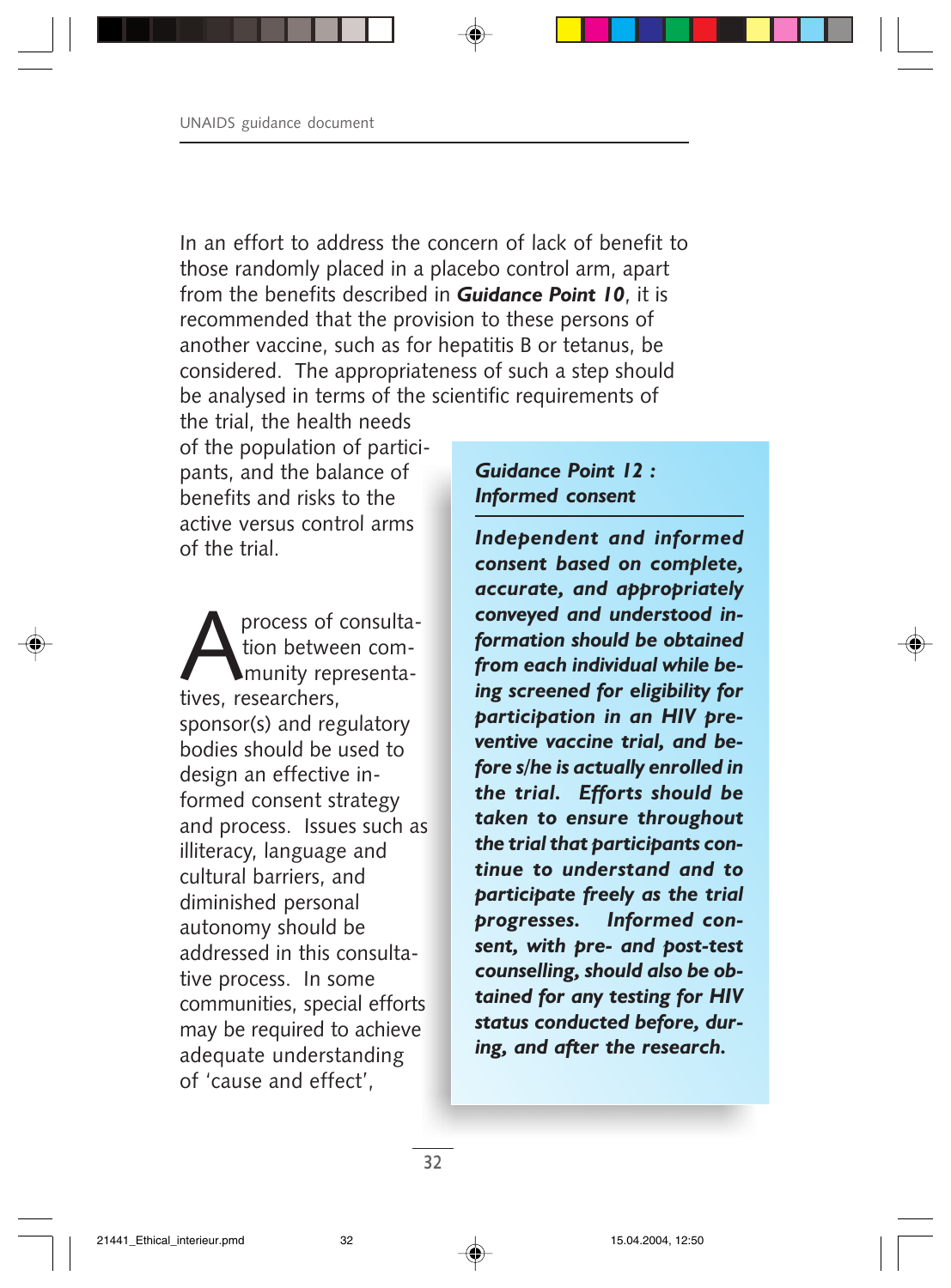'contagion', 'placebo', 'double blind', and other concepts involved in the scientific design of the research.

HIV preventive vaccine trials require informed consent at a number of stages. The first stage consists of screening candidates for eligibility for participation in the trial, which will involve, among other things, an assessment of the individual's risk-taking behaviour and a test for HIV status. Informed consent should be obtained during this screening process after the candidate has received all material information regarding the screening procedures, as well as an outline of the vaccine trial in which he will be invited to enrol, if found eligible. Fully informed consent should also be given for the test for HIV status, which should also be accompanied by pre-and post-test counselling, and referral to clinical and social support services, if found positive.

The second stage at which informed consent is required occurs once a person is judged eligible for enrolment. That individual should then be given full information concerning the nature and length of participation in the trial, including the risks and benefits posed by participation, so that s/he is able to give informed consent to participate.

Once enrolled, efforts should then be made throughout the trial to obtain assurance that the participation continues to be on a basis of free consent and understanding of what is happening. Informed consent, with pre- and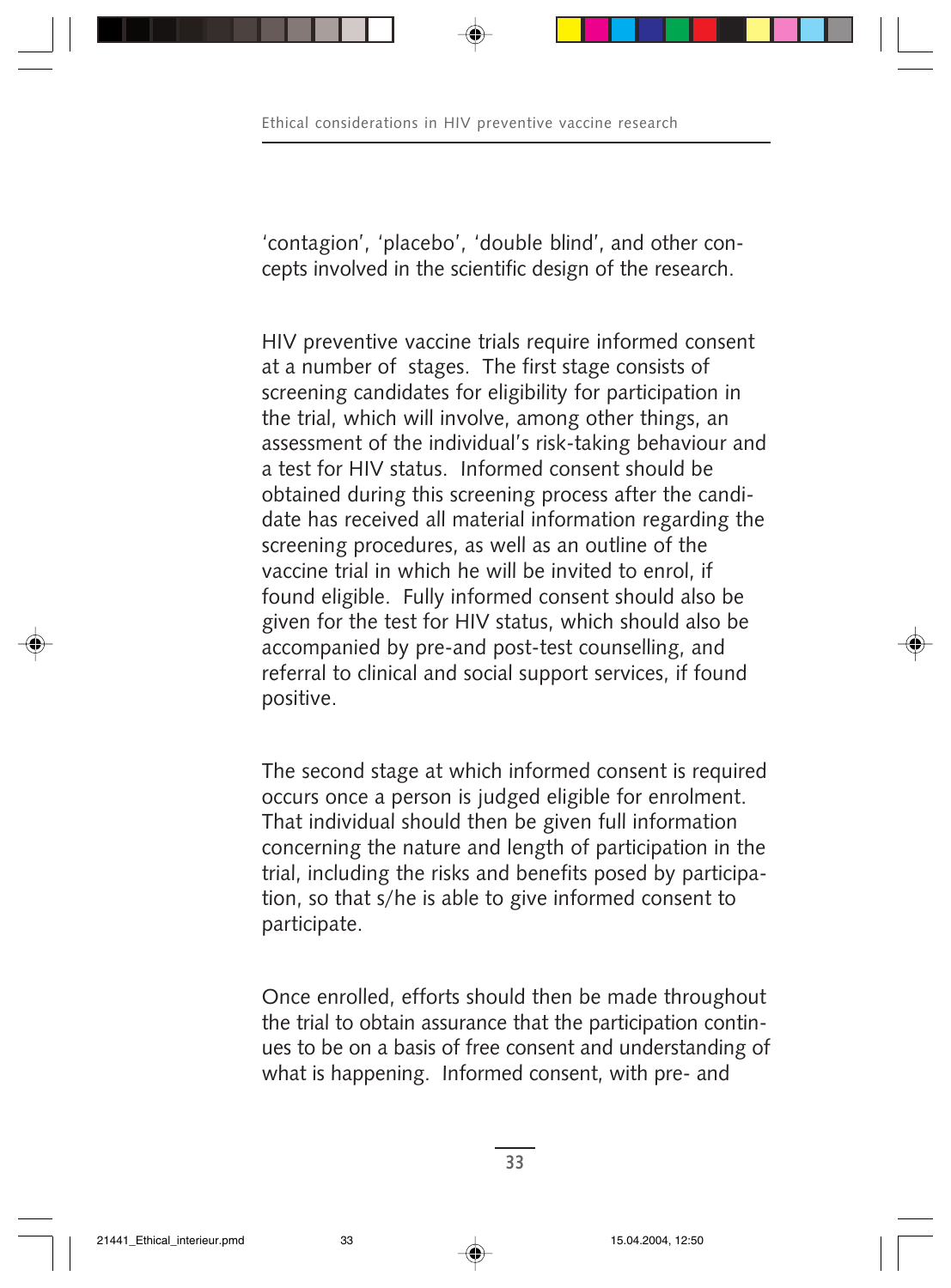post-test counselling, should also be given for any repeated tests for HIV status. Throughout all stages of the trial and consent process, there should be assurance by the investigator that the information is understood before consent is given.

In some communities, it is customary to require the authorization of a third party, such as a community elder, in order for investigators to enter the community to invite individual members to participate in research. Other situations which make individual informed consent difficult include those in which an individual requires approval of another person or group in order to make decisions, where there is coercion, and where there is a cultural tradition of sharing risks and responsibilities, e.g. in some cultures where men hold the prerogative in marital relationships, where there is parental control of women, and/or where there are strong influences by community and/or religion or hierarchy (see *Guidance Point 13*). Such authorization or influence must not be used as a substitute for individual informed consent. Nor should trials be conducted where truly individual and free consent cannot be obtained. Authorization by a third party in place of individual informed consent is permissible only in the case of some minors who have not attained the legal age of consent to participate in a trial. In cases where it is proposed that minors will be enrolled as research participants, specific and full justification for their enrolment must be given, and their own consent must be obtained in light of their evolving capacities (see *Guidance Point 18*).

In addition to the standard content of informed consent, prior to participation in an HIV vaccine trial, each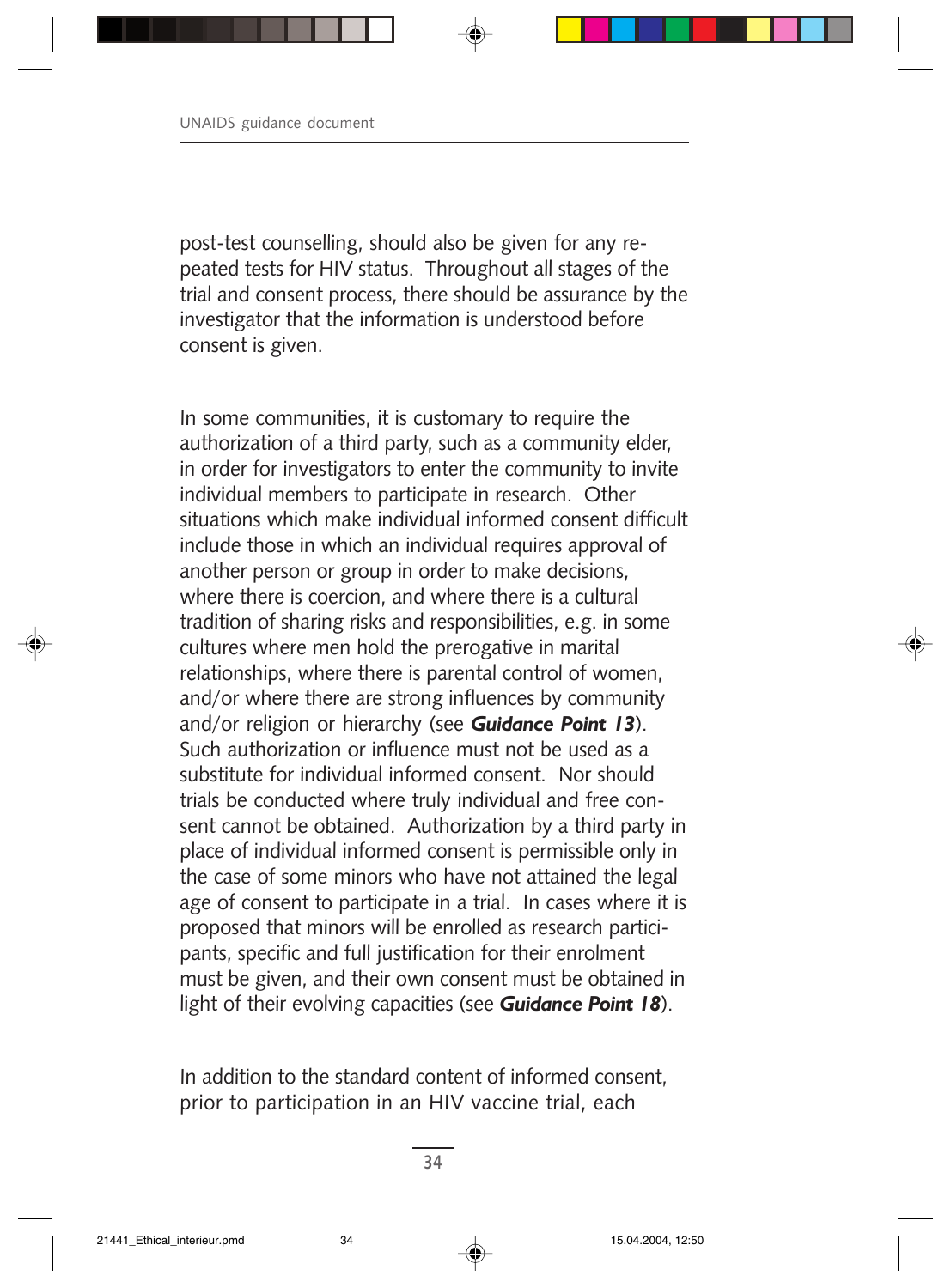prospective participant must be informed, using appropriate language and technique, of the following specific details:

- Prospective participants of phase II and III trials of HIV preventive vaccines should be informed that they have been chosen as prospective participants because they are at relatively high risk of HIV infection.
- Prospective participants for phase I, II and III trials should be informed that they will receive counselling and access to the means of risk reduction (in particular, male and female condoms, and clean injecting equipment, where legal) concerning how to reduce their risk of infection; and that in spite of these risk reduction efforts, some of the participants may become infected, particularly in the case of phase III trials where large numbers of participants at high risk are participating.
- They should be informed that it is not known whether the experimental vaccine will prevent HIV infection or disease, and further, that some of the participants will receive a placebo instead of the candidate HIV vaccine, when such is the case.
- They should be informed of the specific risks for physical harm, as well as for psychological and social harm, and of the types of treatment and compensation that are available for harm, and of services to which they may be referred should harm occur.
	- All prospective participants of phase I, II or III trials should be informed of the nature and duration of care and treatment that is available,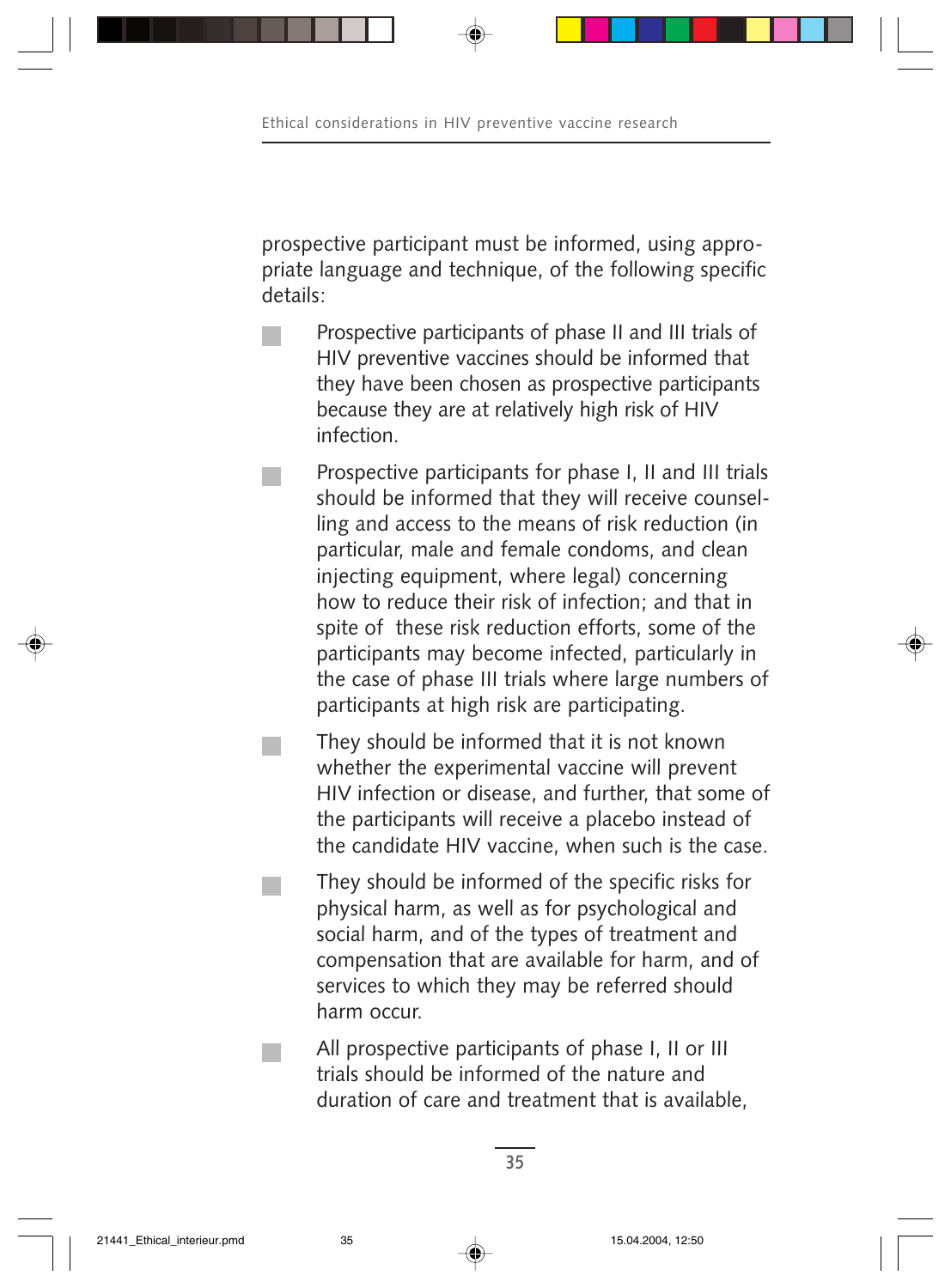and how it can be accessed, if they become infected with HIV during the course of the trial (see *Guidance Point 16*).

There are several<br>categories of pe<br>who are legally<br>competent to consent categories of persons who are legally competent to consent to participate in a trial, and who have sufficient cognitive capacity to consent, but who may have limitations in their freedom to make independent choices. Those

*Guidance Point 13 : Informed consent - special measures*

*Special measures should be taken to protect persons who are, or may be, limited in their ability to provide informed consent due to their social or legal status.*

who plan, review, and conduct vaccine trials should be alert to the problems presented by the involvement of such persons, and either exclude such persons, if their vulnerability cannot be addressed, or take appropriate steps to ensure meaningful and independent ongoing informed consent, respect their rights, foster their wellbeing, and protect them from harm. The following are individuals or groups who should be given extra consideration with regard to their ability to provide informed consent in HIV preventive vaccine trials:

Persons who are junior or subordinate members of hierarchical structures may be vulnerable to undue influence or coercion in that they may fear retaliation if they refuse cooperation with authorities. Such persons include members of the armed forces, students, government employees, prisoners, and refugees.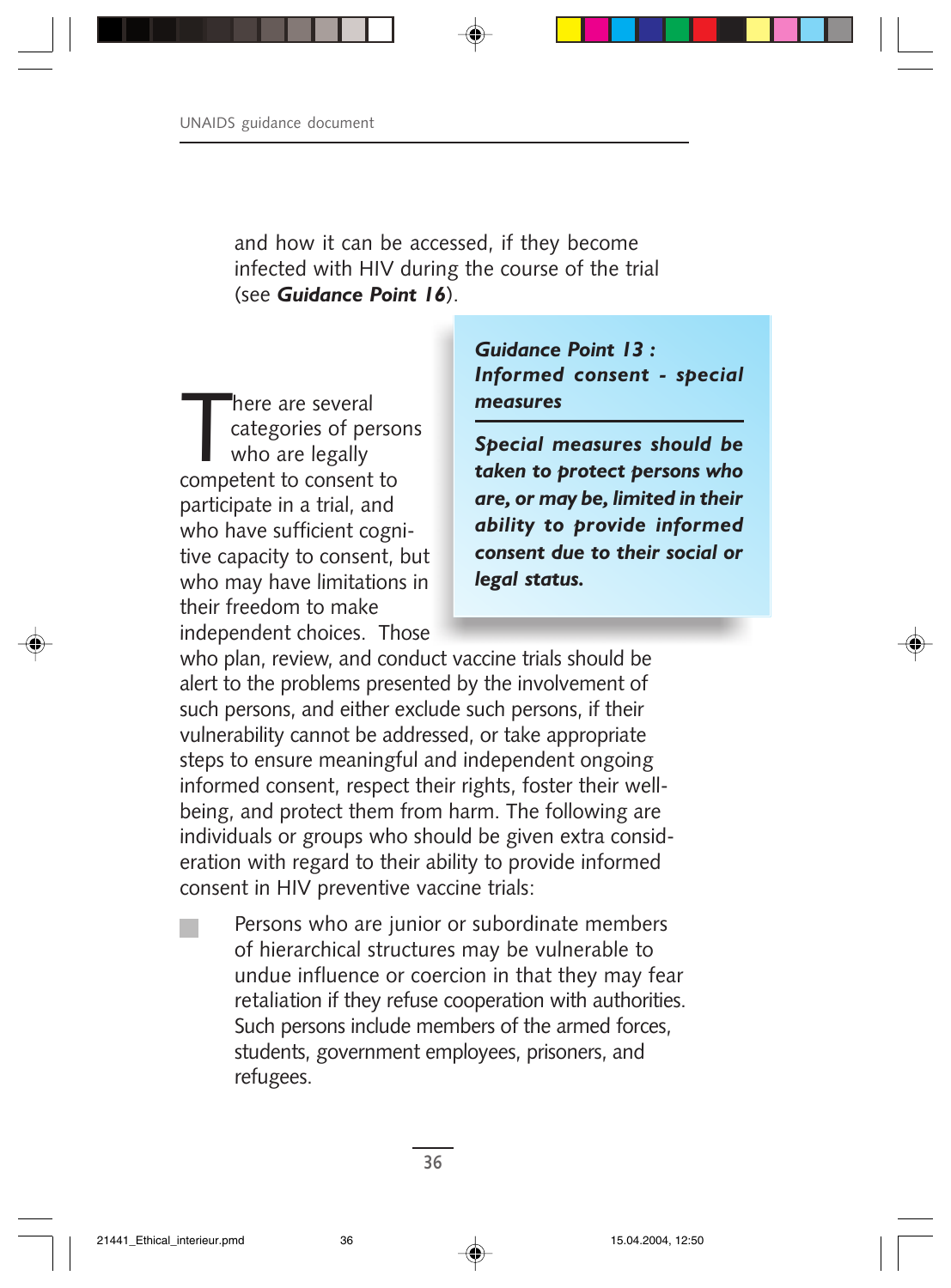Persons who engage in illegal or socially stigmatized activities are vulnerable to undue influence and threats presented by possible breaches of confidentiality and action by legal forces. Such persons include sex workers, intravenous drug users, and men who have sex with men.

Persons who are impoverished or dependent on welfare programmes are vulnerable to being unduly influenced by offers of what others may consider modest material or health inducements.

Women living in cultures where their autonomy as individuals is not sufficiently recognized are vulnerable to influence and coercion from male partners, family, or community members.

Steps that might be taken to ensure that ongoing free and informed consent is given by participants from these groups include :

- appointment of an independent ombudsperson and/or group to monitor these issues
- expansion of the responsibilities of the clinical trial monitor to include adherence to the informed consent and counselling process, or appointment of an independent counselling monitor
- training of the counsellors on these issues, and
	- group counselling and/or interaction with local NGOs representing the groups from which such participants are drawn.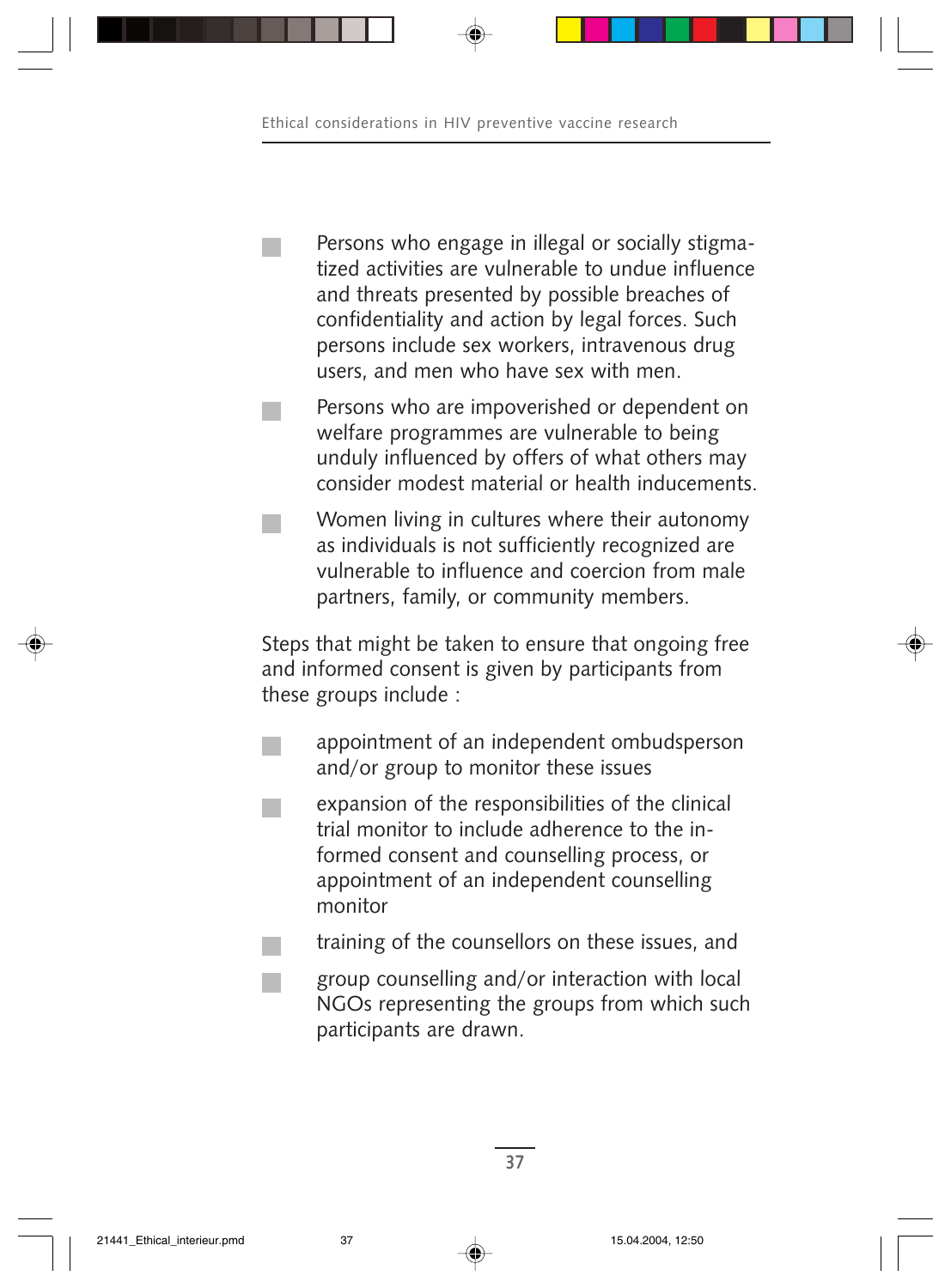educing the risk of HIV infection throughout the trial among participants is an essential ethical component of HIV preventive vaccine trials. All trial participants should receive comprehensive counselling concerning methods of decreasing the risk of

*Guidance Point 14 : Risk-reduction interventions*

*Appropriate risk-reduction counselling and access to prevention methods should be provided to all vaccine trial participants, with new methods being added as they are discovered and validated.*

transmission of HIV. This should include the basic principles of safe sexual practice and safe use of injection equipment, as well as education concerning general health and treatment of sexually transmitted infections (STIs). Investigators should provide trial participants appropriate access to condoms, sterile injecting equipment (where legal) and treatment for other STIs. All trial participants should also be counselled prior to enrolling in a clinical trial regarding the potential benefits and risks of post-exposure prophylaxis with antiretroviral medication, and how it can be accessed in the community.

The technique and frequency of counselling should be agreed upon by the community-host government-investigator-sponsor partnership, and should be based upon reliable information about the prevailing social and behavioural characteristics of the study population. Consideration should be given to providing counselling through an agency or organisation that is independent of the investigators in order to prevent any real or perceived conflict of interest. Local capacity should be developed to employ such means in a culturally suitable and sustainable fashion, guided by the best scientific data.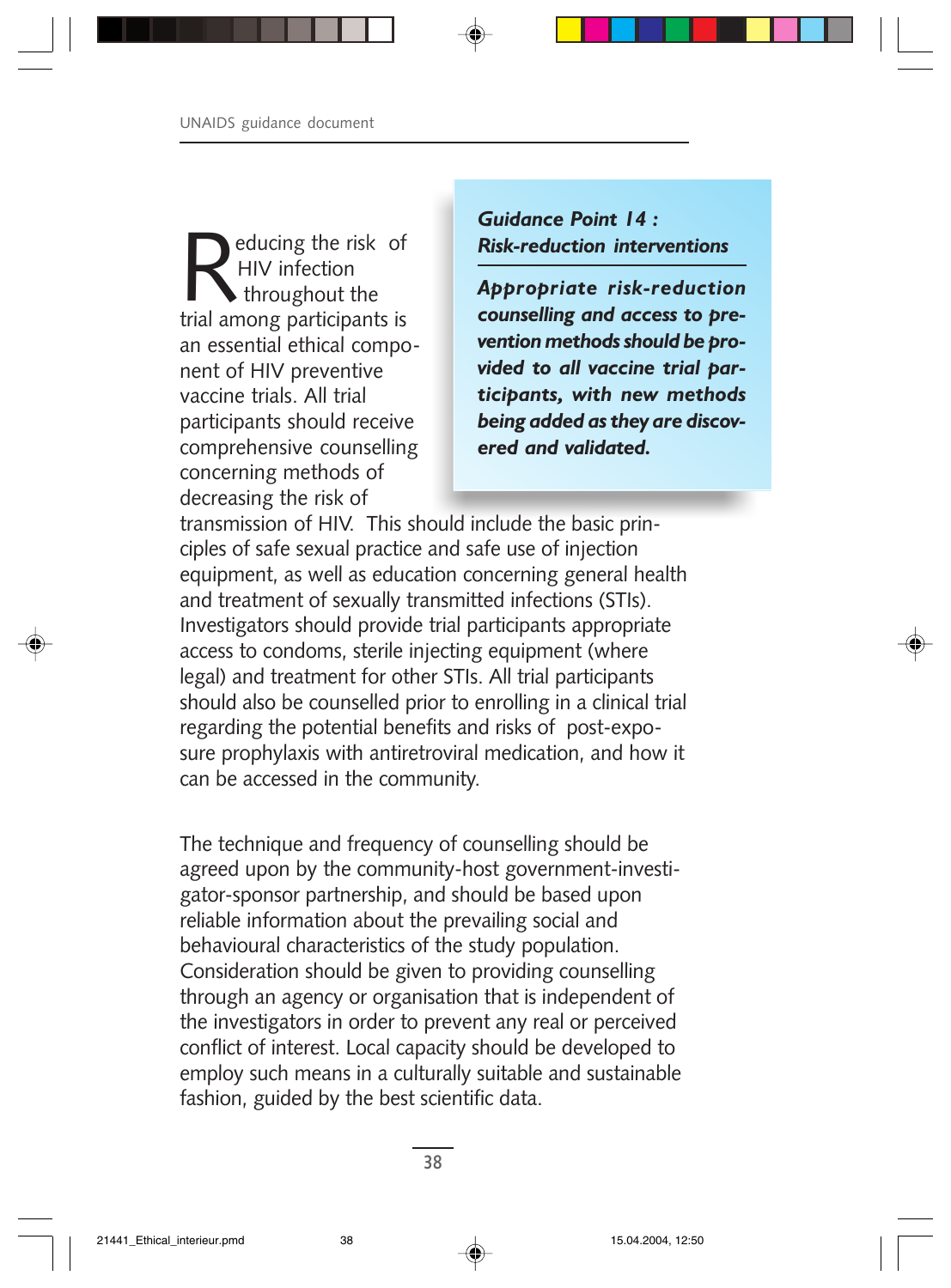The provision of counselling to reduce risk should be monitored to ensure quality and to minimize the potential conflict of interest between the risk-reduction goals and the vaccine trial's scientific goals. As new methods of prevention are discovered and validated, these must be added to the preventive methods being offered to trial participants.

The value of<br>
informed con<br>
sent depends<br>
primarily on the informed conprimarily on the ongoing quality of the process by which it is conducted, and not solely on the structure and content of the informed consent document. The informed consent process should be

*Guidance Point 15 : Monitoring informed consent and interventions*

*A plan for monitoring the initial and continuing adequacy of the informed consent process and risk-reduction interventions, including counselling and access to prevention methods, should be agreed upon before the trial commences.*

designed to empower participants to allow them to make appropriate decisions. Similarly, there are many ways in which risk reduction (counselling and access to means of prevention) can be conducted, with some methods being more effective than others in conveying the relevant information and in reducing risk behaviour.

A method for monitoring the adequacy of these processes should be designed and agreed upon by the community-host-government-investigator-sponsor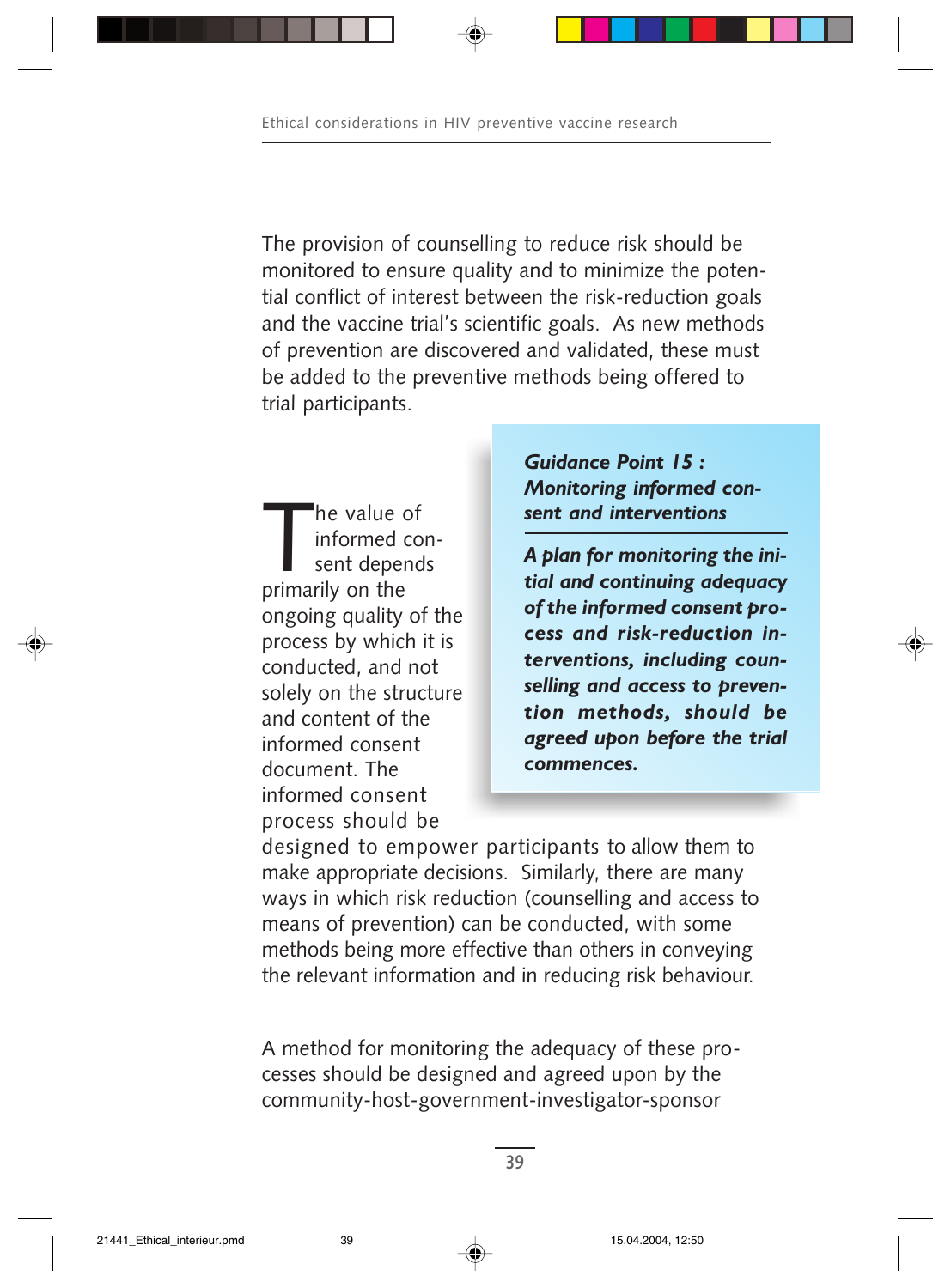partnership. Consideration should be given to the expansion of the responsibilities of the clinical trial monitor to include adherence to the informed consent and counselling process, and/or the appointment of an independent counselling monitor, as suggested in *Guidance Point 13*. The appropriateness of such plans should be determined by the scientific and ethical review committees that are responsible for providing prior and continuing review of the trial. This recommendation supplements the usual guidelines for the monitoring of vaccine trials for safety and compliance with scientific and ethical standards and regulatory requirements.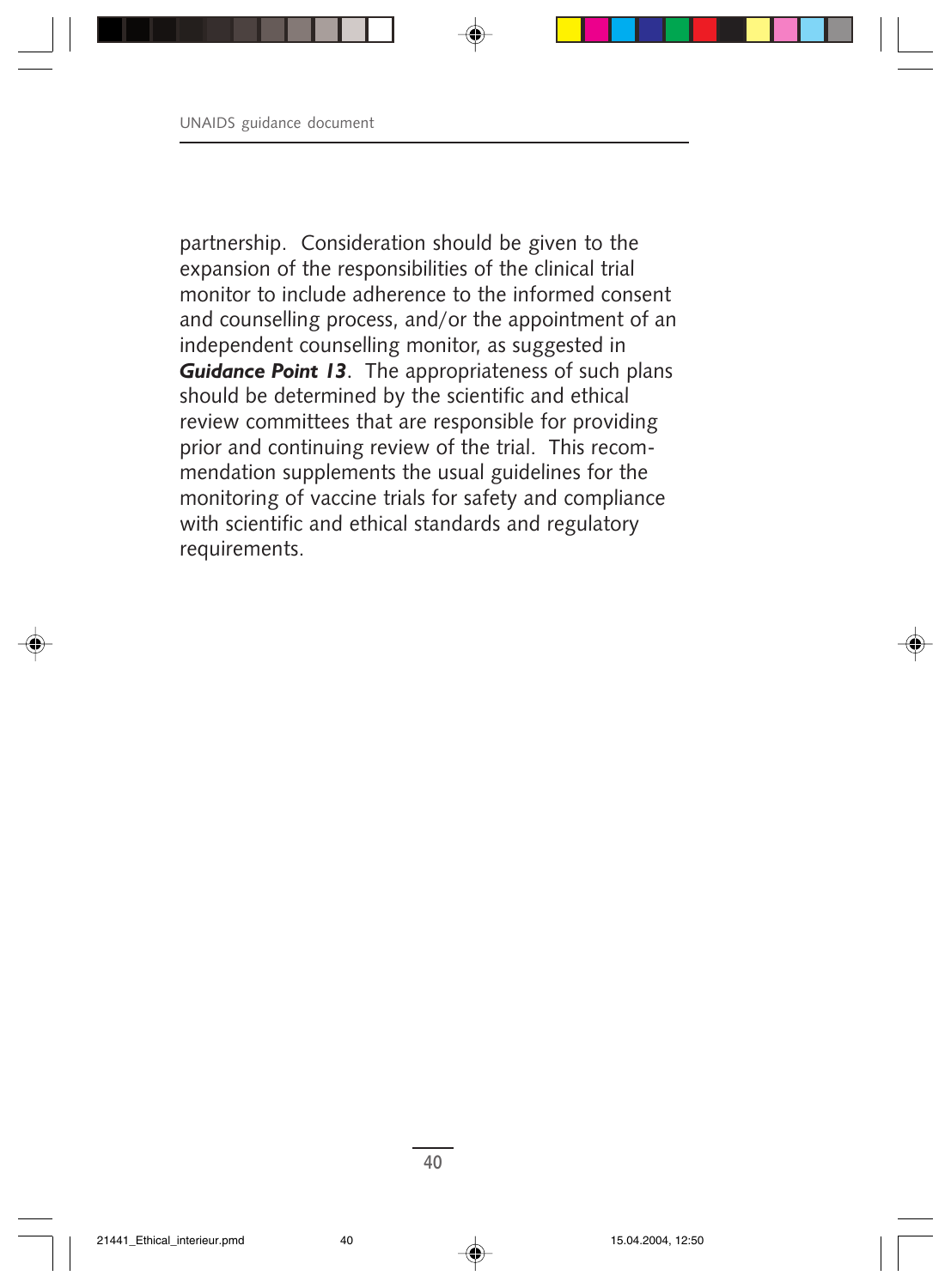Sponsors needless<br>
Sensure care<br>
participants who ponsors need to ensure care and treatment for become HIV-infected during the course of the trial. At present, there is no universal consensus regarding the level of care and treatment that should be provided. This was evidenced at the UNAIDS-sponsored regional workshops to discuss ethical issues in preventive HIV vaccine trials at which the following three different conclusions were reached. Care and treatment for those who become infected should be provided:

at the level of that offered in the sponsor country, and should include preventive risk behaviour counselling, general HIV

#### *Guidance Point 16 : Care and treatment*

*Care and treatment for HIV/AIDS and its associated complications should be provided to participants in HIV preventive vaccine trials, with the ideal being to provide the best proven therapy, and the minimum to provide the highest level of care attainable in the host country in light of the circumstances listed below. A comprehensive care package should be agreed upon through a host/community/sponsor dialogue which reaches consensus prior to initiation of a trial, taking into consideration the following :*

- *level of care and treatment available in the sponsor country*
- *highest level of care avail-*П *able in the host country*
- *highest level of treatment* **Talent** *available in the host country, including the availability of antiretroviral therapy outside the research context in the host country*
- *availability of infrastructure to provide care and treatment in the context of research*
- *potential duration and*  $\blacksquare$ *sustainability of care and treatment for the trial participant.*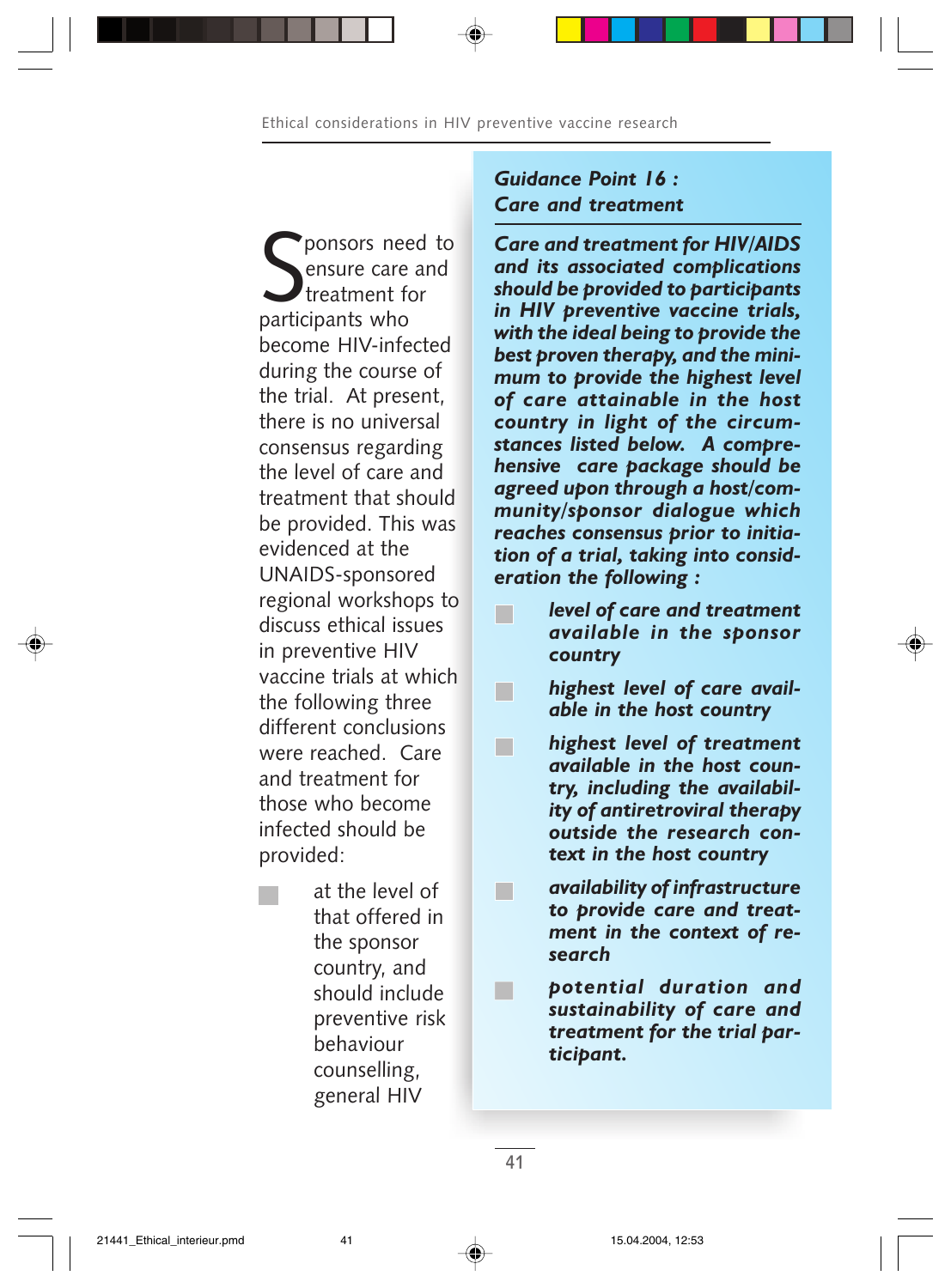care and treatment, post-exposure prophylaxis and antiretroviral therapy, according to the best scientific evidence for effectiveness available at the time of the trial; and should last at least for the duration for the trial, and longer, if so negotiated

- at a level decided upon by the host country, e.g. it might include immunological monitoring, physician visits, prevention and treatment of opportunistic infections, and palliative care, but not necessarily antiretroviral therapy; and should be made reasonably available for the lifetime of the participants
- at a level consistent with that available in the host country; there is no imperative to provide a level of care consistent with that in the sponsoring country, or with the highest available in the world.

Competing considerations that have led to disagreement about the standard of care and treatment include:

- the need to achieve equity in care and treatment for all participants in HIV vaccine trials globally; in particular, to achieve equity between potential participants from sponsor countries and host countries
- an ethical obligation of sponsors to provide care and treatment according to their resources
- concern that a high level of care and treatment will constitute undue incentives and inducements for countries and communities to participate
- concern that governments might abdicate on their responsibility to provide care and treatment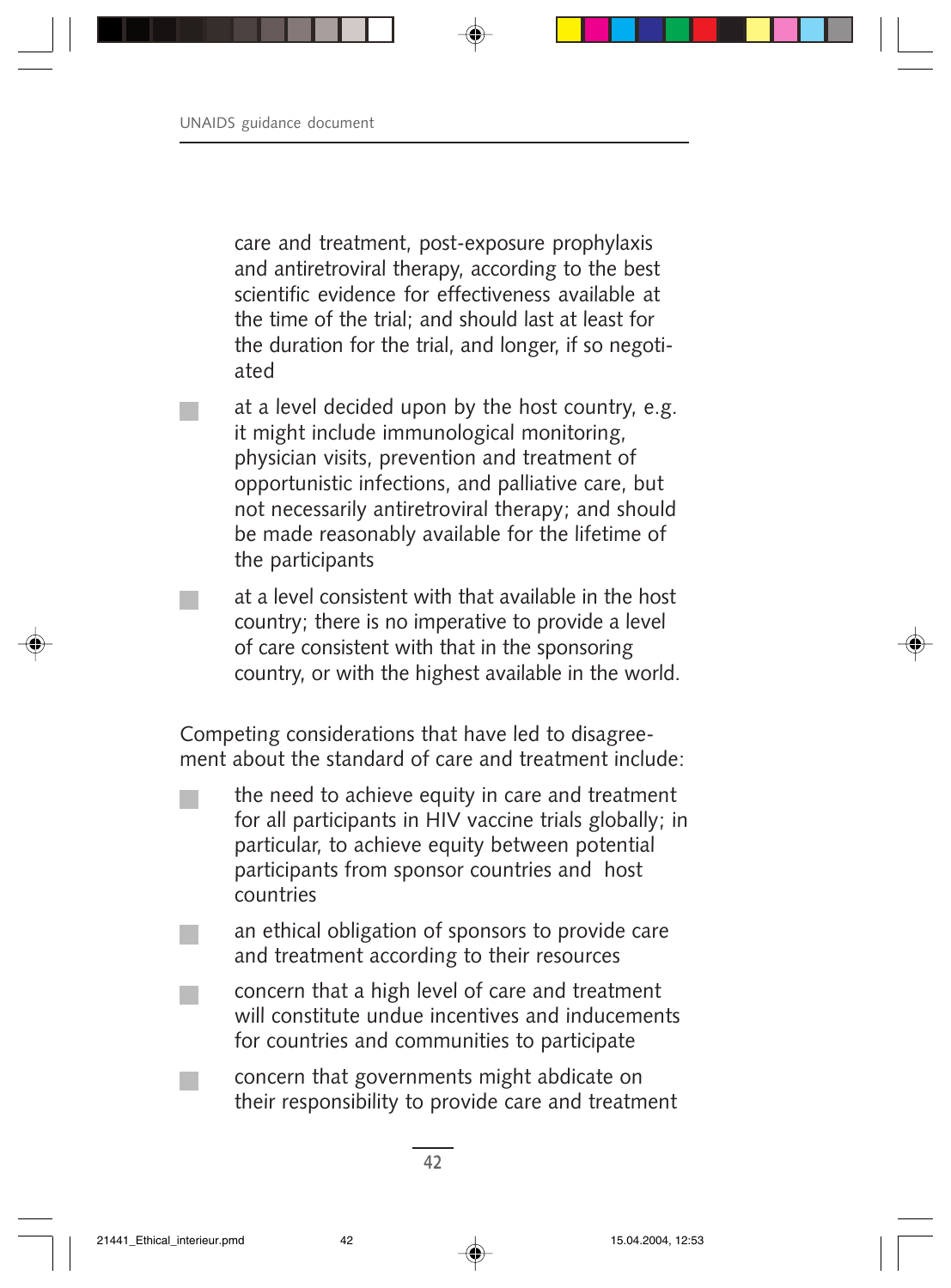if sponsors fill this role

- governments' desire to be able to attract research into their countries in order to address the critical need of their populations for an HIV preventive vaccine
- the right and responsibility of sovereign nations and communities to determine for themselves the balance of risks and benefits they are willing to accept.

In the light of these competing concerns, it is recommended that:

- A consensus on the standard/level of care and treatment, its duration, and who will bear the costs should be reached prior to a decision to host HIV vaccine development.
- This consensus should emerge from an extensive dialogue involving the above-mentioned competing concerns among sponsors, and representatives from the potential host country and communities from which potential trial participants would be drawn, e.g. government officials, national scientific and ethical communities, affected populations, relevant NGOs, local religious and community leaders.
	- Such a consensus should aim for achieving, as closely as possible, the ideal of provision of the best proven therapy for trial participants, in the light of relevant conditions and concerns.
	- Sponsors should seek, at a minimum, to ensure access to a level of care and treatment that approaches the best proven care and treatment that are attainable in the potential host country.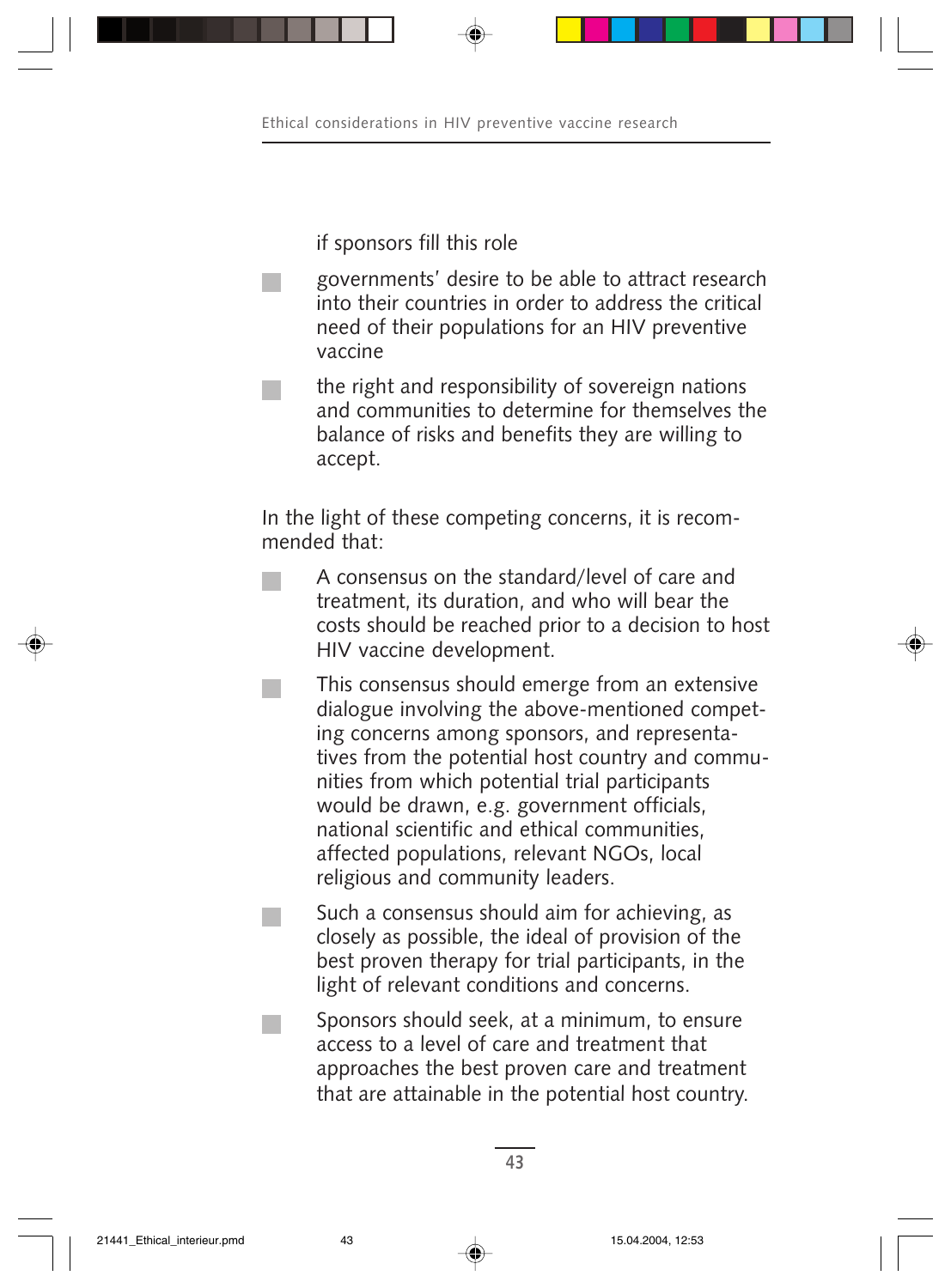Those participating in the planning of vaccine development programmes should seek to provide a comprehensive care and treatment package based, at a minimum, on standards of care developed by the community, but also taking into account the additional resources and higher standards brought by the sponsor into the research setting.

Sponsors should contribute to the building up of both the research capacity and the health care delivery capacity of the community where the research is to be carried out, in such a way that they become integrated into the infrastructure of the community.

Such a care and treatment package should include, but not be limited to, some or all of the following items, depending on the type of research, the setting, and the consensus reached by all interested parties before the trials begin:

counselling

 $\mathbb{R}^n$ 

- preventive methods and means
- treatment for other STIs
- tuberculosis prevention and treatment
- prevention/treatment of opportunistic infections nutrition
	- palliative care, including pain control and spiritual care
- referral to social and community support
	- family planning
- home-based care
	- antiretroviral therapy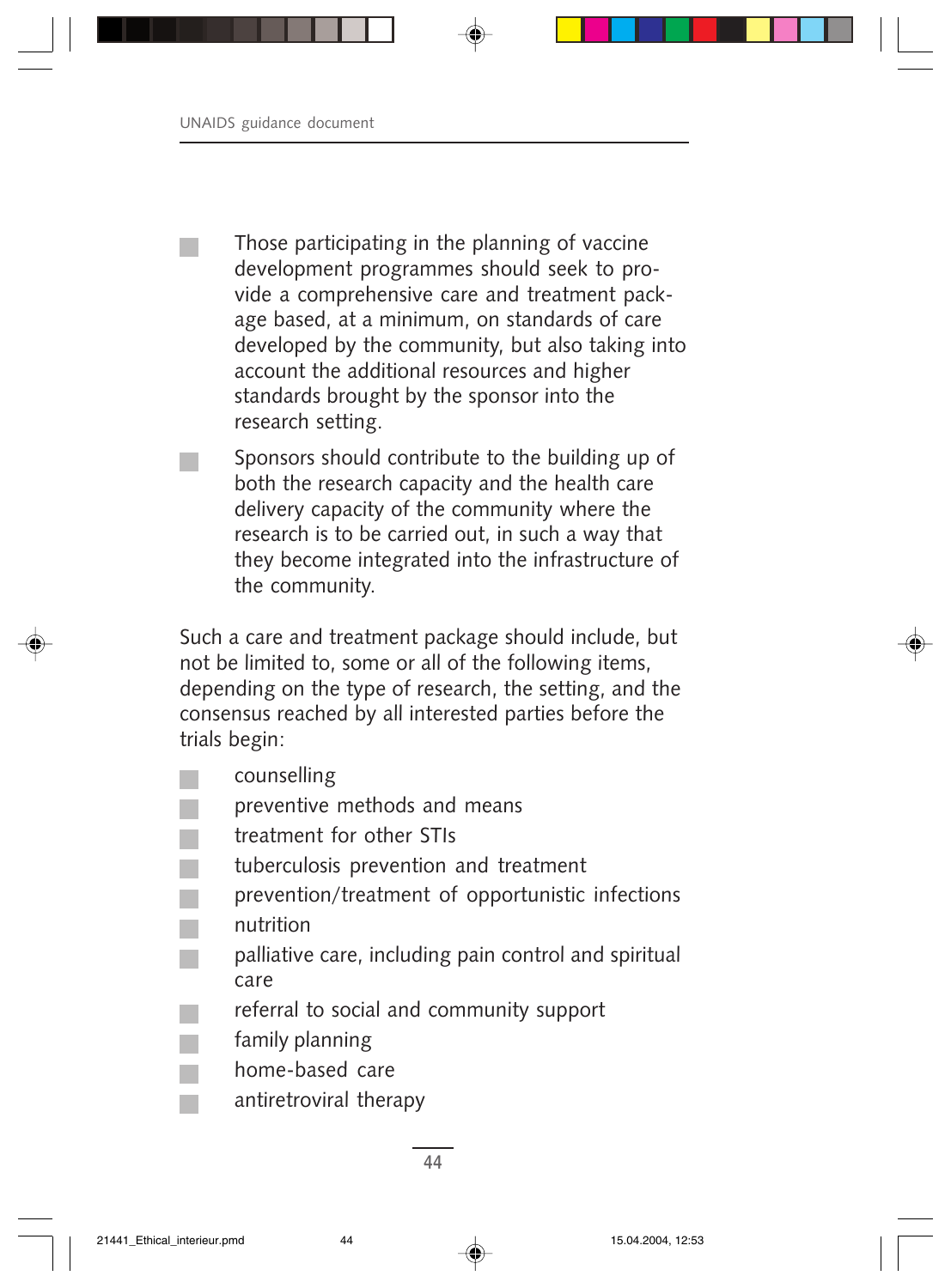**W** ing pregnant<br>
tially pregnant women ing pregnant women, potenand breast-feeding women, should be eligible for enrolment in HIV preventive vaccine trials, both as a matter of equity and because in many communities throughout the world women are at high risk of HIV infection. Therefore, the safety, immunogenicity, and efficacy of candidate vaccines should be established for women, and for their fetus and breast-fed child, where applicable. In these situations, the

#### *Guidance Point 17 : Women*

*As women, including those who are potentially pregnant, pregnant, or breastfeeding, should be recipients of future HIV preventive vaccines, women should be included in clinical trials in order to verify safety, immunogenicity, and efficacy from their standpoint. During such research, women should receive adequate information to make informed choices about risks to themselves, as well as to their fetus or breast-fed infant, where applicable.*

clinical trials should be designed with the intent of establishing the effects of the candidate vaccine on the health of the woman and the fetus and/or breast-fed infant, where applicable.

Although the enrolment of pregnant, potentially pregnant, or breast-feeding women complicates the analysis of risks and benefits, because both the woman and the fetus or infant could be benefited or harmed, such women should be viewed as autonomous decision-makers, capable of making an informed choice for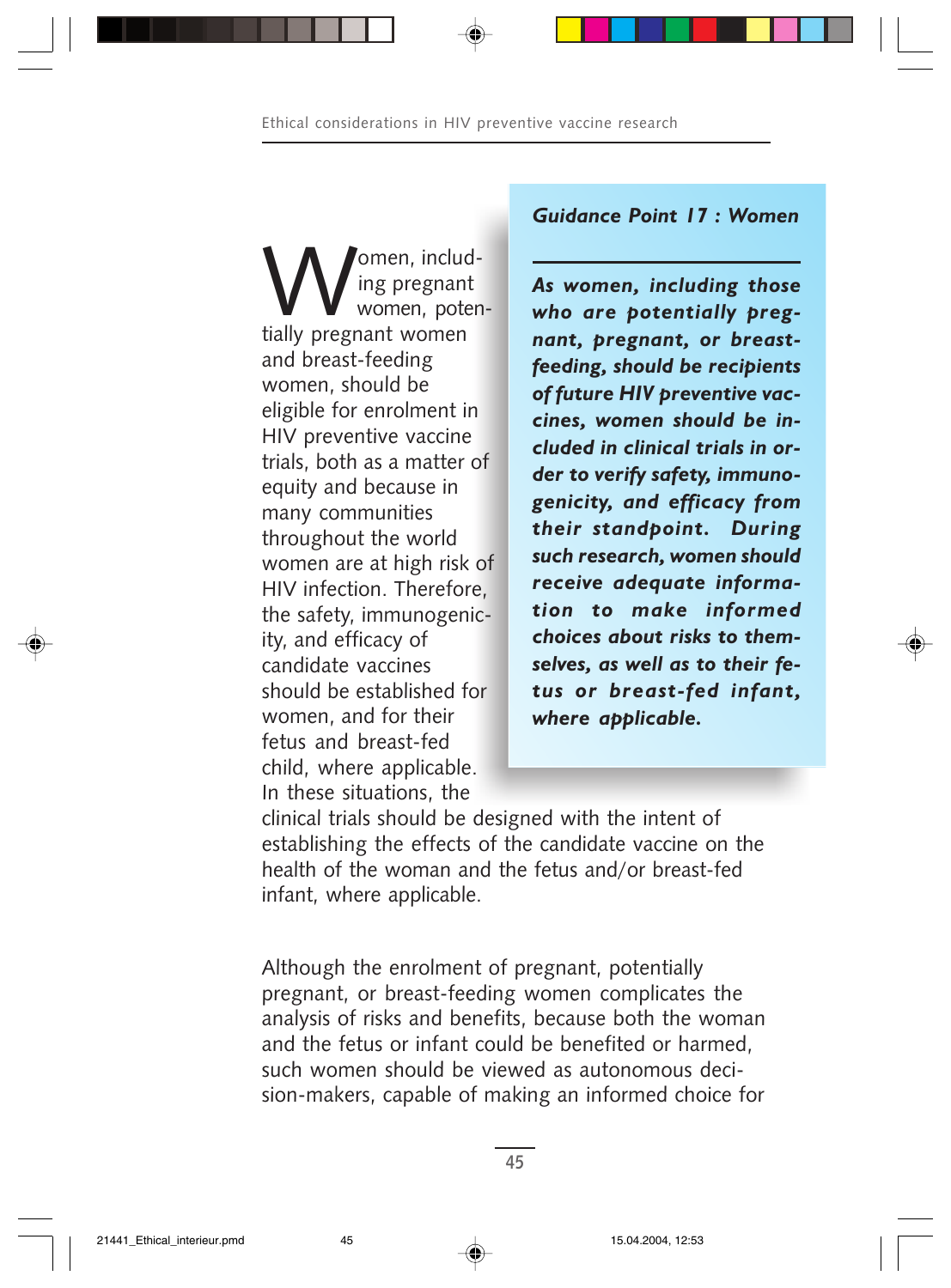themselves and for their fetus or child. As with all research participants, steps should be taken to ensure that pregnant or breast-feeding women who are enrolled in vaccine trials are capable of giving informed consent, as indicated in *Guidance Points 12* and *13.* Furthermore, in order for (pregnant) women to be able to make an informed choice for their fetus/breast-fed infant, they should be duly informed about any potential for teratogenesis and other risks to the fetus, and/or the breastfed infant. If there are risks related to breast-feeding, they should be informed of the availability of nutritional substitutes and other supportive services.

 $\bigcup_{\text{ing infants and} \text{adolescents, should}$  ing infants and be eligible for enrolment in HIV preventive vaccine trials, both as a matter of equity and as a function of the fact that in many communities throughout the world children are at high risk of HIV infection. Infants born to HIV-infected mothers are at risk of becoming infected during birth and during the postpartum period through breast-feeding. Many adolescents are also at high risk of infection due to

#### *Guidance Point 18 : Children*

*As children should be recipients of future HIV preventive vaccines, children should be included in clinical trials in order to verify safety, immunogenicity, and efficacy from their standpoint. Efforts should be taken to design vaccine development programmes that address the particular ethical and legal considerations relevant for children, and safeguard their rights and welfare during participation.*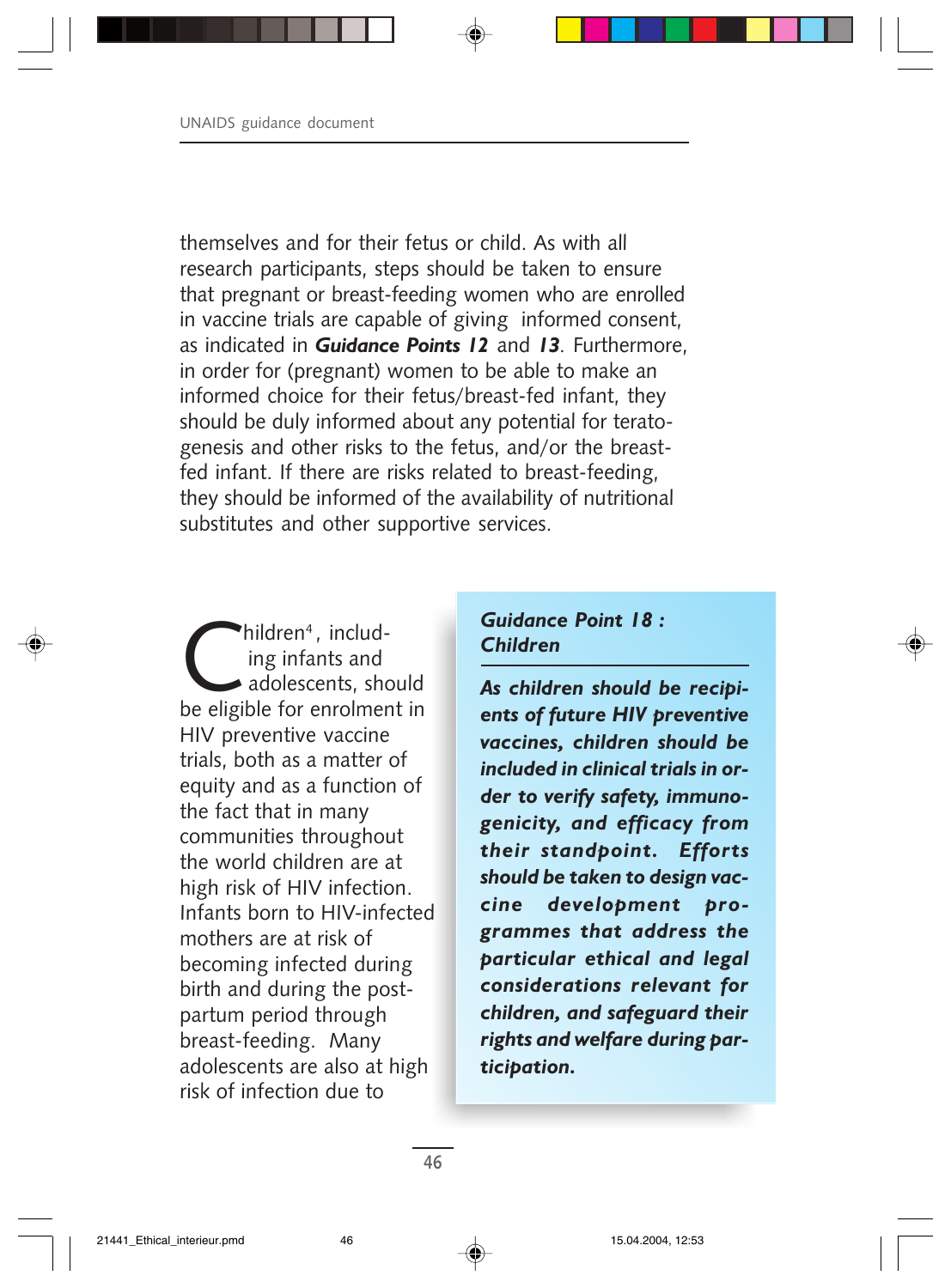sexual activity, lack of access to HIV prevention education and means, and engagement in injecting drug use.

Therefore, vaccine development programmes should consider the needs of children for an effective HIV vaccine; should explore the legal, ethical and health considerations relevant to their participation in vaccine research; and should enrol children in clinical trials designed to establish safety, immunogencity, and efficacy for their age groups, once they can be so enrolled in terms of meeting the health needs and ethical considerations relevant to their situation. Those designing vaccine development programmes that might include children should do so in consultation with groups dedicated to the protection and promotion of the rights and welfare of children, both at international and national levels.

Unless exceptions are authorized by national legislation in the host country, consent to participate in an HIV vaccine trial must be secured from the parent or guardian of a child who is a minor before the enrolment of the child as a participant in a vaccine trial. The consent of one parent is generally sufficient, unless national law requires the consent of both. Every effort should be made to obtain consent to participate in the trial also from the child according to the evolving capacities of the child.

<sup>&</sup>lt;sup>4</sup> As defined by the Convention on the Rights of the Child, Article 1 : "… a child means every human being below the age of eighteen years

unless, under the law applicable to the child, majority is attained earlier."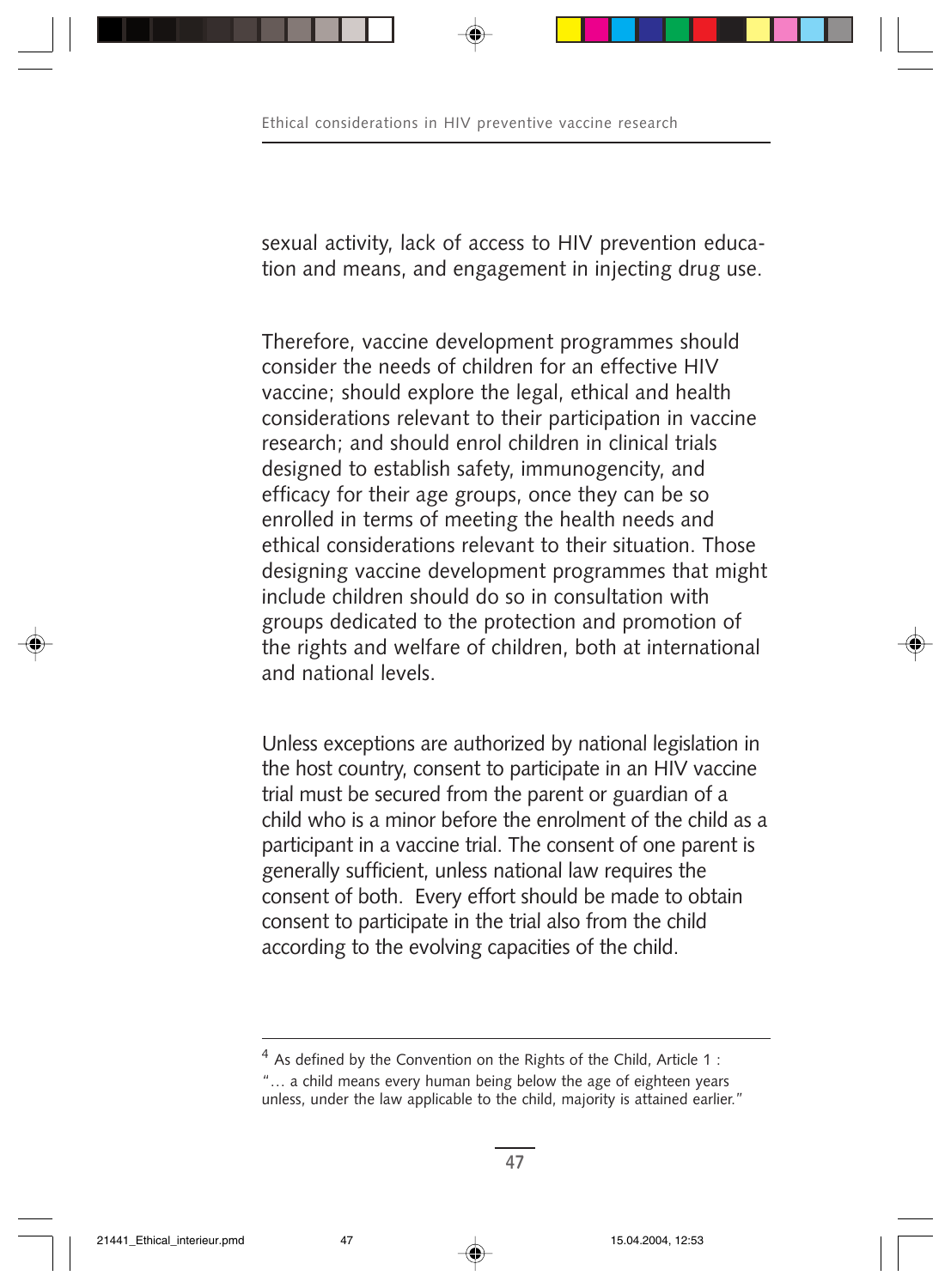In some jurisdictions, individuals who are below the age of consent are authorized to receive, without the consent or awareness of their parents or guardians, such medical services as abortion, contraception, treatment for drug or alcohol abuse, treatment of sexually transmitted diseases, etc. In some of these jurisdictions, such minors are also authorized to consent to serve as participants in research in the same categories without the agreement or the awareness of their parents or guardians provided the research presents no more than "minimal risk". However, such authorization does not justify the enrolment of minors as participants in vaccine trials without the consent of their parents or guardians.

In some jurisdictions, some individuals who are below the general age of consent are regarded as "emancipated" or "mature" minors and are authorized to consent without the agreement or even the awareness of their parents or guardians. These may include those who are married, parents, pregnant or living independently. When authorized by national legislation, minors in these categories may consent to participation in vaccine trials without the permission of their parents or guardians.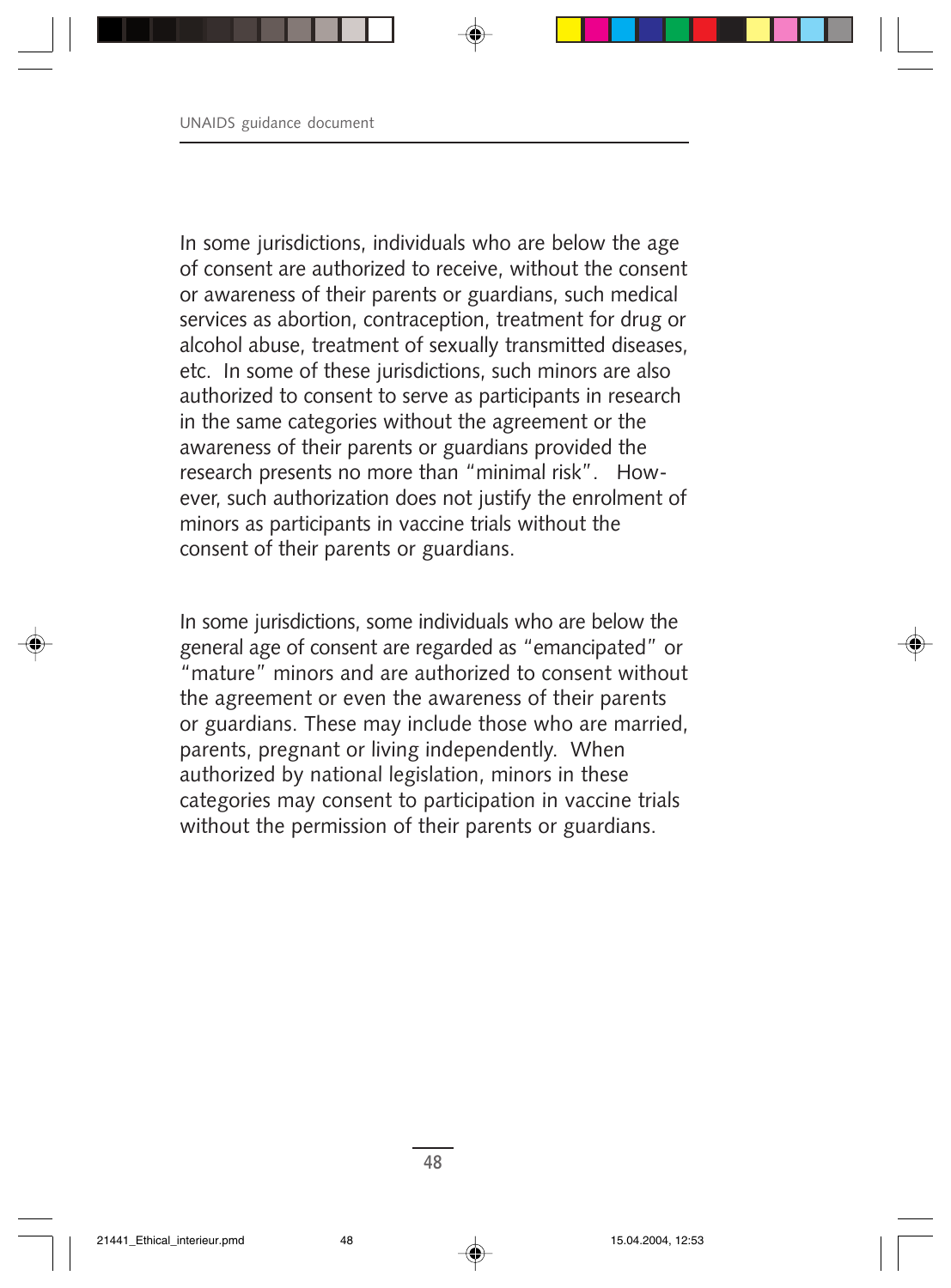The Joint United Nations Programme on HIV/AIDS (UNAIDS) brings together eight UN agencies in a common effort to fight the epidemic: the United Nations Children's Fund (UNICEF), the United Nations Development Programme (UNDP), the United Nations Population Fund (UNFPA), the United Nations International Drug Control Programme (UNDCP), the International Labour Organization (ILO), the United Nations Educational, Scientific and Cultural Organization (UNESCO), the World Health Organization (WHO), and the World Bank.

UNAIDS, as a cosponsored programme, unites the responses to the epidemic of its eight cosponsoring organizations and supplements these efforts with special initiatives. Its purpose is to lead and assist an expansion of the international response to HIV/AIDS on all fronts. UNAIDS works with a broad range of partners-governmental and nongovernmental, business, scientific and lay-to share knowledge, skills and best practices across boundaries.